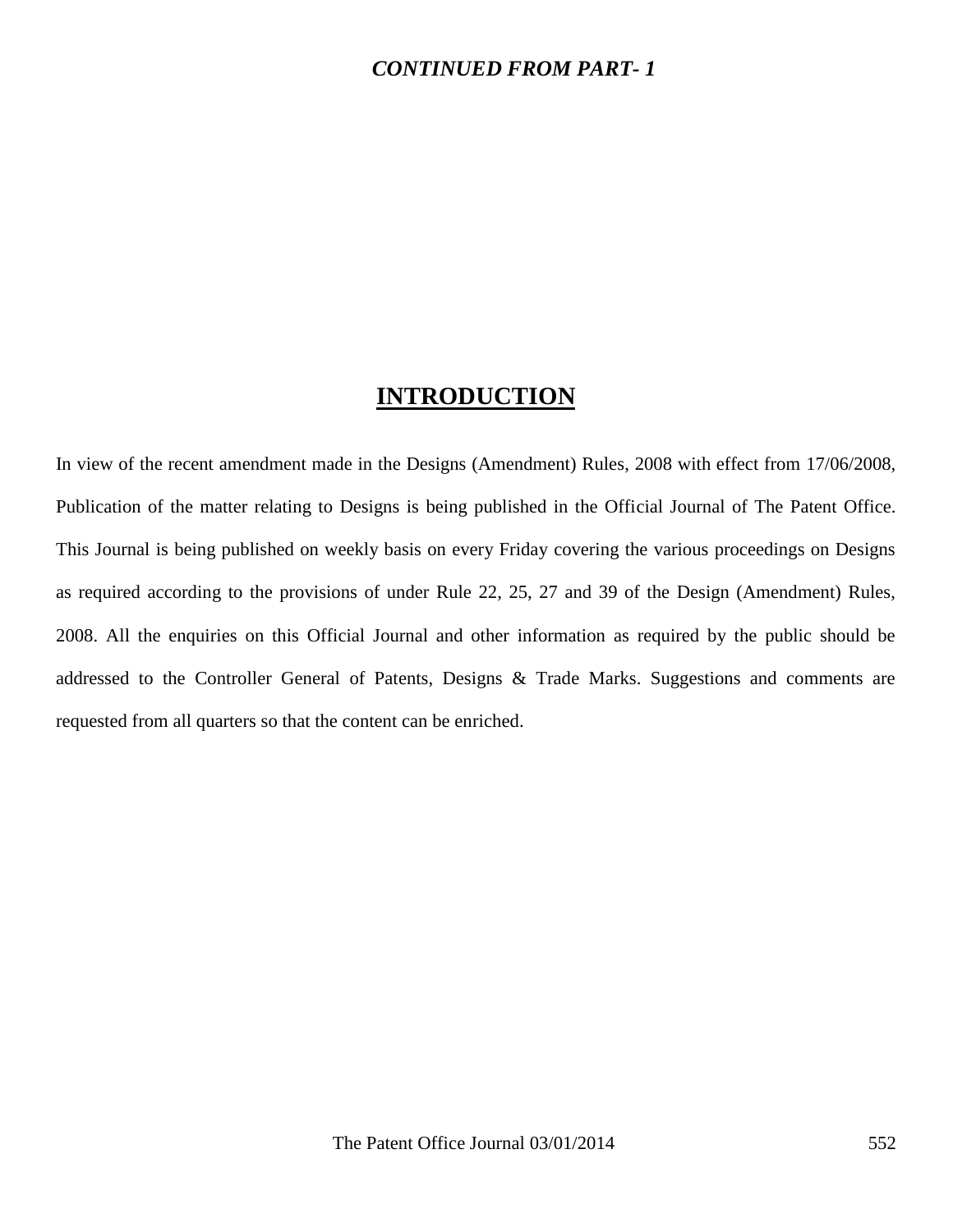### **DESIGN ACT 2000 (Under Section 31) RECTIFICATION OF REGISTER**

**Eastman Industries Limited, Ludhiana, filed a request on Form-17 on 19/11/2013 through their agent S. S. Mahtta of M/s Mahtta & Co., Ludhiana, for the Rectification of name of the article under sec.31 of the Designs Act, 2000 in the Register of Designs is as follows:-**

| Design No. | <b>Entered name of the Article</b>      | <b>Changed to</b>                        |
|------------|-----------------------------------------|------------------------------------------|
| 247412     | <b>CLAMP FOR SIDE- STAND OF BICYCLE</b> | <b>CLAMP FOR SIDE SUPPORT OF BICYCLE</b> |
| 247411     | <b>CLAMP FOR SIDE-STAND OF BICYCLE</b>  | <b>CLAMP FOR SIDE SUPPORT OF BICYCLE</b> |
| 247410     | <b>CLAMP FOR SIDE STAND OF BICYCLE</b>  | <b>CLAMP FOR SIDE SUPPORT OF BICYLCE</b> |

**Notice of opposition to the Rectification of Register of Designs may be given as per rule 40 of the Design Rules, 2001 as amended Design (Amendment) Rules, 2008.**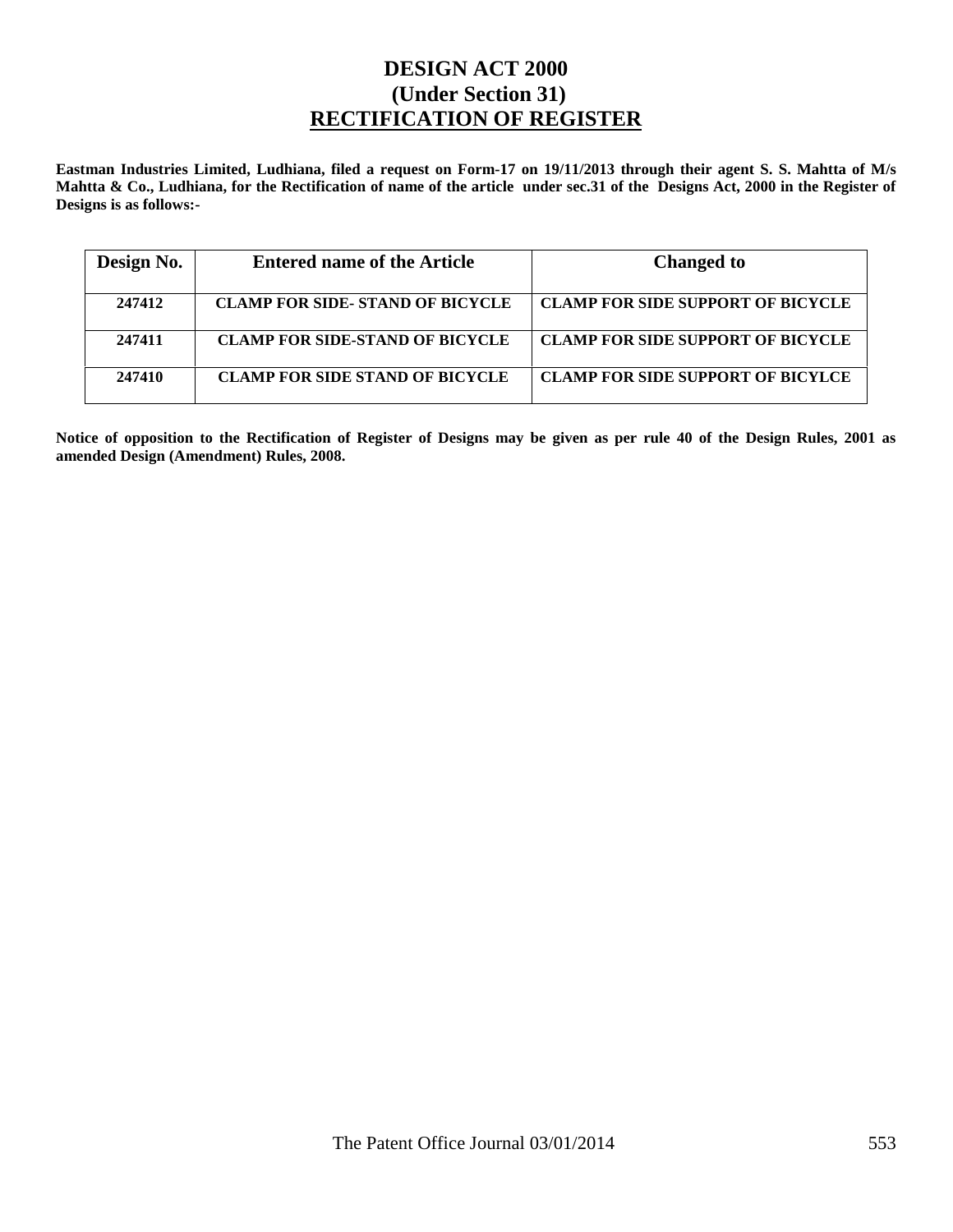# **COPYRIGHT PUBLICATION**

| <b>SL NO</b>      | <b>CASE NUMBERS</b> | <b>RENEWED ON</b> |
|-------------------|---------------------|-------------------|
| 1.                | 192299              | 20.11.2013        |
| 2.                | 193095              | 20.11.2013        |
| 3.                | 193100              | 19.11.2013        |
| 4.                | 193951              | 20.11.2013        |
| 5.                | 194045              | 19.11.2013        |
| 6.                | 194055              | 19.11.2013        |
| 7.                | 194594              | 19.11.2013        |
| 8.                | 194658              | 19.11.2013        |
| 9.                | 195093              | 19.11.2013        |
| 10.               | 195094              | 19.11.2013        |
| $\overline{11}$ . | 195994              | 19.11.2013        |
| 12.               | 213440              | 18.11.2013        |
| 13.               | 235269              | 14.11.2013        |
| 14.               | 240558              | 20.11.2013        |
| 15.               | 246712              | 20.12.2013        |
| 16.               | 249794              | 29.11.2013        |
| 17.               | 250207              | 20.12.2013        |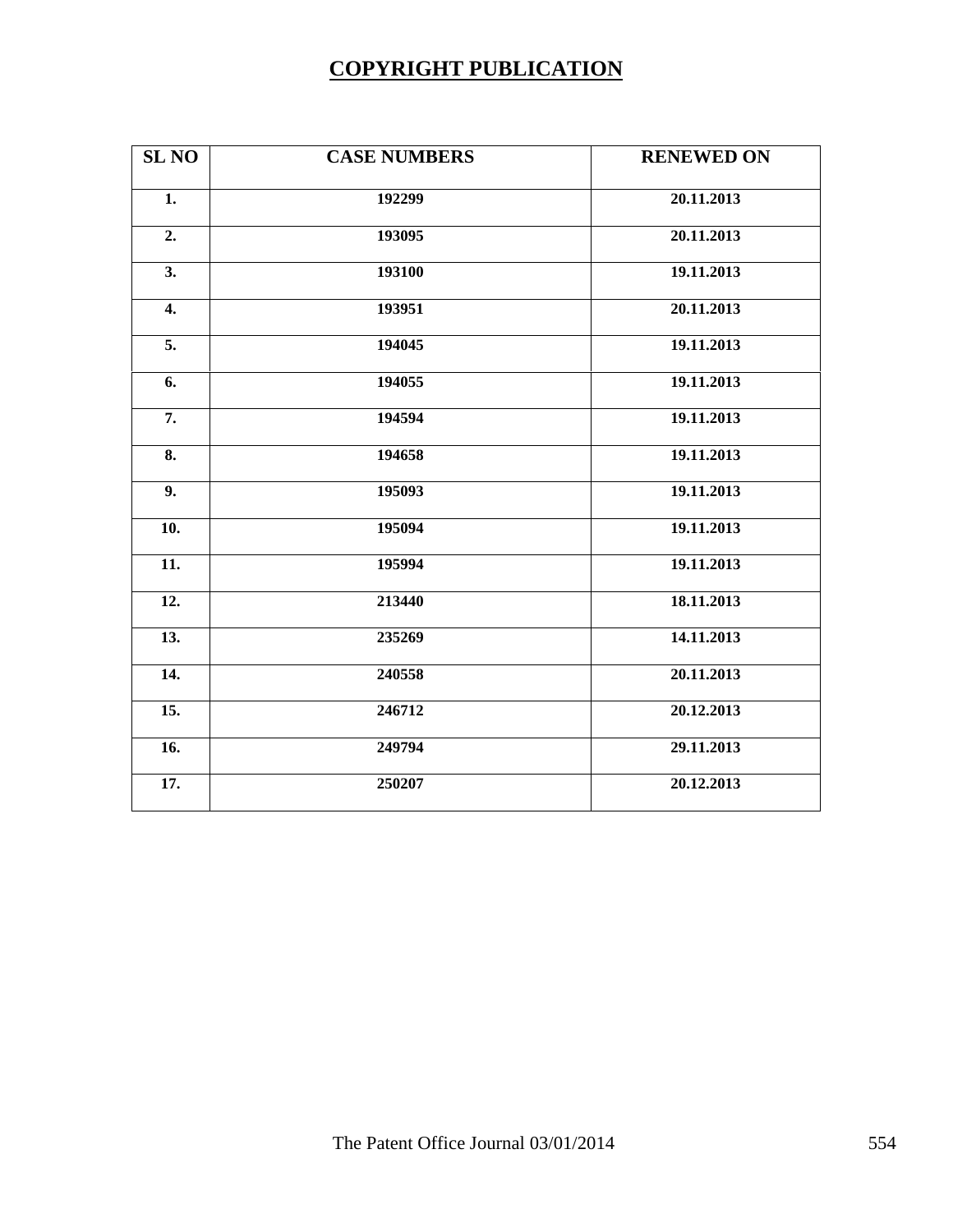### **CANCELLATION PROCEEDINGS under Section 19 of the Designs Act, 2000**

**"The Asstt. Controller of Patents & Designs passed an order on 27/12/2013 to dismiss the petition filed by Pradeep Mathur, S/o. Shri B.P. Mathur, A-89, Nehru Vihar, Timarpur, Delhi - 110054 on 12/3/2010 for cancellation of the registration of registered Design No.**178564 **dated 27/1/1999 under Class 10 titled as 'Footwear" in the name of Noor Pratap Rana and Ashok Kumar Vohti, trading as KIRAN SHOES MANUFACTURERS, a partnership firm whose partners are Nepalis by nationality of Post Box No.497, Maharajganj, Ring Road, Kathmandu, Nepal."**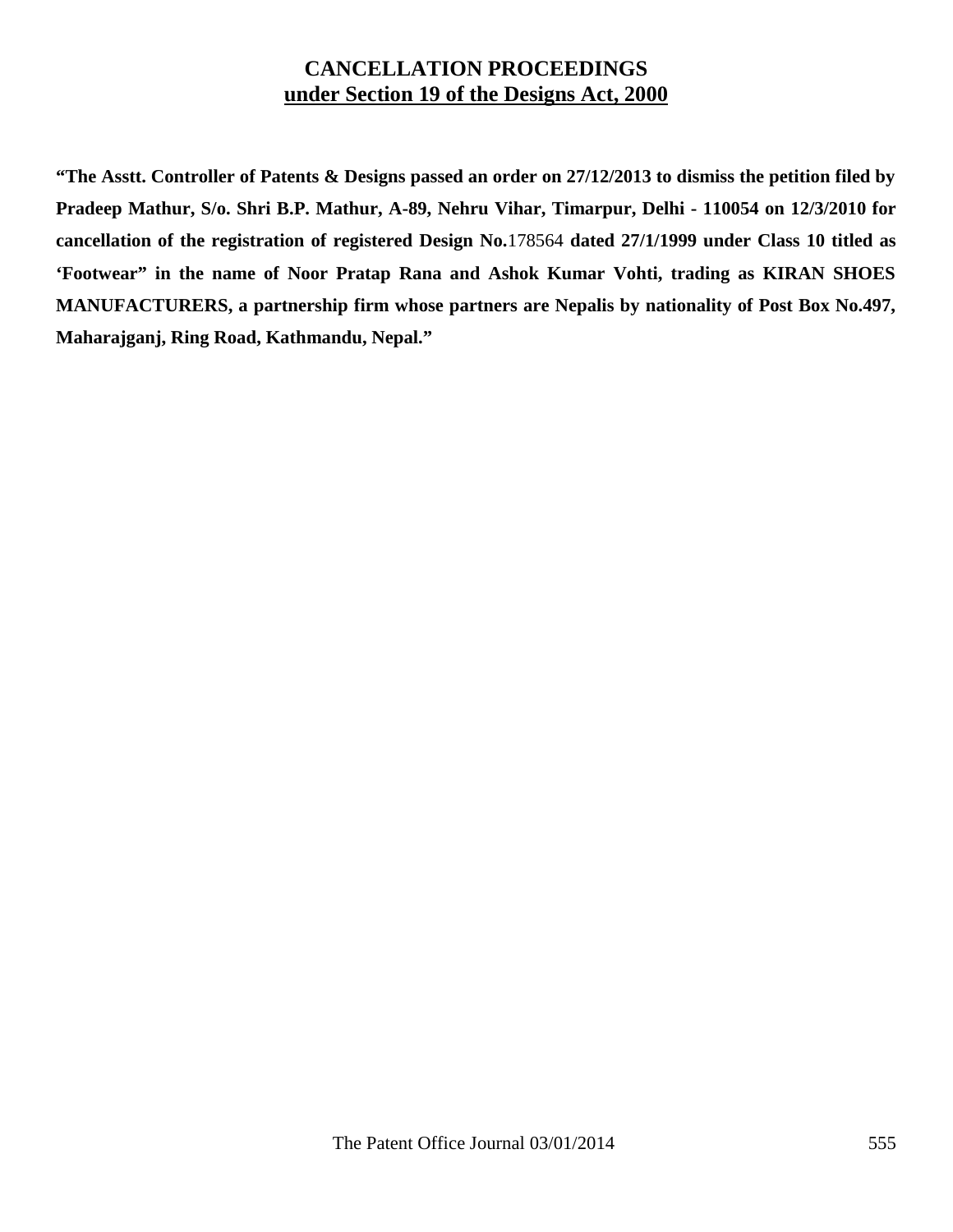#### **REGISTRATION OF DESIGNS**

**The following designs have been registered. They are now open for public inspection. In the following each entry the Date of Registration is shown. The Priority Number, Priority Date and Priority Country are also shown**

| <b>DESIGN NUMBER</b>                                                                                                                                                          | 246056         |                                  |  |
|-------------------------------------------------------------------------------------------------------------------------------------------------------------------------------|----------------|----------------------------------|--|
| <b>CLASS</b>                                                                                                                                                                  |                | $24-04$                          |  |
| 1) KIMBERLY-CLARK WORLDWIDE INC,<br>2300 WINCHESTER ROAD, NEENAH, WISCONSIN 54956, USA                                                                                        |                |                                  |  |
| <b>DATE OF REGISTRATION</b>                                                                                                                                                   |                | 20/06/2012                       |  |
| <b>TITLE</b>                                                                                                                                                                  |                | <b>ENTERAL FEEDING TUBE BASE</b> |  |
| <b>PRIORITY</b>                                                                                                                                                               |                |                                  |  |
| PRIORITY NUMBER                                                                                                                                                               | <b>DATE</b>    | <b>COUNTRY</b>                   |  |
| 29/409358                                                                                                                                                                     | 22/12/2011     | U.S.A.                           |  |
| <b>DESIGN NUMBER</b>                                                                                                                                                          |                | 250541                           |  |
|                                                                                                                                                                               | $12 - 11$      |                                  |  |
| <b>CLASS</b>                                                                                                                                                                  |                |                                  |  |
| 1)LA BICYCLE (THAILAND) CO. LTD., A COMPANY INCORPORATED UNDER<br>THE LAWS OF THAILAND,<br>58 MOO 2, TAMBOL OAM-YAI, AMPHUR SAMPRAN, NAKORNPATHOM<br>PROVINCE 73160, THAILAND |                |                                  |  |
| <b>DATE OF REGISTRATION</b>                                                                                                                                                   |                | 31/12/2012                       |  |
| <b>TITLE</b>                                                                                                                                                                  |                | <b>BOTTOM GUSSET OF BICYCLE</b>  |  |
| PRIORITY NA                                                                                                                                                                   |                |                                  |  |
| <b>DESIGN NUMBER</b>                                                                                                                                                          | 252173         |                                  |  |
| <b>CLASS</b>                                                                                                                                                                  | 21-01          |                                  |  |
| 1) DR. ING. H.C.F. PORSCHE AKTIENGESELLSCHAFT, A GERMAN<br><b>COMPANY OF</b><br>PORSCHEPLATZ 1, 70435 STUTTGART, GERMANY                                                      |                |                                  |  |
| <b>DATE OF REGISTRATION</b>                                                                                                                                                   |                | 07/03/2013                       |  |
| <b>TITLE</b>                                                                                                                                                                  | <b>TOY CAR</b> |                                  |  |
| <b>PRIORITY NA</b>                                                                                                                                                            |                |                                  |  |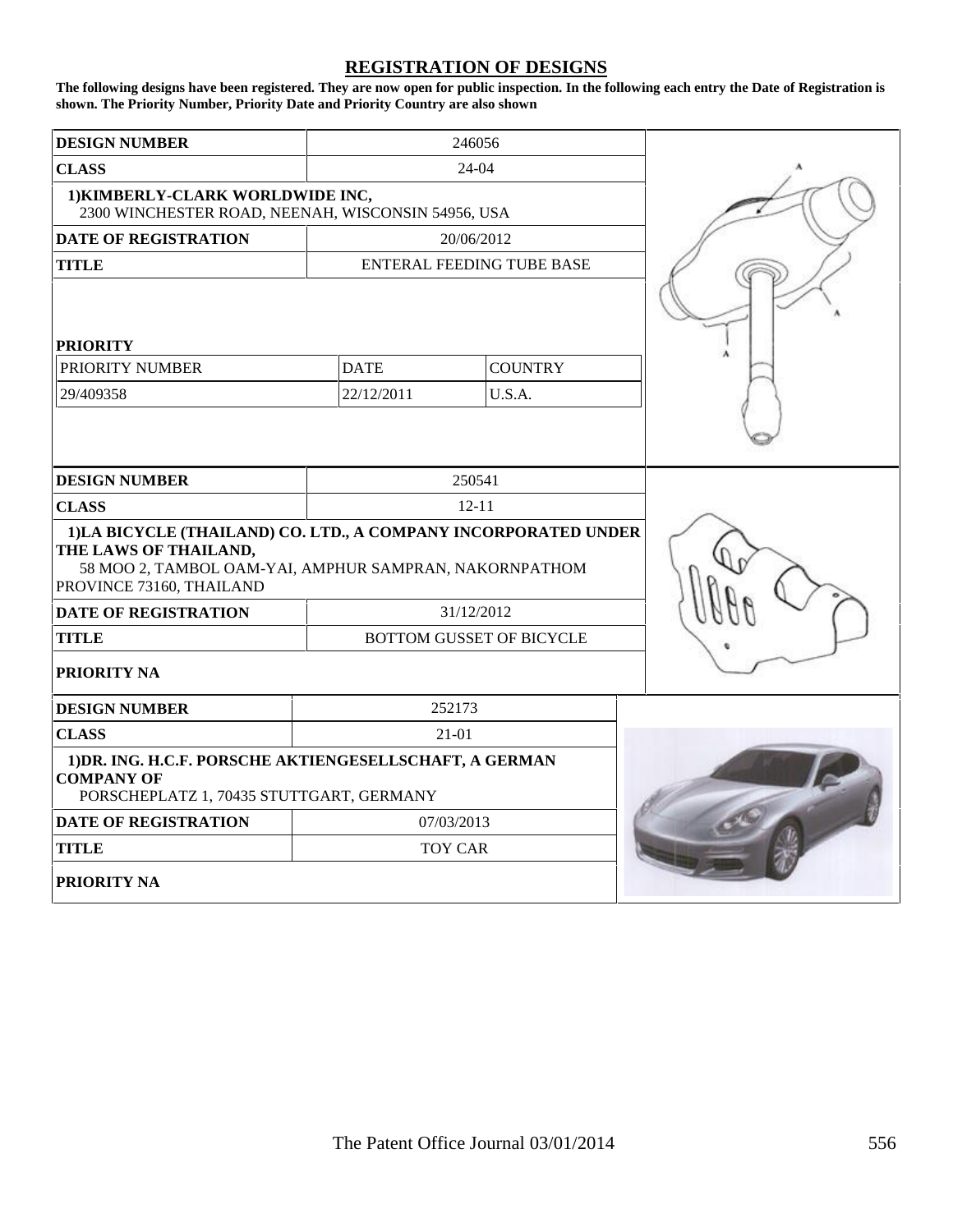| <b>DESIGN NUMBER</b>                                                          | 253947                                                                                                                                                                                                              |  |
|-------------------------------------------------------------------------------|---------------------------------------------------------------------------------------------------------------------------------------------------------------------------------------------------------------------|--|
| <b>CLASS</b>                                                                  | 23-01                                                                                                                                                                                                               |  |
| <b>INDIA.</b><br><b>INDIAN NATIONAL OF THE ABOVE ADDRESS</b>                  | 1) RAJHANS CHEMICALS & PLASTIC INDUSTRIES, B-70/76,<br>DSIDC INDUSTRIAL AREA, LAWRENCE ROAD, DELHI-110035,<br>(AN INDIAN PARTNERSHIP FIRM WHOSE PARTNERS ARE :-<br>SH. SANJEEV JAIN AND SMT. SHAKUNTLA DEVI JAIN AN |  |
| <b>DATE OF</b><br><b>REGISTRATION</b>                                         | 17/05/2013                                                                                                                                                                                                          |  |
| <b>TITLE</b>                                                                  | <b>WATER TAP</b>                                                                                                                                                                                                    |  |
| PRIORITY NA                                                                   |                                                                                                                                                                                                                     |  |
| <b>DESIGN NUMBER</b>                                                          | 252742                                                                                                                                                                                                              |  |
| <b>CLASS</b>                                                                  | 08-06                                                                                                                                                                                                               |  |
| <b>PLACE OF BUSINESS</b><br>RAJKOT-360002 - GUJARAT (INDIA)<br><b>DATE OF</b> | 1) LALJIBHAI PANCHABHAI ROKAD (INDIAN NATIONAL)<br>AND SOLE PROPRIETOR OF SITARAM METAL HAVING<br>AT-3, PATEL NAGAR, 80 FEET ROAD, OPP: PATEL TOOLS,                                                                |  |
| <b>REGISTRATION</b>                                                           | 02/04/2013                                                                                                                                                                                                          |  |
| <b>TITLE</b>                                                                  | <b>HANDLE</b>                                                                                                                                                                                                       |  |
| <b>PRIORITY NA</b>                                                            |                                                                                                                                                                                                                     |  |
| <b>DESIGN NUMBER</b>                                                          | 252773                                                                                                                                                                                                              |  |
| <b>CLASS</b>                                                                  | 23-99                                                                                                                                                                                                               |  |
| <b>COMPANY OF</b><br>DISTT. GURGAON, HARYANA-122050                           | 1) MINDA INDUSTRIES LTD. (AUTOGAS DIVISION) AN INDIAN<br>VILLAGE NAHARPUR KASAN, P.O. NAKHROLA, IMT MANESAR,                                                                                                        |  |
| <b>DATE OF REGISTRATION</b>                                                   | 02/04/2013                                                                                                                                                                                                          |  |
| <b>TITLE</b>                                                                  | <b>OUTLET VALVE FOR HIGH PRESSURE</b><br><b>GAS REGULATOR</b>                                                                                                                                                       |  |
| PRIORITY NA                                                                   |                                                                                                                                                                                                                     |  |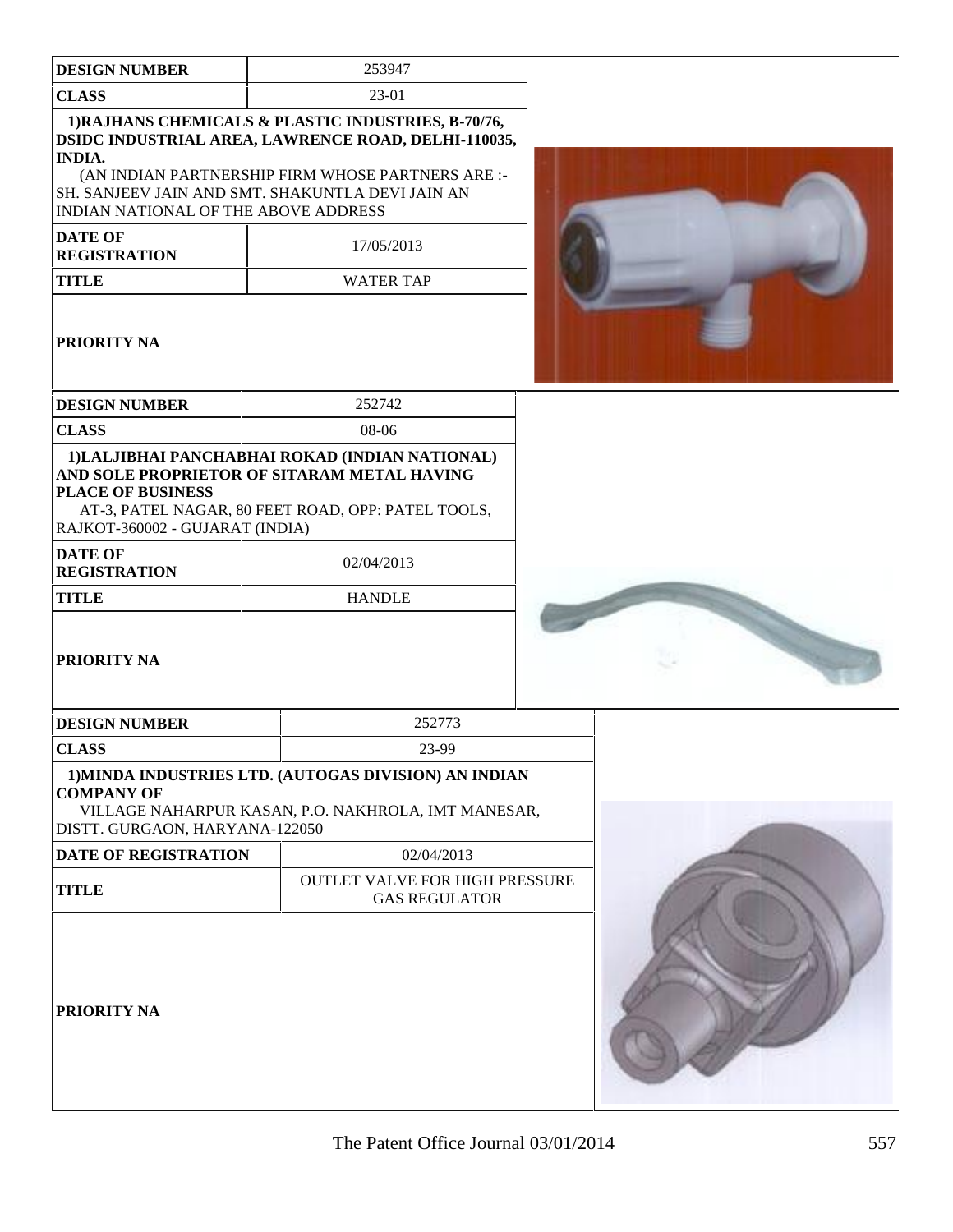| <b>DESIGN NUMBER</b>                                                                                                                                                                                           |                               | 252853   |                |  |
|----------------------------------------------------------------------------------------------------------------------------------------------------------------------------------------------------------------|-------------------------------|----------|----------------|--|
| <b>CLASS</b>                                                                                                                                                                                                   | $10-01$                       |          |                |  |
| 1) AJANTA LIMITED, AN INDIAN COMPANY OF<br>ORPAT INDUSTRIAL ESTATE, RAJKOT-MORBI HIGHWAY, MORBI 363641,<br>STATE OF GUJARAT, INDIA                                                                             |                               |          |                |  |
| <b>DATE OF REGISTRATION</b>                                                                                                                                                                                    | 03/04/2013                    |          |                |  |
| <b>TITLE</b><br><b>CLOCK</b>                                                                                                                                                                                   |                               |          |                |  |
| <b>PRIORITY NA</b>                                                                                                                                                                                             |                               |          |                |  |
| <b>DESIGN NUMBER</b>                                                                                                                                                                                           |                               | 252865   |                |  |
| <b>CLASS</b>                                                                                                                                                                                                   | $10 - 01$                     |          |                |  |
| 1) AJANTA LIMITED, AN INDIAN COMPANY OF<br>ORPAT INDUSTRIAL ESTATE, RAJKOT-MORBI HIGHWAY, MORBI 363641,<br><b>STATE OF GUJARAT, INDIA</b>                                                                      |                               |          |                |  |
| <b>DATE OF REGISTRATION</b>                                                                                                                                                                                    | 03/04/2013                    |          |                |  |
| <b>TITLE</b>                                                                                                                                                                                                   | <b>CLOCK</b>                  |          |                |  |
| <b>PRIORITY NA</b>                                                                                                                                                                                             |                               |          |                |  |
| <b>DESIGN NUMBER</b>                                                                                                                                                                                           |                               | 249776   |                |  |
| <b>CLASS</b>                                                                                                                                                                                                   |                               | $10-0.5$ |                |  |
| 1) OMRON CORPORATION, A CORPORATION ORGANIZED AND EXISTING<br><b>UNDER THE LAWS OF JAPAN, OF</b><br>801, MINAMIFUDODO-CHO, HORIKAWAHIGASHIIRU, SHIOKOJI-DORI,<br>SHIMOGYO-KU, KYOTO-SHI, KYOTO 600-8530, JAPAN |                               |          |                |  |
| <b>DATE OF REGISTRATION</b>                                                                                                                                                                                    | 29/11/2012                    |          |                |  |
| <b>TITLE</b>                                                                                                                                                                                                   | HEAD FOR PHOTOELECTRIC SENSOR |          |                |  |
| <b>PRIORITY</b>                                                                                                                                                                                                |                               |          |                |  |
| PRIORITY NUMBER                                                                                                                                                                                                | <b>DATE</b>                   |          | <b>COUNTRY</b> |  |
| 2012-13561                                                                                                                                                                                                     | 07/06/2012<br><b>JAPAN</b>    |          |                |  |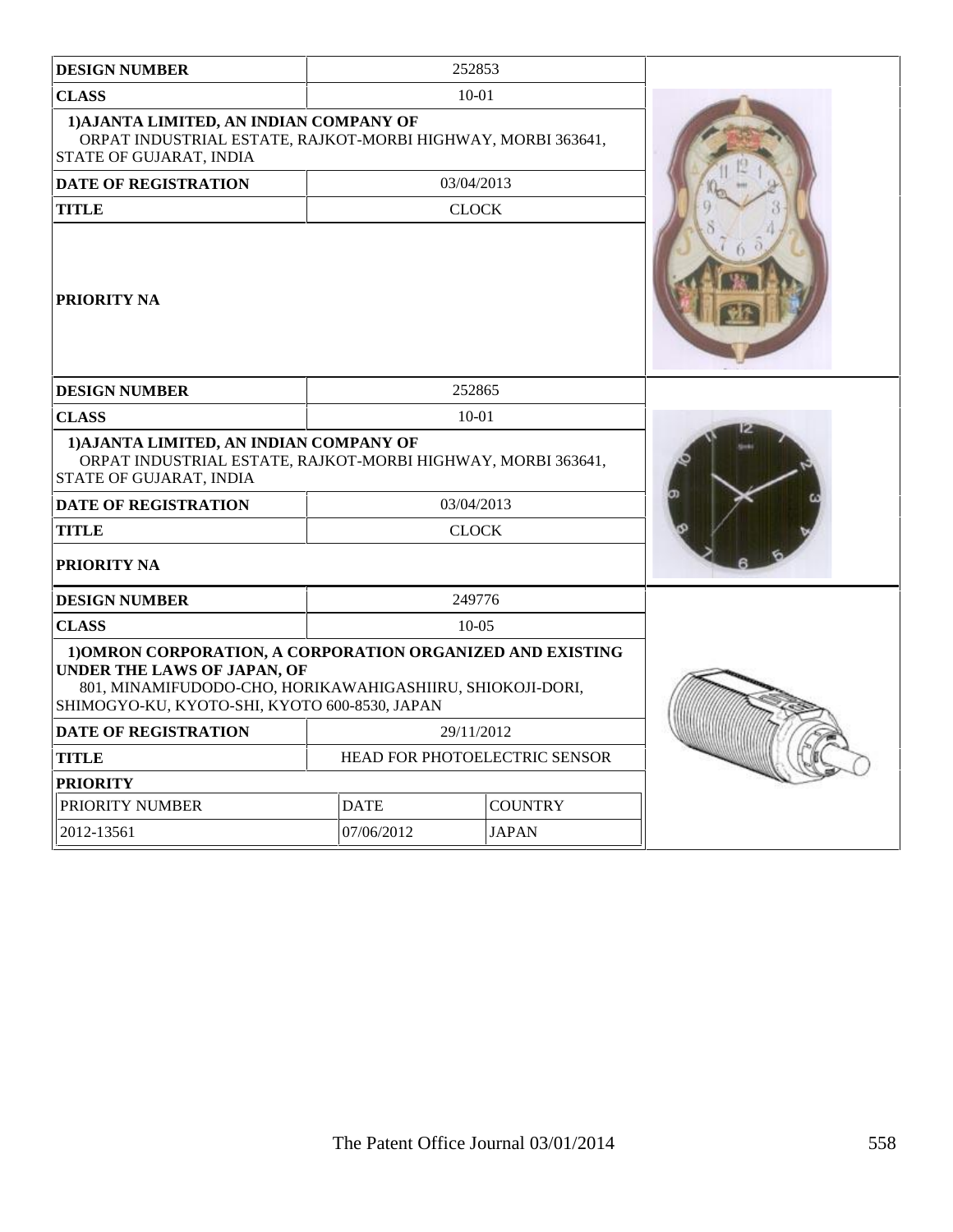| <b>DESIGN NUMBER</b>                                                                                                                                                                                                                                                                                                                                                                                                                                                                       |             | 252924                             |  |
|--------------------------------------------------------------------------------------------------------------------------------------------------------------------------------------------------------------------------------------------------------------------------------------------------------------------------------------------------------------------------------------------------------------------------------------------------------------------------------------------|-------------|------------------------------------|--|
| <b>CLASS</b>                                                                                                                                                                                                                                                                                                                                                                                                                                                                               |             | $09-03$                            |  |
| 1) J. G. HOSIERY PRIVATE LIMITED, COMPANY INCORPORATED UNDER<br>THE COMPANIES ACT, 1956, HAVING ITS REGISTERED OFFICE AT<br>SF-58/1, SOLIPALAYAM ROAD, 15, VELAMPALAYAM, TIRUPUR, TAMIL<br>NADU-641652, INDIA                                                                                                                                                                                                                                                                              |             |                                    |  |
| <b>DATE OF REGISTRATION</b>                                                                                                                                                                                                                                                                                                                                                                                                                                                                |             | 05/04/2013                         |  |
| <b>TITLE</b>                                                                                                                                                                                                                                                                                                                                                                                                                                                                               |             | PACKAGE BOX                        |  |
| <b>PRIORITY NA</b>                                                                                                                                                                                                                                                                                                                                                                                                                                                                         |             |                                    |  |
| <b>DESIGN NUMBER</b>                                                                                                                                                                                                                                                                                                                                                                                                                                                                       |             | 254475                             |  |
| <b>CLASS</b>                                                                                                                                                                                                                                                                                                                                                                                                                                                                               |             | $12 - 16$                          |  |
| 1) AUDI AG, A JOINT STOCK COMPANY ESTABLISHED UNDER GERMAN<br>LAW,<br>OF 85045 INGOLSTADT, GERMANY                                                                                                                                                                                                                                                                                                                                                                                         |             |                                    |  |
| <b>DATE OF REGISTRATION</b>                                                                                                                                                                                                                                                                                                                                                                                                                                                                |             | 13/06/2013                         |  |
| <b>TITLE</b>                                                                                                                                                                                                                                                                                                                                                                                                                                                                               |             | WHEEL RIM                          |  |
| <b>PRIORITY</b>                                                                                                                                                                                                                                                                                                                                                                                                                                                                            |             |                                    |  |
| PRIORITY NUMBER                                                                                                                                                                                                                                                                                                                                                                                                                                                                            | <b>DATE</b> | <b>COUNTRY</b>                     |  |
| 002153528-0003                                                                                                                                                                                                                                                                                                                                                                                                                                                                             | 14/12/2012  | <b>OHIM</b>                        |  |
| <b>DESIGN NUMBER</b>                                                                                                                                                                                                                                                                                                                                                                                                                                                                       |             | 251864                             |  |
| <b>CLASS</b>                                                                                                                                                                                                                                                                                                                                                                                                                                                                               |             | 24-01                              |  |
| 1)(1) ABHISHEK SEN, AN INDIAN NATIONAL WHOSE ADDRESS IS "ARPAN<br>PLOT NO. 12, TRIMBAK NAGAR, OFF JAI BHAVANI ROAD, NASHIK ROAD,<br>NASHIK-422101, MAHARASHTRA, INDIA (2) AMAN MIDHA, AN INDIAN<br>NATIONAL WHOSE ADDRESS IS 30 GROUND FLOOR, SANT ISHAR SINGH<br>NAGAR, PAKHOWAL ROAD, LUDHIANA-141002, PUNJAB AND (3) SHAAKIR. M<br>AN INDIAN NATIONAL<br>WHOSE ADDRESS IS QUARTER NO: 102, FACT CD TOWNSHIP, AMBALAMEDU<br>P.O, COCHIN 682303, KERALA, INDIA ALL BEING JOINT APPLICANTS |             |                                    |  |
| <b>DATE OF REGISTRATION</b>                                                                                                                                                                                                                                                                                                                                                                                                                                                                |             | 25/02/2013                         |  |
| <b>TITLE</b>                                                                                                                                                                                                                                                                                                                                                                                                                                                                               |             | RECEPTICLE FOR BODY FLUID ANALYSIS |  |
| <b>PRIORITY NA</b>                                                                                                                                                                                                                                                                                                                                                                                                                                                                         |             |                                    |  |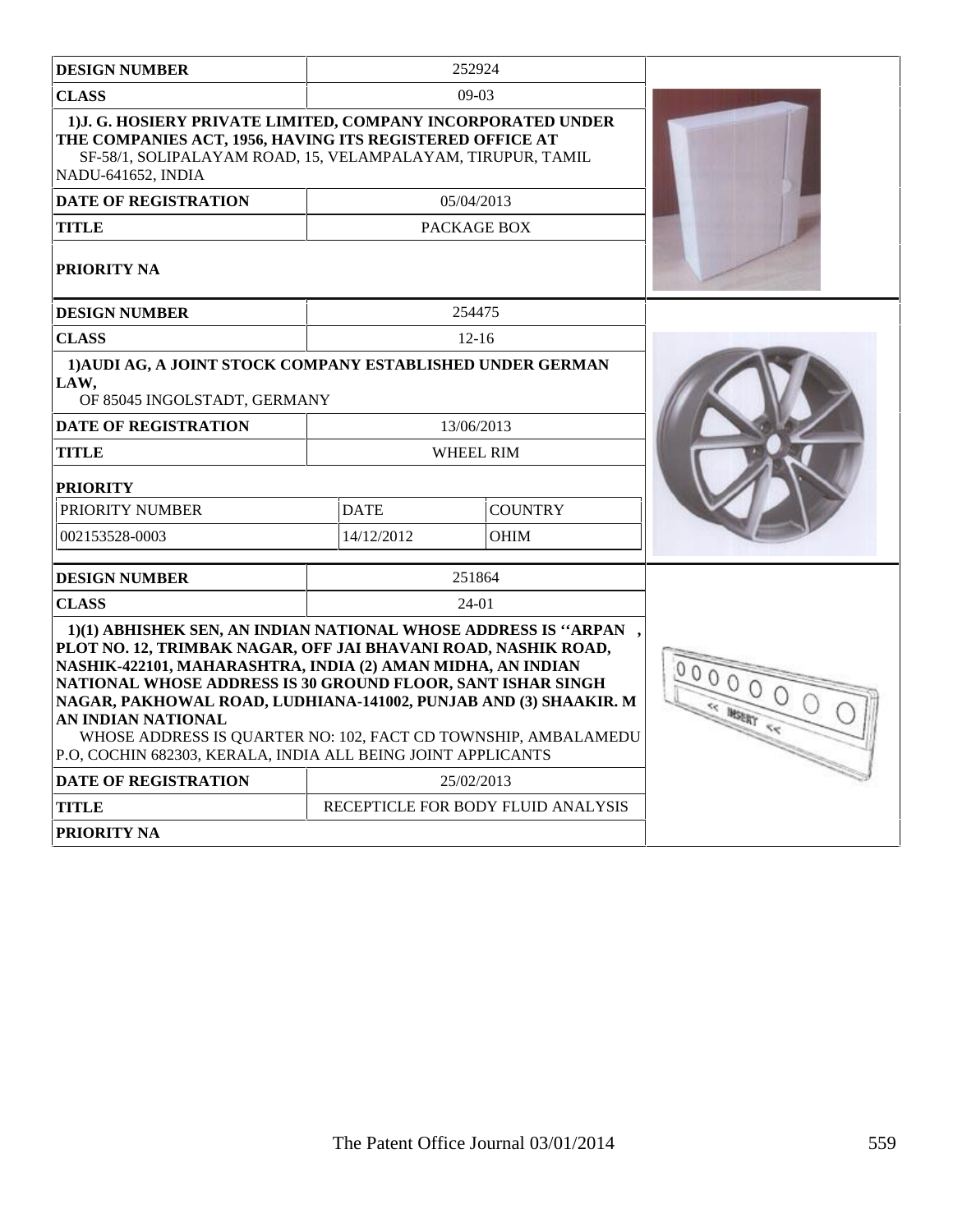| <b>DESIGN NUMBER</b>                                                                                                                    |             | 251950                          |  |
|-----------------------------------------------------------------------------------------------------------------------------------------|-------------|---------------------------------|--|
| <b>CLASS</b>                                                                                                                            |             |                                 |  |
| 1) ULSTEIN POWER & CONTROL AS,<br>POSTBOKS 278, 6067 ULSTEINVIK, NORWAY, NATIONALITY: NORWAY                                            |             |                                 |  |
| <b>DATE OF REGISTRATION</b>                                                                                                             |             | 28/02/2013                      |  |
| <b>TITLE</b>                                                                                                                            |             | <b>SHIP BRIDGE</b>              |  |
| <b>PRIORITY</b><br>PRIORITY NUMBER<br><b>DATE</b><br><b>COUNTRY</b><br>28/08/2012<br>20120723<br><b>NORWAY</b>                          |             |                                 |  |
| <b>DESIGN NUMBER</b>                                                                                                                    |             | 252602                          |  |
| <b>CLASS</b>                                                                                                                            |             | $09-03$                         |  |
| 1) FREEMANS MEASURES PVT. LTD, AN INDIAN COMPANY,<br>G. T. ROAD, JUGIANA, LUDHIANA - 141117, PUNJAB, INDIA, AN INDIAN<br><b>COMPANY</b> |             |                                 |  |
| <b>DATE OF REGISTRATION</b>                                                                                                             |             | 22/03/2013                      |  |
| <b>TITLE</b><br>PACKAGING BOX                                                                                                           |             |                                 |  |
| <b>PRIORITY NA</b>                                                                                                                      |             |                                 |  |
| <b>DESIGN NUMBER</b>                                                                                                                    |             | 249404                          |  |
| <b>CLASS</b>                                                                                                                            |             | 19-06                           |  |
| 1) EUROPE BRANDS S.A.R.L.,<br>412F, ROUTE D' ESCH, L-2086, LUXEMBOURG.                                                                  |             |                                 |  |
| DATE OF REGISTRATION                                                                                                                    |             | 09/11/2012                      |  |
| <b>TITLE</b>                                                                                                                            |             | REFILL FOR A WRITING INSTRUMENT |  |
| <b>PRIORITY</b>                                                                                                                         |             |                                 |  |
| PRIORITY NUMBER                                                                                                                         | <b>DATE</b> | <b>COUNTRY</b>                  |  |
| 001325898                                                                                                                               | 11/05/2012  | OHIM                            |  |
|                                                                                                                                         |             |                                 |  |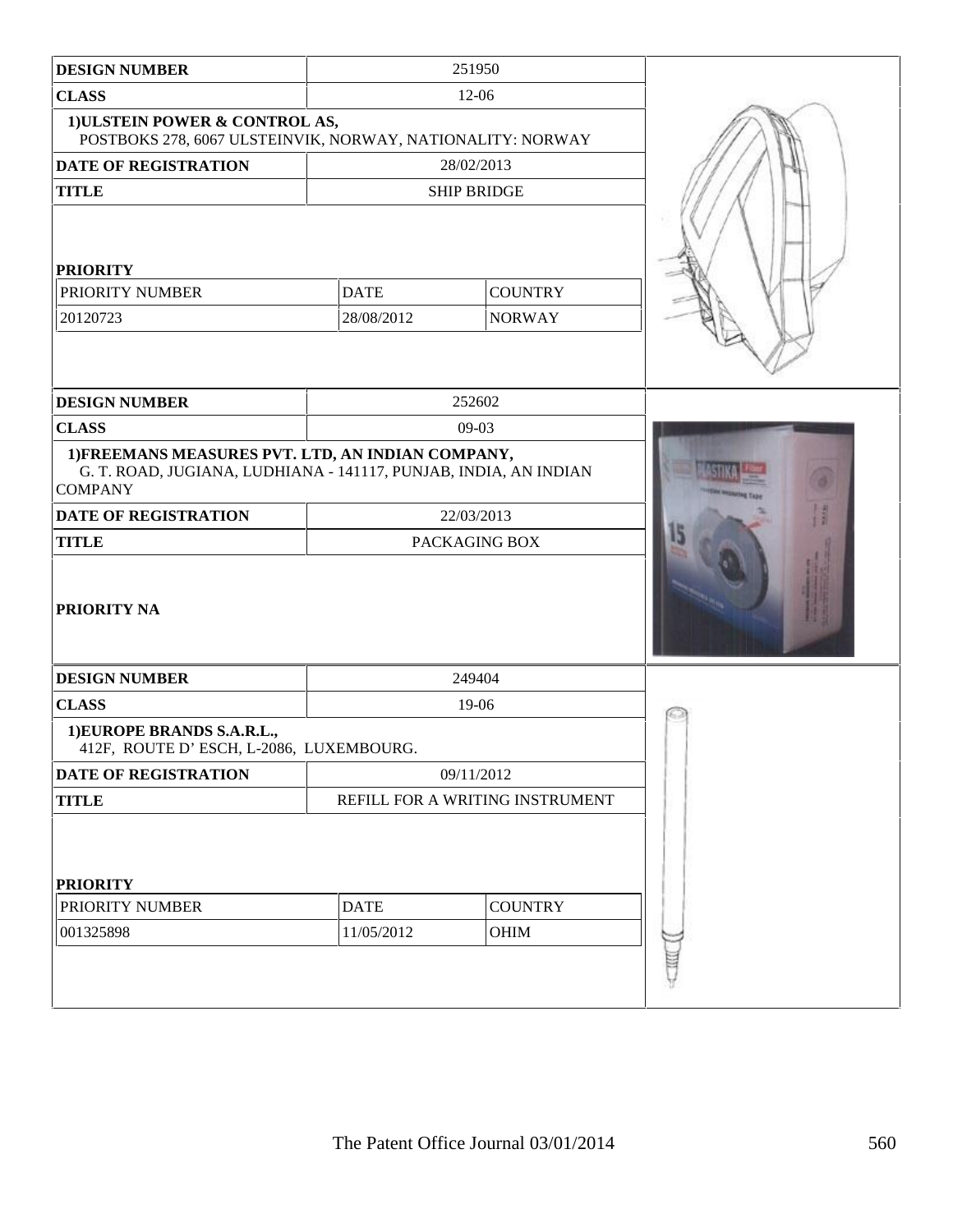| <b>DESIGN NUMBE</b> |  |
|---------------------|--|
|---------------------|--|

**CLASS** 14-03

**ER** 252375

| 1) VERTU CORPORATION LIMITED, A COMPANY ORGANIZED AND<br><b>EXISTING UNDER THE LAWS OF UNITED KINGDOM, OF THE ADDRESS</b><br>BEACON HILL ROAD, CHURCH CROOKHAM, HAMPSHIRE GU52 8DY, UNITED<br><b>KINGDOM</b>                                    |                                            |                           |                          |  |  |
|-------------------------------------------------------------------------------------------------------------------------------------------------------------------------------------------------------------------------------------------------|--------------------------------------------|---------------------------|--------------------------|--|--|
| DATE OF REGISTRATION                                                                                                                                                                                                                            |                                            |                           |                          |  |  |
| <b>TITLE</b>                                                                                                                                                                                                                                    |                                            |                           | <b>MOBILE PHONE</b>      |  |  |
| <b>PRIORITY</b><br><b>PRIORITY NUMBER</b><br>29/433729                                                                                                                                                                                          |                                            | <b>DATE</b><br>04/10/2012 | <b>COUNTRY</b><br>U.S.A. |  |  |
|                                                                                                                                                                                                                                                 |                                            |                           |                          |  |  |
| <b>DESIGN NUMBER</b>                                                                                                                                                                                                                            |                                            | 250506                    |                          |  |  |
| <b>CLASS</b>                                                                                                                                                                                                                                    |                                            | 13-03                     |                          |  |  |
| 1) ARUN ENTERPRISES, B-48, SITE-4, SAHIBABAD-201010,<br>GHAZIABAD, U.P., INDIA. (AN INDIAN PARTNERSHIP FIRM<br><b>WHOSE PARTNERS ARE:-</b><br>SH. CHARANJIT LAL DHIR, SH. ARUN DHIR, SH. TARUN DHIR.<br>AN INDIAN NATIONAL OF THE ABOVE ADDRESS |                                            |                           |                          |  |  |
| <b>DATE OF REGISTRATION</b>                                                                                                                                                                                                                     | 28/12/2012                                 |                           |                          |  |  |
| <b>TITLE</b>                                                                                                                                                                                                                                    | CONNECTOR USED IN ELECTRIC<br><b>METER</b> |                           |                          |  |  |
| <b>PRIORITY NA</b>                                                                                                                                                                                                                              |                                            |                           |                          |  |  |
| <b>DESIGN NUMBER</b>                                                                                                                                                                                                                            |                                            | 247288                    |                          |  |  |
| <b>CLASS</b>                                                                                                                                                                                                                                    | $12 - 11$                                  |                           |                          |  |  |
| 1) TVS MOTOR COMPANY LIMITED, AN INDIAN COMPANY<br>INCORPORATED UNDER THE COMPANIES ACT, 1956, HAVING ITS<br><b>REGISTERED OFFICE AT</b><br>"JAYALAKSHMI ESTATE", 29 (OLD NO. 8) HADDOWS ROAD,<br>CHENNAI - 600006, TAMIL NADU, INDIA           |                                            |                           |                          |  |  |
| DATE OF REGISTRATION                                                                                                                                                                                                                            | 22/08/2012                                 |                           |                          |  |  |
| <b>TITLE</b>                                                                                                                                                                                                                                    |                                            | <b>MOTORCYCLE</b>         |                          |  |  |
| PRIORITY NA                                                                                                                                                                                                                                     |                                            |                           |                          |  |  |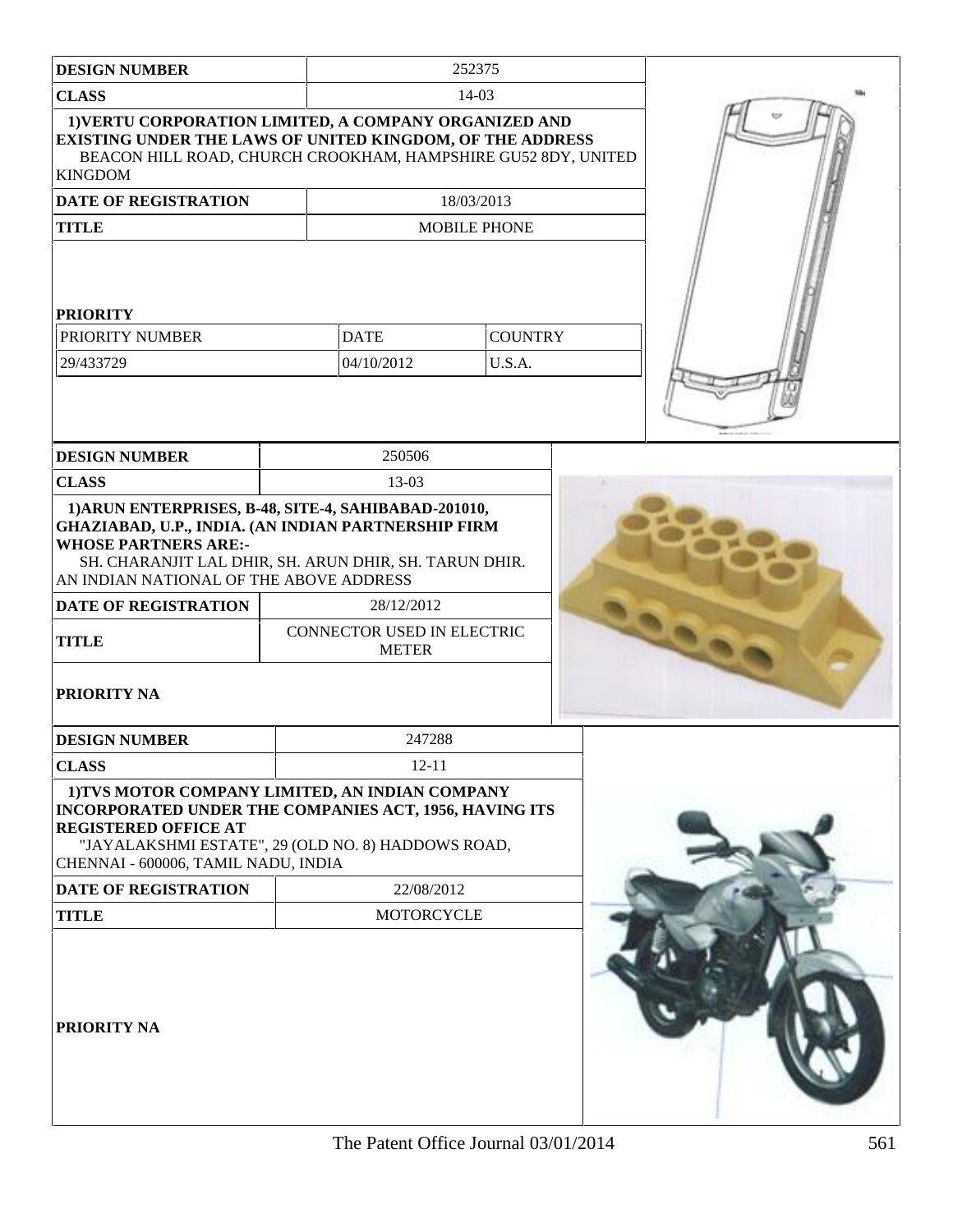| <b>DESIGN NUMBER</b>                                                                                                                                                                                                                               |              | 252737                                           |  |
|----------------------------------------------------------------------------------------------------------------------------------------------------------------------------------------------------------------------------------------------------|--------------|--------------------------------------------------|--|
| <b>CLASS</b>                                                                                                                                                                                                                                       |              | $24-02$                                          |  |
| 1) KONINKLIJKE PHILIPS ELECTRONICS N.V., A COMPANY ORGANIZED<br>AND EXISTING UNDER THE LAWS OF THE KINGDOM OF THE<br>NETHERLANDS, RESIDING AT<br>EINDHOVEN, WHOSE POST-OFFICE ADDRESS IS HIGH TECH CAMPUS 5, 5656<br>AE EINDHOVEN, THE NETHERLANDS |              |                                                  |  |
| <b>DATE OF REGISTRATION</b>                                                                                                                                                                                                                        |              | 01/04/2013                                       |  |
| <b>TITLE</b>                                                                                                                                                                                                                                       |              | FRAME FOR A PATIENT INTERFACE<br><b>ASSEMBLY</b> |  |
| <b>PRIORITY</b>                                                                                                                                                                                                                                    |              |                                                  |  |
| PRIORITY NUMBER                                                                                                                                                                                                                                    | <b>DATE</b>  | <b>COUNTRY</b>                                   |  |
| 002112755-0003                                                                                                                                                                                                                                     | 03/10/2012   | <b>OHIM</b>                                      |  |
| <b>DESIGN NUMBER</b>                                                                                                                                                                                                                               |              | 252850                                           |  |
| <b>CLASS</b>                                                                                                                                                                                                                                       |              | $10 - 01$                                        |  |
| 1) AJANTA LIMITED, AN INDIAN COMPANY OF<br>ORPAT INDUSTRIAL ESTATE, RAJKOT-MORBI HIGHWAY, MORBI 363641,<br>STATE OF GUJARAT, INDIA                                                                                                                 |              |                                                  |  |
| <b>DATE OF REGISTRATION</b>                                                                                                                                                                                                                        | 03/04/2013   |                                                  |  |
| <b>TITLE</b>                                                                                                                                                                                                                                       | <b>CLOCK</b> |                                                  |  |
| PRIORITY NA                                                                                                                                                                                                                                        |              |                                                  |  |
| <b>DESIGN NUMBER</b>                                                                                                                                                                                                                               |              | 252863                                           |  |
| <b>CLASS</b>                                                                                                                                                                                                                                       |              | $10 - 01$                                        |  |
| 1) AJANTA LIMITED, AN INDIAN COMPANY OF<br>ORPAT INDUSTRIAL ESTATE, RAJKOT-MORBI HIGHWAY, MORBI 363641,<br>STATE OF GUJARAT, INDIA                                                                                                                 |              |                                                  |  |
| <b>DATE OF REGISTRATION</b>                                                                                                                                                                                                                        |              | 03/04/2013                                       |  |
| <b>CLOCK</b><br><b>TITLE</b>                                                                                                                                                                                                                       |              |                                                  |  |
| <b>PRIORITY NA</b>                                                                                                                                                                                                                                 |              |                                                  |  |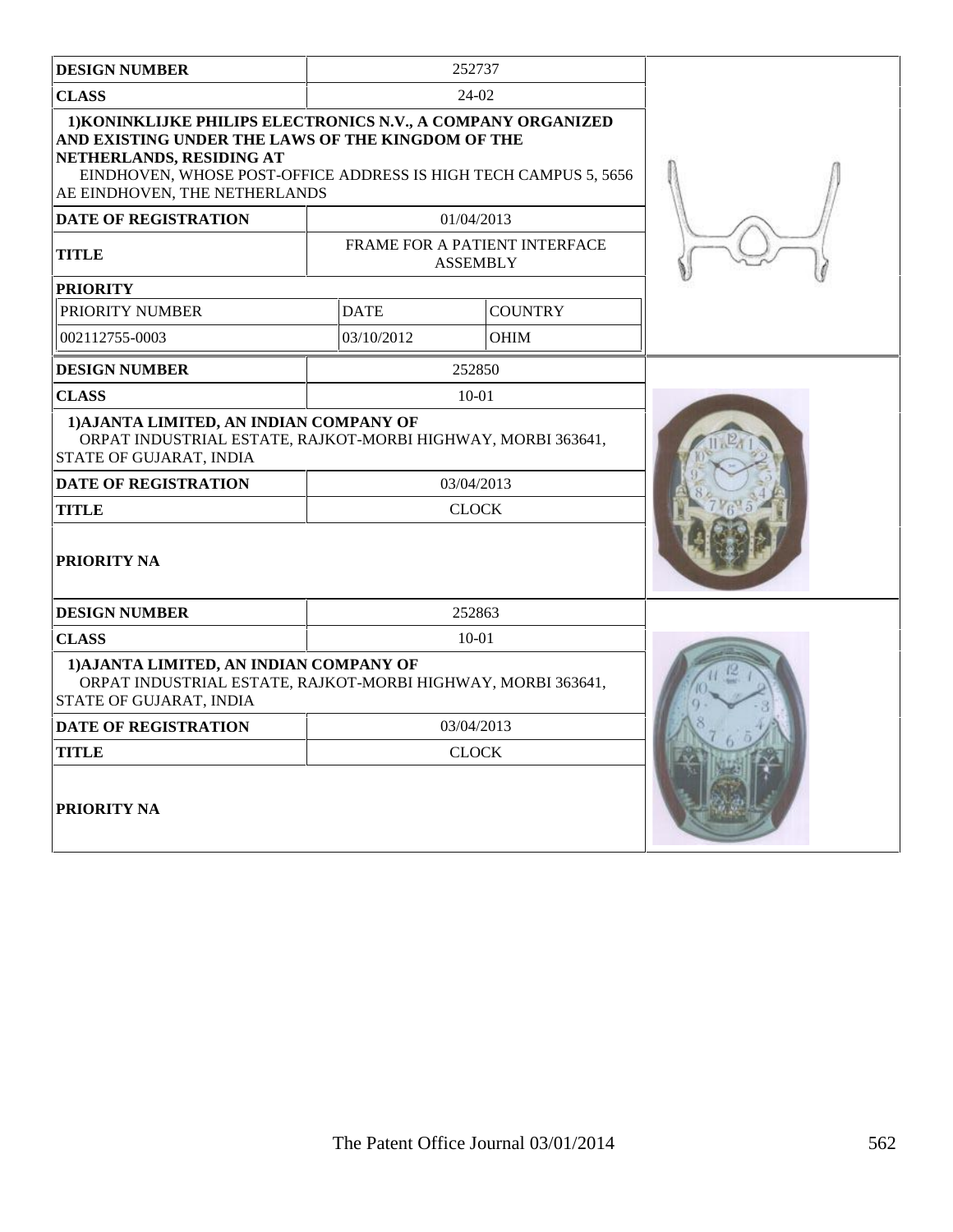| <b>DESIGN NUMBER</b>                                                                                                                                                                                                                                                                                    |             | 252895                             |  |
|---------------------------------------------------------------------------------------------------------------------------------------------------------------------------------------------------------------------------------------------------------------------------------------------------------|-------------|------------------------------------|--|
| <b>CLASS</b>                                                                                                                                                                                                                                                                                            |             | 24-02                              |  |
| 1) POLY MEDICURE LIMITED, AN INDIAN COMPANY,<br>OF PLOT NO. 105, SECTOR 59, HSIIDC INDUSTRIAL AREA, FARIDABAD,<br>HARYANA-121004, INDIA                                                                                                                                                                 |             |                                    |  |
| <b>DATE OF REGISTRATION</b>                                                                                                                                                                                                                                                                             |             | 04/04/2013                         |  |
| <b>TITLE</b>                                                                                                                                                                                                                                                                                            |             | SAFETY COVER OF FISTULA NEEDLE SET |  |
| <b>PRIORITY NA</b>                                                                                                                                                                                                                                                                                      |             |                                    |  |
| <b>DESIGN NUMBER</b>                                                                                                                                                                                                                                                                                    |             | 254787                             |  |
| <b>CLASS</b>                                                                                                                                                                                                                                                                                            |             | $12 - 15$                          |  |
| 1) COMPAGNIE GENERALE DES ETABLISSEMENTS MICHELIN, A FRENCH<br>COMPANY OF 12 COURS SABLON, FR-63000, CLERMONT-FERRAND, FRANCE,<br><b>AND</b><br>MICHELIN RECHERCHE ET TECHNIQUE S.A., A SWISS COMPANY OF ROUTE<br>LOUIS BRAILLE 10 - CH-1763 GRANGES-PACCOT, SWITZERLAND<br><b>DATE OF REGISTRATION</b> |             |                                    |  |
| <b>TITLE</b>                                                                                                                                                                                                                                                                                            |             | <b>TYRE</b>                        |  |
| <b>PRIORITY</b>                                                                                                                                                                                                                                                                                         |             |                                    |  |
| PRIORITY NUMBER                                                                                                                                                                                                                                                                                         | <b>DATE</b> | <b>COUNTRY</b>                     |  |
| 12/5756                                                                                                                                                                                                                                                                                                 | 26/12/2012  | <b>FRANCE</b>                      |  |
| <b>DESIGN NUMBER</b>                                                                                                                                                                                                                                                                                    |             | 252932                             |  |
| <b>CLASS</b>                                                                                                                                                                                                                                                                                            |             | 23-02                              |  |
| 1) ALFAWALL AB,<br>OF HANS STAHLES VÄG 7, SE-147 41 TUMBA, SWEDEN, A SWEDISH<br><b>COMPANY</b>                                                                                                                                                                                                          |             |                                    |  |
| DATE OF REGISTRATION                                                                                                                                                                                                                                                                                    |             | 05/04/2013                         |  |
| <b>TITLE</b>                                                                                                                                                                                                                                                                                            |             | WATER TREATMENT REACTOR            |  |
| <b>PRIORITY</b>                                                                                                                                                                                                                                                                                         |             |                                    |  |
| PRIORITY NUMBER                                                                                                                                                                                                                                                                                         | <b>DATE</b> | <b>COUNTRY</b>                     |  |
| 002133736-0002                                                                                                                                                                                                                                                                                          | 09/11/2012  | <b>OHIM</b>                        |  |
|                                                                                                                                                                                                                                                                                                         |             |                                    |  |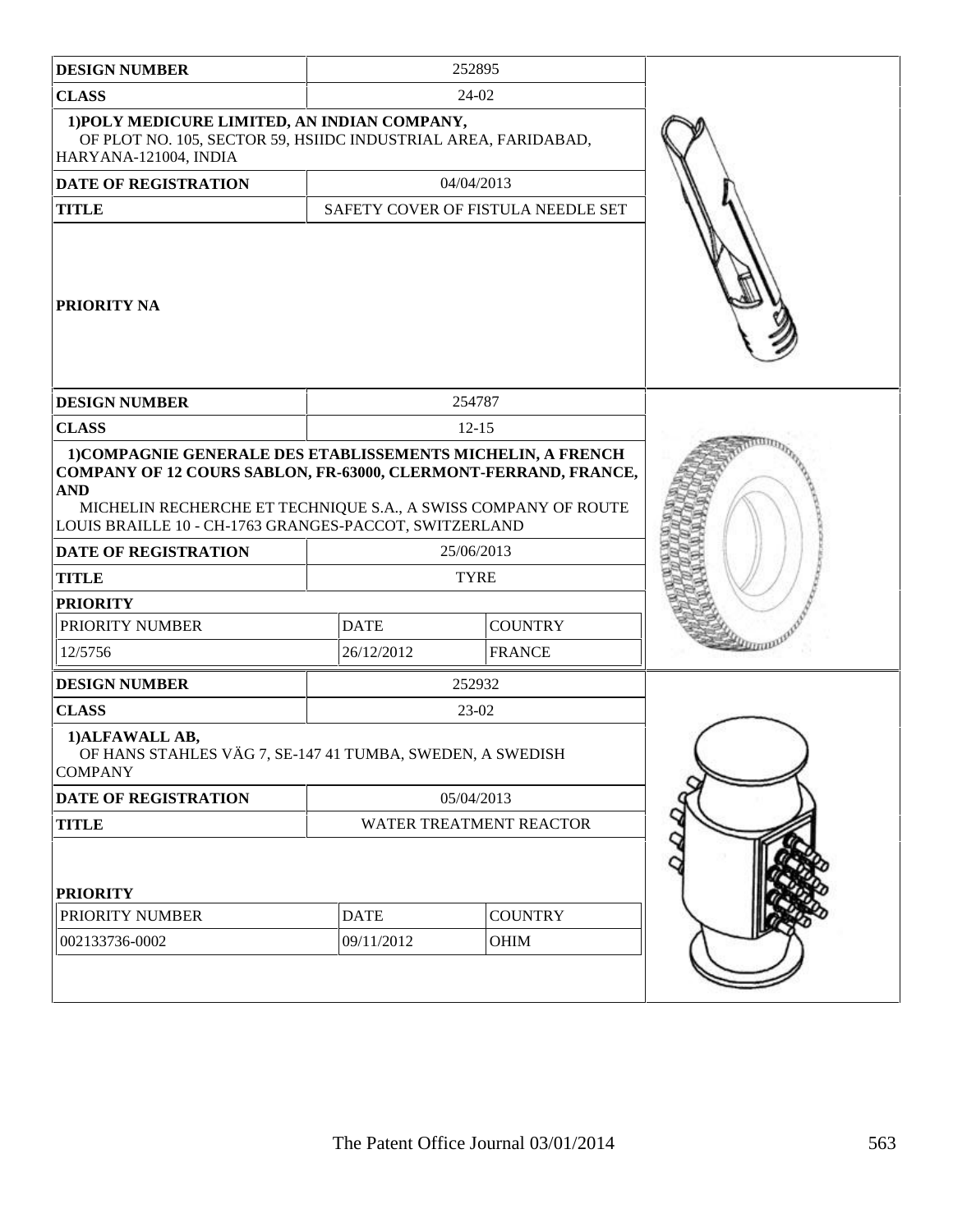| <b>DESIGN NUMBER</b>                                                                                                                           |                                                             | 254460         |                                        |
|------------------------------------------------------------------------------------------------------------------------------------------------|-------------------------------------------------------------|----------------|----------------------------------------|
| <b>CLASS</b>                                                                                                                                   | 07-01                                                       |                |                                        |
| 1) EXPORTS INTERNATIONAL CORPORATION,<br>124 E, SAINIK FARMS, CENTRAL AVENUE, LANE C-8/2, NEW DELHI-110062,<br><b>INDIA, AN INDIAN COMPANY</b> |                                                             |                |                                        |
| <b>DATE OF REGISTRATION</b>                                                                                                                    | 12/06/2013                                                  |                |                                        |
| <b>TITLE</b>                                                                                                                                   | <b>PITCHER</b>                                              |                |                                        |
| <b>PRIORITY NA</b>                                                                                                                             |                                                             |                |                                        |
| <b>DESIGN NUMBER</b>                                                                                                                           |                                                             | 250150         |                                        |
| <b>CLASS</b>                                                                                                                                   |                                                             | $21-01$        | Side View (Other Side View Corresponds |
| 1) SANDEEP SINGH RESIDING AT:<br>184 GIRISH GHOSH ROAD, BELUR, HOWRAH 711202                                                                   |                                                             |                |                                        |
| <b>DATE OF REGISTRATION</b>                                                                                                                    | 13/12/2012                                                  |                |                                        |
| <b>TITLE</b>                                                                                                                                   | <b>GAME BOARD</b>                                           |                |                                        |
| PRIORITY NA                                                                                                                                    |                                                             |                |                                        |
| <b>DESIGN NUMBER</b>                                                                                                                           |                                                             | 250237         |                                        |
| <b>CLASS</b>                                                                                                                                   |                                                             | 15-04          |                                        |
| 1) M/S. CATERPILLAR INC.; AN AMERICAN CORPORATION, OF THE<br><b>ADDRESS</b><br>100 NE ADAMS STREET, PEORIA, IL 61269, UNITED STATES OF AMERICA |                                                             |                |                                        |
| <b>DATE OF REGISTRATION</b>                                                                                                                    | 17/12/2012                                                  |                |                                        |
| <b>TITLE</b>                                                                                                                                   | UNDERCARRIAGE TRACK IDLER FOR<br>MOBILE EARTHMOVING MACHINE |                |                                        |
| <b>PRIORITY</b>                                                                                                                                |                                                             |                |                                        |
| PRIORITY NUMBER                                                                                                                                | <b>DATE</b>                                                 | <b>COUNTRY</b> |                                        |
| 29/06/2012<br>U.S.A.<br>29/426,074                                                                                                             |                                                             |                |                                        |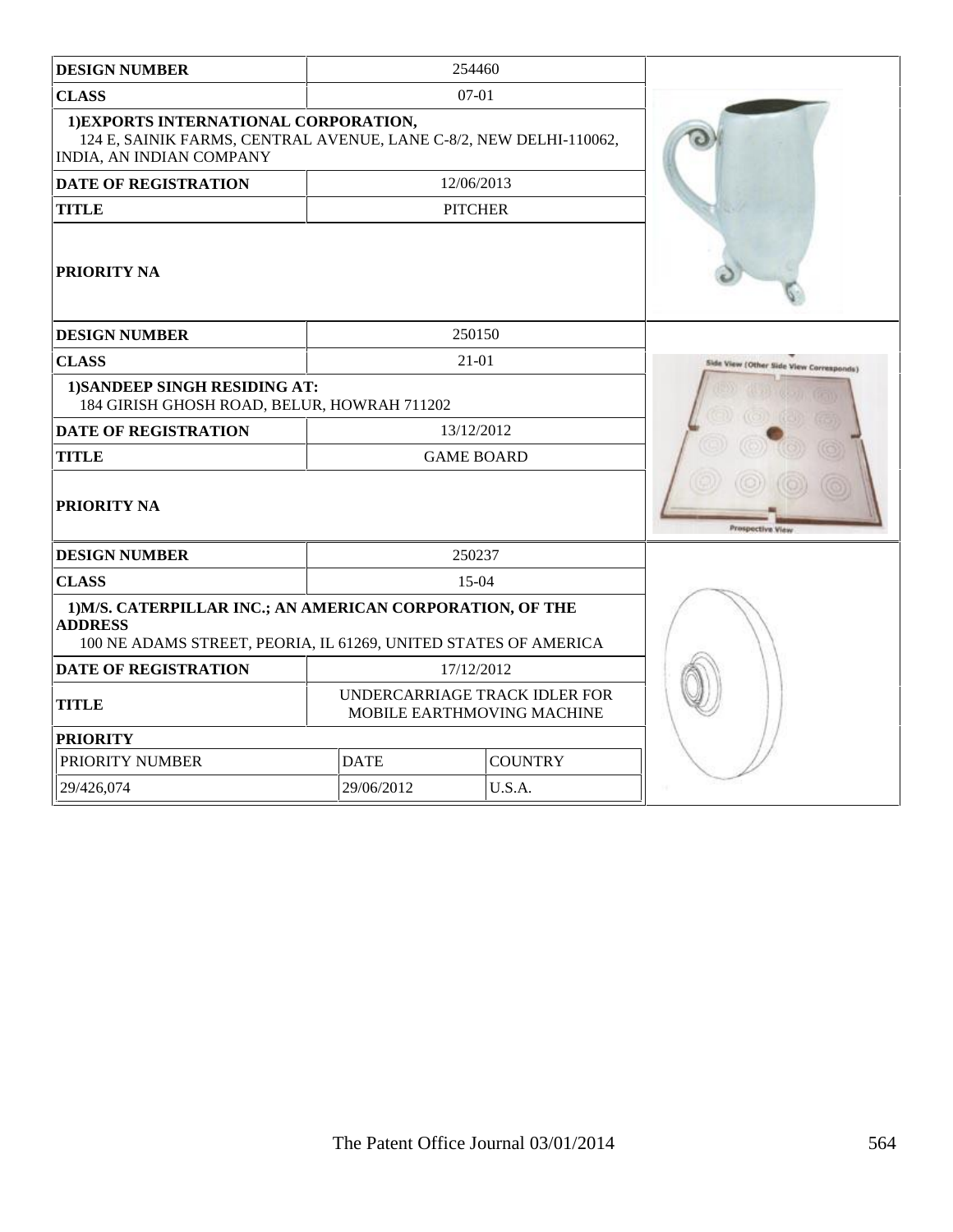| <b>DESIGN NUMBER</b>                                                                                                           | 251739                                                 |                        |  |
|--------------------------------------------------------------------------------------------------------------------------------|--------------------------------------------------------|------------------------|--|
| <b>CLASS</b>                                                                                                                   | 13-03                                                  |                        |  |
| 1) SIEMENS AKTIENGESELLSCHAFT, OF<br>WITTELSBACHERPLATZ 2, 80333 MUNCHEN, GERMANY, A GERMAN<br><b>COMPANY</b>                  |                                                        |                        |  |
| <b>DATE OF REGISTRATION</b>                                                                                                    | 18/02/2013                                             |                        |  |
| <b>TITLE</b>                                                                                                                   | <b>SAFETY RELAY</b>                                    |                        |  |
| <b>PRIORITY</b><br>PRIORITY NUMBER<br>001340897                                                                                | <b>DATE</b><br>24/08/2012                              | <b>COUNTRY</b><br>OHIM |  |
| <b>DESIGN NUMBER</b>                                                                                                           | 250066                                                 |                        |  |
| <b>CLASS</b>                                                                                                                   | 08-09                                                  |                        |  |
| 1) RAUMPLUS BESITZ-UND ENTWICKLUNGS-GMBH & CO. KG,<br>DORTMUNDER STRASSE 35, 28199 BREMEN, GERMANY                             |                                                        |                        |  |
| <b>DATE OF REGISTRATION</b>                                                                                                    | 11/12/2012                                             |                        |  |
| <b>TITLE</b>                                                                                                                   | FITTINGS FOR DOORS, WINDOWS AND/OR<br><b>FURNITURE</b> |                        |  |
| <b>PRIORITY NA</b>                                                                                                             |                                                        |                        |  |
| <b>DESIGN NUMBER</b>                                                                                                           | 252599                                                 |                        |  |
| <b>CLASS</b>                                                                                                                   | $02-05$                                                |                        |  |
| 1) RUBY MOHAMMED, AN INDIAN NATIONAL,<br>GENESIS TRENDSETTERS, 12/771, SARAYU NAGAR, CHANDRA NAGAR,<br>PALAKKAD, KERALA-678007 |                                                        |                        |  |
| <b>DATE OF REGISTRATION</b>                                                                                                    | 22/03/2013                                             |                        |  |
| <b>TITLE</b>                                                                                                                   | <b>SCARF</b>                                           |                        |  |
| <b>PRIORITY NA</b>                                                                                                             |                                                        |                        |  |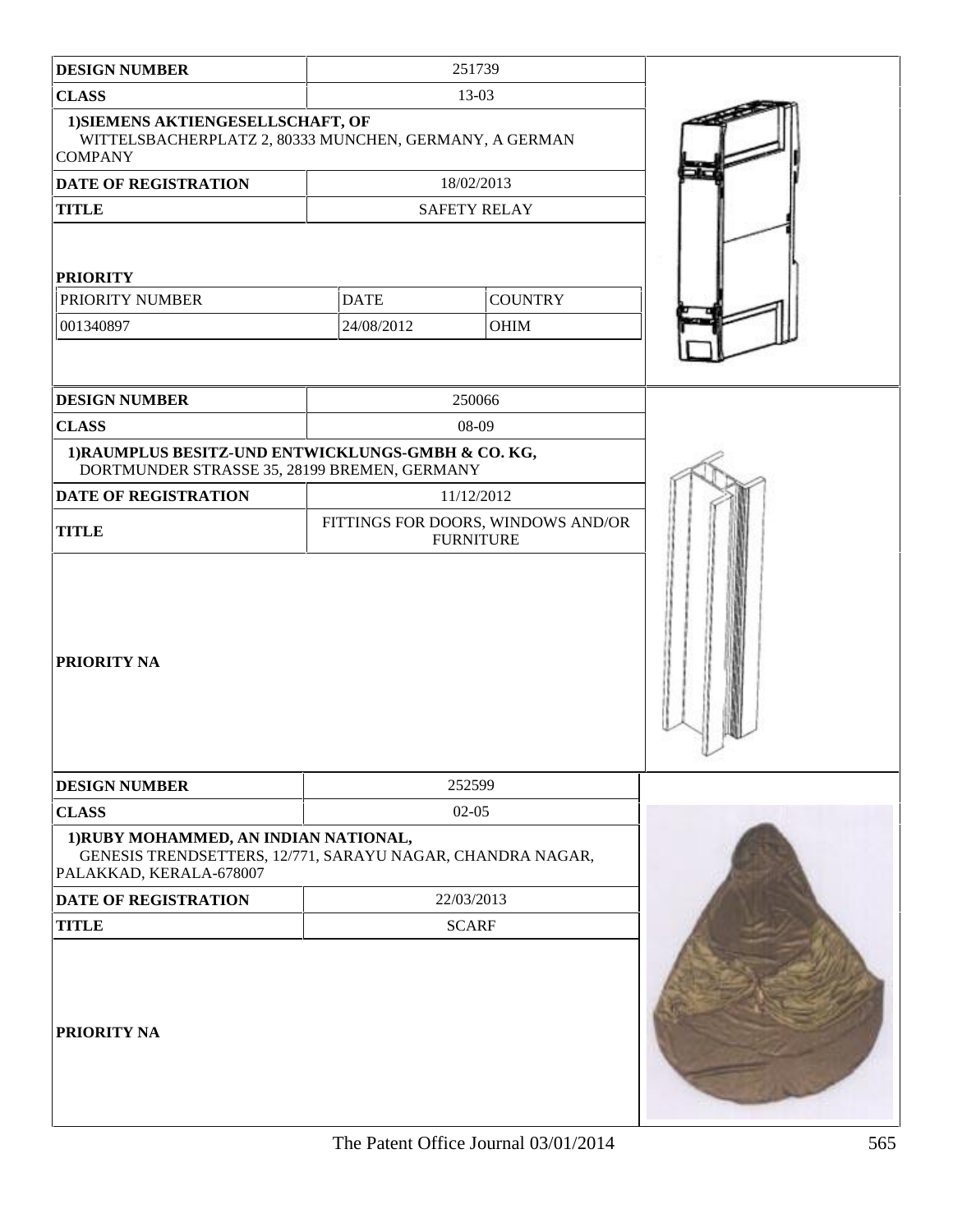| <b>DESIGN NUMBER</b>                                                                                           | 251409                                                                                                                                                                                       |  |
|----------------------------------------------------------------------------------------------------------------|----------------------------------------------------------------------------------------------------------------------------------------------------------------------------------------------|--|
| <b>CLASS</b>                                                                                                   | $09-01$                                                                                                                                                                                      |  |
| <b>BUSINESS AT</b><br><b>GUJARAT (INDIA)</b>                                                                   | 1) EURO INDIA FRESH FOODS PRIVATE LIMITED (A COMPANY<br>INCORPORATED UNDER THE COMPANIES ACT, 1956) HAVING HIS PLACE OF<br>609, PRINCESS PLAZA, SARDAR CHOWK, VARACHHA ROAD, SURAT-395006    |  |
| <b>DATE OF REGISTRATION</b>                                                                                    | 05/02/2013                                                                                                                                                                                   |  |
| TITLE                                                                                                          | <b>BOTTLE</b>                                                                                                                                                                                |  |
| <b>PRIORITY NA</b>                                                                                             |                                                                                                                                                                                              |  |
| <b>DESIGN NUMBER</b>                                                                                           | 249438                                                                                                                                                                                       |  |
| <b>CLASS</b>                                                                                                   | $12 - 16$                                                                                                                                                                                    |  |
| <b>UNDER COMPANY ACT 1956 OF</b><br>LONIKAND, P.O. LONIKAND, TALUKA HAVELI, PUNE-412216,<br>MAHARASHTRA, INDIA | 1) CONCENTRIC PUMPS PUNE PVT. LTD. A COMPANY REGISTERED<br>GAT NO. 26/1, 27 & 28 (PART), OFF PUNE-NAGAR ROAD, VILLAGE                                                                        |  |
| <b>DATE OF REGISTRATION</b>                                                                                    | 12/11/2012                                                                                                                                                                                   |  |
| TITLE                                                                                                          | ENGINE COOLING WATER PUMP USED IN<br><b>AUTOMOBILE</b>                                                                                                                                       |  |
| PRIORITY NA                                                                                                    |                                                                                                                                                                                              |  |
| <b>DESIGN NUMBER</b>                                                                                           | 254107                                                                                                                                                                                       |  |
| <b>CLASS</b>                                                                                                   | 13-03                                                                                                                                                                                        |  |
| GUJARAT, INDIA,<br>ADDRESS. AN INDIAN NATIONAL                                                                 | 1) SHREE INDUSTRIES, AN INDIAN PROPRIETORSHIP CONCERN OF 30,<br>SAMRAT IND. AREA, B/H. S.T. WORKSHOP, GONDAL ROAD, RAJKOT,<br>WHOSE PROPRIETOR IS NILESHBHAI BHIKHABHAI KAPURIYA OF THE SAME |  |
| <b>DATE OF REGISTRATION</b>                                                                                    | 28/05/2013                                                                                                                                                                                   |  |
| TITLE                                                                                                          | LIMIT CONTROL SWITCH                                                                                                                                                                         |  |
| <b>PRIORITY NA</b>                                                                                             |                                                                                                                                                                                              |  |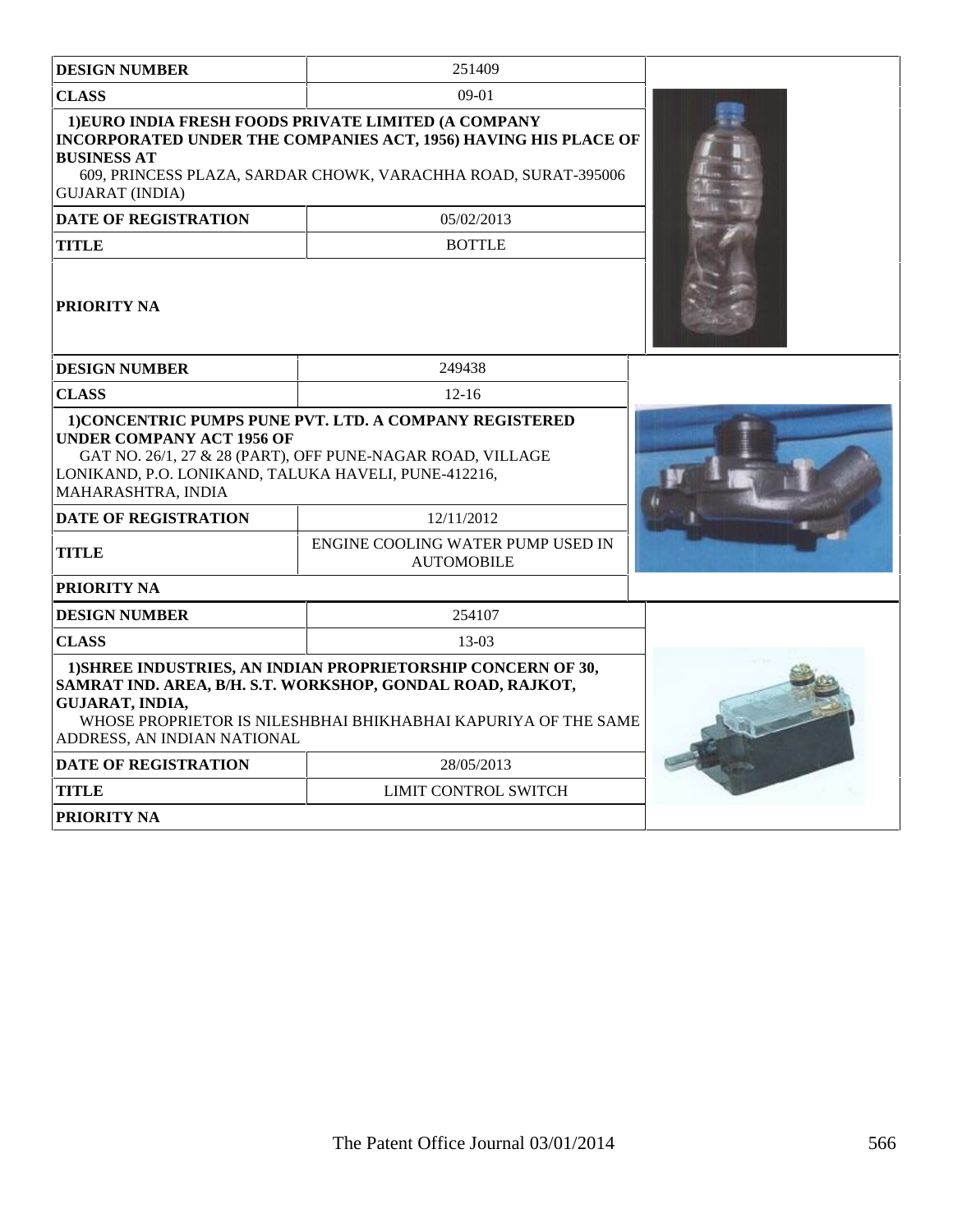| <b>DESIGN NUMBER</b>                                                                                                                         | 252125                     |                |             |
|----------------------------------------------------------------------------------------------------------------------------------------------|----------------------------|----------------|-------------|
| <b>CLASS</b>                                                                                                                                 | 21-01                      |                |             |
| 1) INNOVATION FIRST, INC. ADDRESS AT<br>1519 INTERSTATE 30 WEST GREENVILLE, TEXAS 75402, UNITED STATES OF<br><b>AMERICA</b>                  |                            |                |             |
| <b>DATE OF REGISTRATION</b>                                                                                                                  | 06/03/2013                 |                |             |
| <b>TITLE</b>                                                                                                                                 | <b>TOY</b>                 |                |             |
| <b>PRIORITY</b>                                                                                                                              |                            |                |             |
| PRIORITY NUMBER                                                                                                                              | <b>DATE</b>                | <b>COUNTRY</b> |             |
| 29/432,774                                                                                                                                   | 20/09/2012                 | U.S.A.         |             |
| <b>DESIGN NUMBER</b>                                                                                                                         | 247267                     |                |             |
| <b>CLASS</b>                                                                                                                                 | 23-01                      |                |             |
| 1) JAIN IRRIGATION SYSTEMS LIMITED, HAVING ITS ADDRESS<br>AT "JAIN PLASTIC PARK, N.H. NO. 6, BAMBHORI, JALGAON-425001,<br>MAHARASHTRA, INDIA |                            |                |             |
| <b>DATE OF REGISTRATION</b>                                                                                                                  | 21/08/2012                 |                |             |
| <b>TITLE</b>                                                                                                                                 | AIR RELEASE VALVE ASSEMBLY |                |             |
| <b>PRIORITY NA</b>                                                                                                                           |                            |                |             |
| <b>DESIGN NUMBER</b>                                                                                                                         | 252860                     |                |             |
| <b>CLASS</b>                                                                                                                                 | $10 - 01$                  |                |             |
| 1) AJANTA LIMITED, AN INDIAN COMPANY OF<br>ORPAT INDUSTRIAL ESTATE, RAJKOT-MORBI HIGHWAY, MORBI 363641,<br><b>STATE OF GUJARAT, INDIA</b>    |                            |                |             |
| <b>DATE OF REGISTRATION</b>                                                                                                                  | 03/04/2013                 |                | 47.7<br>$=$ |
| <b>TITLE</b>                                                                                                                                 | <b>CLOCK</b>               |                |             |
| <b>PRIORITY NA</b>                                                                                                                           |                            |                |             |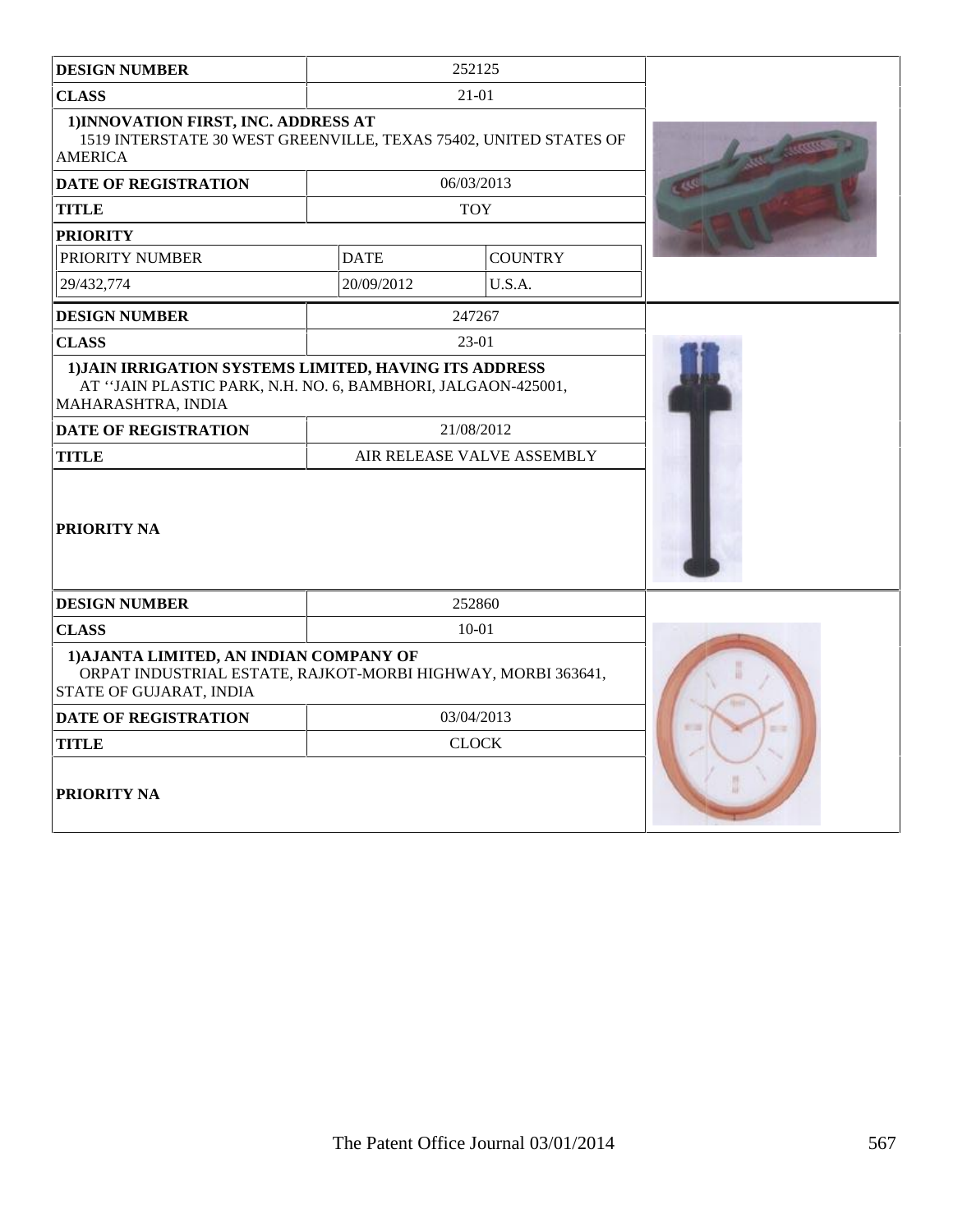| <b>DESIGN NUMBER</b>                                                               | 254703                                                                                                                                                                                         |  |
|------------------------------------------------------------------------------------|------------------------------------------------------------------------------------------------------------------------------------------------------------------------------------------------|--|
| <b>CLASS</b>                                                                       | $06-13$                                                                                                                                                                                        |  |
| <b>DELHI-110018 (INDIA)</b><br><b>ABOVE ADDRESS</b>                                | 1) SCI EXPORT (P) LTD., SITUATED AT WZ-NA-240, VISHNU GARDEN, NEW<br>A COMPANY INCORPORATED UNDER THE INDIAN COMPANIES ACT, OF                                                                 |  |
| <b>DATE OF REGISTRATION</b>                                                        | 24/06/2013                                                                                                                                                                                     |  |
| TITLE                                                                              | <b>SOFA BACK COVER</b>                                                                                                                                                                         |  |
| PRIORITY NA                                                                        |                                                                                                                                                                                                |  |
| <b>DESIGN NUMBER</b>                                                               | 242241                                                                                                                                                                                         |  |
| <b>CLASS</b>                                                                       | $12-16$                                                                                                                                                                                        |  |
| 1) MR. SURESH RAMPRAKASH CHAWLA<br>MAHARASHTRA STATES, INDIA NATIONALITY: - INDIAN | KARISMA NEST, ROW HOUSE NO. 8, MORWADI, PIMPRI, PUNE - 411018,                                                                                                                                 |  |
| <b>DATE OF REGISTRATION</b>                                                        | 13/01/2012                                                                                                                                                                                     |  |
| <b>TITLE</b>                                                                       | TOP MOUNTED SAFETY BOX IN SPARE<br>WHEEL USED IN VEHICLE                                                                                                                                       |  |
| <b>PRIORITY NA</b>                                                                 |                                                                                                                                                                                                |  |
| <b>DESIGN NUMBER</b>                                                               | 248537                                                                                                                                                                                         |  |
| <b>CLASS</b>                                                                       | $31 - 00$                                                                                                                                                                                      |  |
| PROPRIETOR OF M/S. S S DESIGN, HAVING HIS ADDRESS                                  | 1) SUJAN DHARNENDRABHAI SHAH, ADULT, INDIAN NATIONALITY, SOLE<br>AT "PARITOSH" • , OPP. DHANANJAY TOWER, NEAR SHYAMAL 3/A, 100<br>FEET ROAD, SATELLITE, AHMEDABAD-380015, GUJARAT STATE, INDIA |  |
| <b>DATE OF REGISTRATION</b>                                                        | 04/10/2012                                                                                                                                                                                     |  |
| TITLE                                                                              | <b>FOOD CART</b>                                                                                                                                                                               |  |
| PRIORITY NA                                                                        |                                                                                                                                                                                                |  |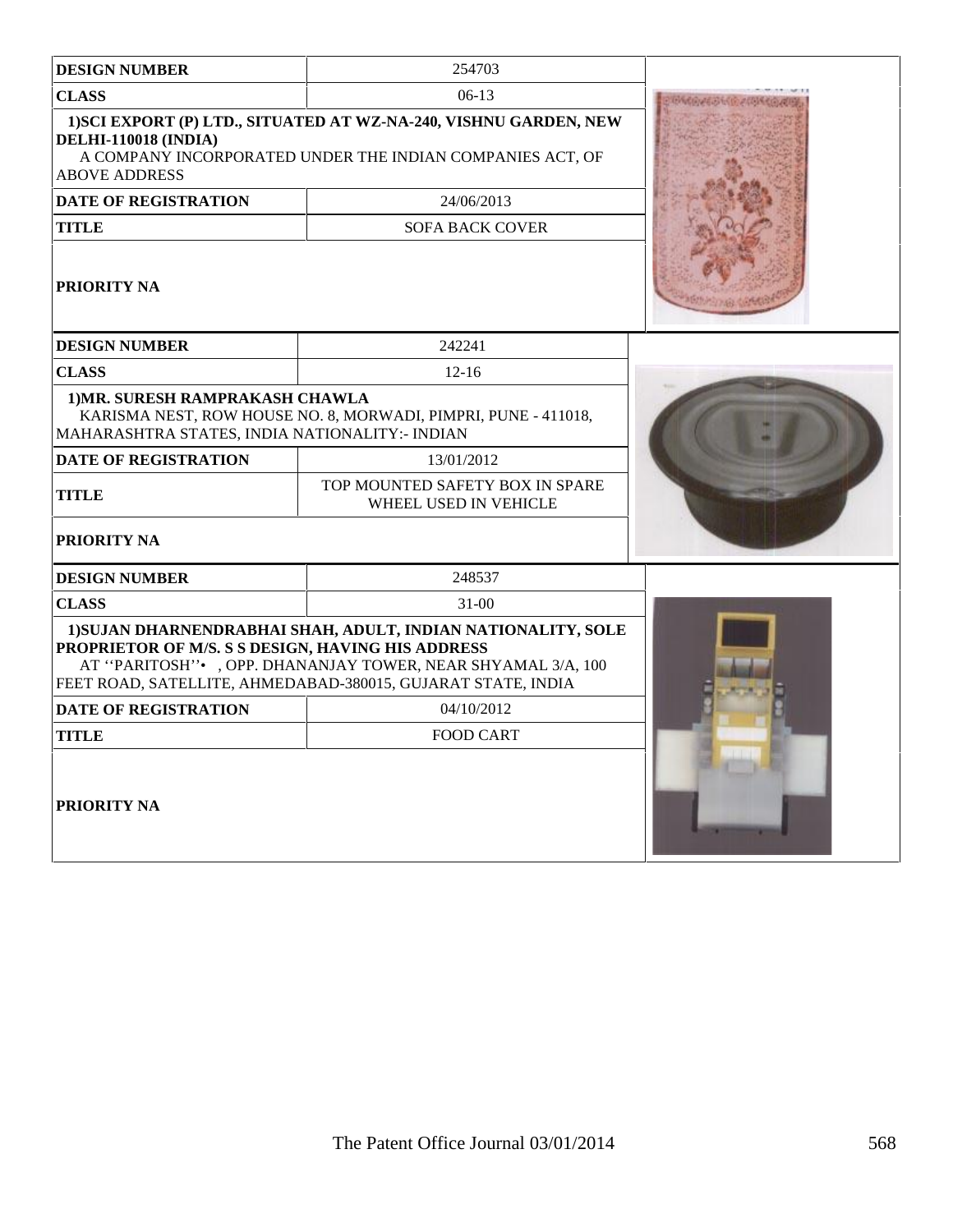| <b>DESIGN NUMBER</b>                                                                                                                                                                                                             |                                                       |                    | 252435                         |  |
|----------------------------------------------------------------------------------------------------------------------------------------------------------------------------------------------------------------------------------|-------------------------------------------------------|--------------------|--------------------------------|--|
| <b>CLASS</b>                                                                                                                                                                                                                     |                                                       |                    | 24-02                          |  |
| 1) DR. G. D. GUPTA, DIRECTOR, AMAR SAHEED BABA AJIT SINGH JUJHAR<br>SINGH COLLEGE OF PHARMACY<br>BELA, ROPAR PUNJAB, INDIA 140111, NATIONALITY INDIAN                                                                            |                                                       |                    |                                |  |
| <b>DATE OF REGISTRATION</b>                                                                                                                                                                                                      |                                                       |                    | 19/03/2013                     |  |
| <b>TITLE</b>                                                                                                                                                                                                                     |                                                       |                    | RECTAL INSERT                  |  |
| <b>PRIORITY NA</b>                                                                                                                                                                                                               |                                                       |                    |                                |  |
| <b>DESIGN NUMBER</b>                                                                                                                                                                                                             |                                                       | 249371             |                                |  |
| <b>CLASS</b>                                                                                                                                                                                                                     |                                                       | 23-01              |                                |  |
| 1) BELJING KOHLER LTD., A CORPORATION ORGANIZED AND<br><b>EXISTING UNDER THE LAWS OF CHINA,</b><br>OF NO. 27 WEST GUO YUAN ROAD, BEIJING, MIYUN COUNTY 101500,<br>CHINA P.R.                                                     |                                                       |                    |                                |  |
| DATE OF REGISTRATION                                                                                                                                                                                                             |                                                       | 09/11/2012         |                                |  |
| <b>TITLE</b>                                                                                                                                                                                                                     |                                                       | <b>WATER SPOUT</b> |                                |  |
| <b>PRIORITY</b><br><b>PRIORITY NUMBER</b><br>201230180855.9                                                                                                                                                                      | <b>DATE</b><br>11/05/2012                             |                    | <b>COUNTRY</b><br><b>CHINA</b> |  |
| <b>DESIGN NUMBER</b>                                                                                                                                                                                                             | 249437                                                |                    |                                |  |
| <b>CLASS</b>                                                                                                                                                                                                                     | $12 - 16$                                             |                    |                                |  |
| 1) CONCENTRIC PUMPS PUNE PVT. LTD. A COMPANY<br>REGISTERED UNDER COMPANY ACT 1956 OF<br>GAT NO. 26/1, 27 & 28 (PART), OFF PUNE-NAGAR<br>ROAD, VILLAGE LONIKAND, P.O. LONIKAND, TALUKA<br>HAVELI, PUNE-412216, MAHARASHTRA, INDIA |                                                       |                    |                                |  |
| <b>DATE OF</b><br><b>REGISTRATION</b>                                                                                                                                                                                            | 12/11/2012                                            |                    |                                |  |
| <b>TITLE</b>                                                                                                                                                                                                                     | <b>ENGINE COOLING WATER</b><br>PUMP USED IN UTOMOBILE |                    |                                |  |
| PRIORITY NA                                                                                                                                                                                                                      |                                                       |                    |                                |  |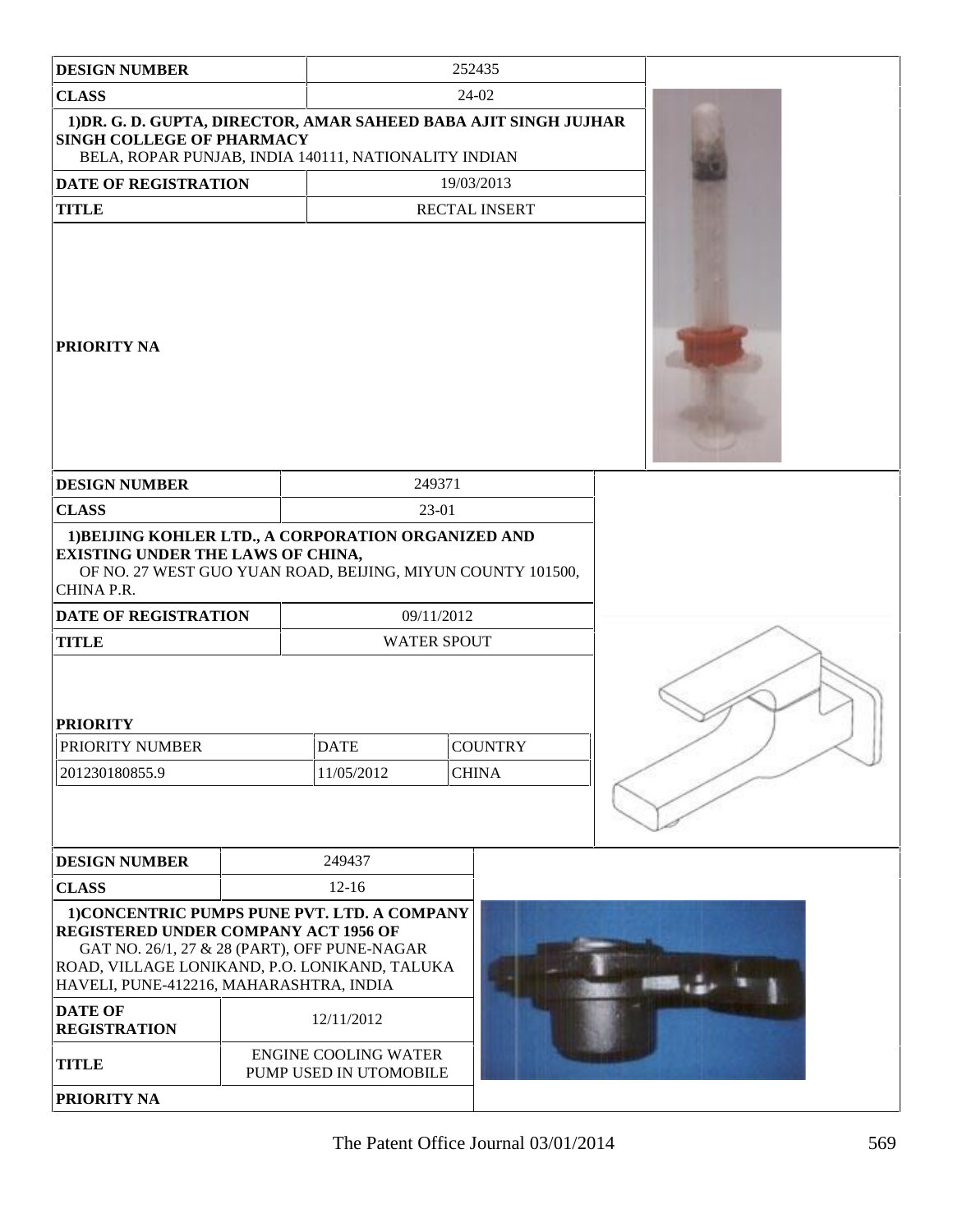| <b>DESIGN NUMBER</b>                                                                                                                                                                                                                                                       | 249493      |                          |  |
|----------------------------------------------------------------------------------------------------------------------------------------------------------------------------------------------------------------------------------------------------------------------------|-------------|--------------------------|--|
| <b>CLASS</b>                                                                                                                                                                                                                                                               |             | $09-07$                  |  |
| 1) PLASTICUM GROUP B.V. A DUTCH COMPANY OF THE ADDRESS:<br>9, ZEVENHEUVELENWEG, 5048 AN TILBURG, THE NETHERLANDS                                                                                                                                                           |             |                          |  |
| <b>DATE OF REGISTRATION</b>                                                                                                                                                                                                                                                |             | 15/11/2012               |  |
| <b>TITLE</b>                                                                                                                                                                                                                                                               |             | <b>CAP FOR PACKAGING</b> |  |
| <b>PRIORITY</b>                                                                                                                                                                                                                                                            |             |                          |  |
| PRIORITY NUMBER                                                                                                                                                                                                                                                            | <b>DATE</b> | <b>COUNTRY</b>           |  |
| 002041863-0003                                                                                                                                                                                                                                                             | 15/05/2012  | <b>EUROPEAN UNION</b>    |  |
| <b>DESIGN NUMBER</b>                                                                                                                                                                                                                                                       |             | 252247                   |  |
| <b>CLASS</b>                                                                                                                                                                                                                                                               |             | $07-07$                  |  |
| 1) M/S GAUTAM ENTERPRISES, 8347, NEW ANAJ MANDI, FILMISTAN, DELHI-<br>110006,<br>AN INDIAN PROPRIETORSHIP FIRM, WHOSE PROPRIETOR IS GAURAV JAIN,<br>OF ABOVE ADDRESS, AN INDIAN NATIONAL<br>11/03/2013<br><b>DATE OF REGISTRATION</b><br><b>TITLE</b><br><b>BASKET</b>     |             |                          |  |
| <b>PRIORITY NA</b><br><b>DESIGN NUMBER</b>                                                                                                                                                                                                                                 |             | 252324                   |  |
| <b>CLASS</b>                                                                                                                                                                                                                                                               |             | 23-01                    |  |
| 1) PRAKASHBHAI D. JARSANIYA., INDIAN NATIONALITY, SOLE<br>PROPRIETOR OF M/S. ASHOK POLYMERS, INDIAN NATIONALITY, HAVING<br><b>ADDRESS AT</b><br>4, SHREENATHJI ESTATE, NR. G.V.M.M., B/H. DEVBHUMI ESTATE, SINGARVA<br>ROAD, ODHAV, AHMEDABAD-382430, GUJARAT STATE, INDIA |             |                          |  |
| <b>DATE OF REGISTRATION</b>                                                                                                                                                                                                                                                |             | 15/03/2013               |  |
| <b>TITLE</b>                                                                                                                                                                                                                                                               |             | <b>SUCTION VALVE</b>     |  |
| <b>PRIORITY NA</b>                                                                                                                                                                                                                                                         |             |                          |  |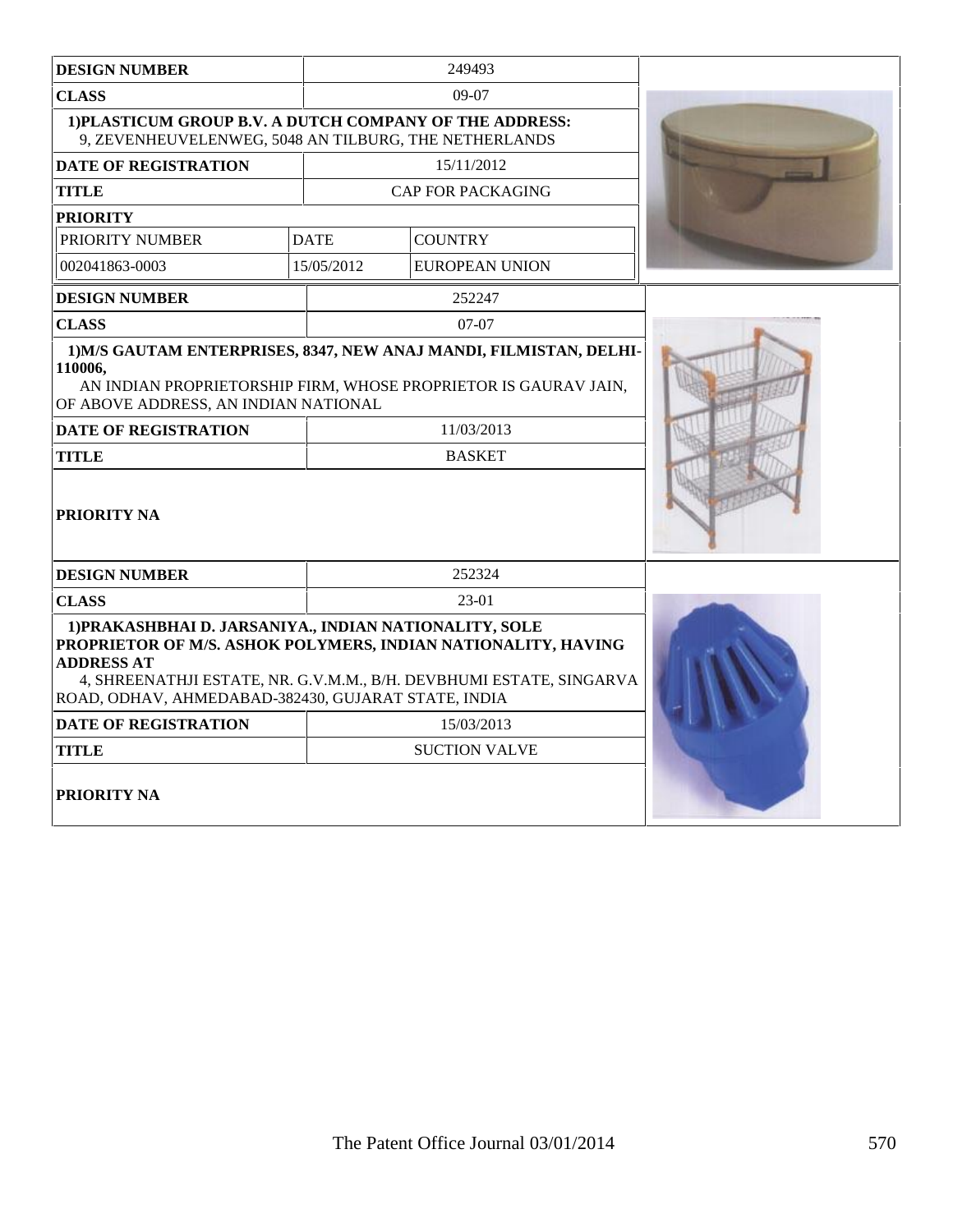| <b>DESIGN NUMBER</b>                                                                                                  | 252696                                                                                                                                                                |  |
|-----------------------------------------------------------------------------------------------------------------------|-----------------------------------------------------------------------------------------------------------------------------------------------------------------------|--|
| <b>CLASS</b>                                                                                                          | $23 - 04$                                                                                                                                                             |  |
| 1, RAJ NARAIN MARG, CIVIL LINES, DELHI-110054.                                                                        | 1) HAVELLS INDIA LIMITED HAVING REGISTERED OFFICE AT                                                                                                                  |  |
| <b>DATE OF REGISTRATION</b>                                                                                           | 28/03/2013                                                                                                                                                            |  |
| <b>TITLE</b>                                                                                                          | <b>FAN</b>                                                                                                                                                            |  |
| PRIORITY NA                                                                                                           |                                                                                                                                                                       |  |
| <b>DESIGN NUMBER</b>                                                                                                  | 252779                                                                                                                                                                |  |
| <b>CLASS</b>                                                                                                          | $08-08$                                                                                                                                                               |  |
| SINGH BEING INDIAN NATIONAL OF THE ABOVE ADDRESS<br><b>DATE OF REGISTRATION</b><br><b>TITLE</b><br><b>PRIORITY NA</b> | NAGAR, JAMALPUR, FOCAL POINT, LUDHIANA-141010 (PUNJAB) INDIA<br>AN INDIAN PROPRIETORSHIP FIRM WHOSE PROPRIETOR IS:- HARINDER PAL<br>02/04/2013<br><b>BELT FASTNER</b> |  |
| <b>DESIGN NUMBER</b>                                                                                                  | 252858                                                                                                                                                                |  |
| <b>CLASS</b>                                                                                                          | $15-01$                                                                                                                                                               |  |
| 1)GREAVES COTTON LIMITED, AN INDIAN COMPANY OF<br>400025, STATE OF MAHARASHTRA, INDIA                                 | INDUSTRY MANOR, APPASAHEB MARATHE MARG, PRABHADEVI, MUMBAI                                                                                                            |  |
| <b>DATE OF REGISTRATION</b>                                                                                           | 03/04/2013                                                                                                                                                            |  |
| <b>TITLE</b>                                                                                                          | <b>ENGINE</b>                                                                                                                                                         |  |
| PRIORITY NA                                                                                                           |                                                                                                                                                                       |  |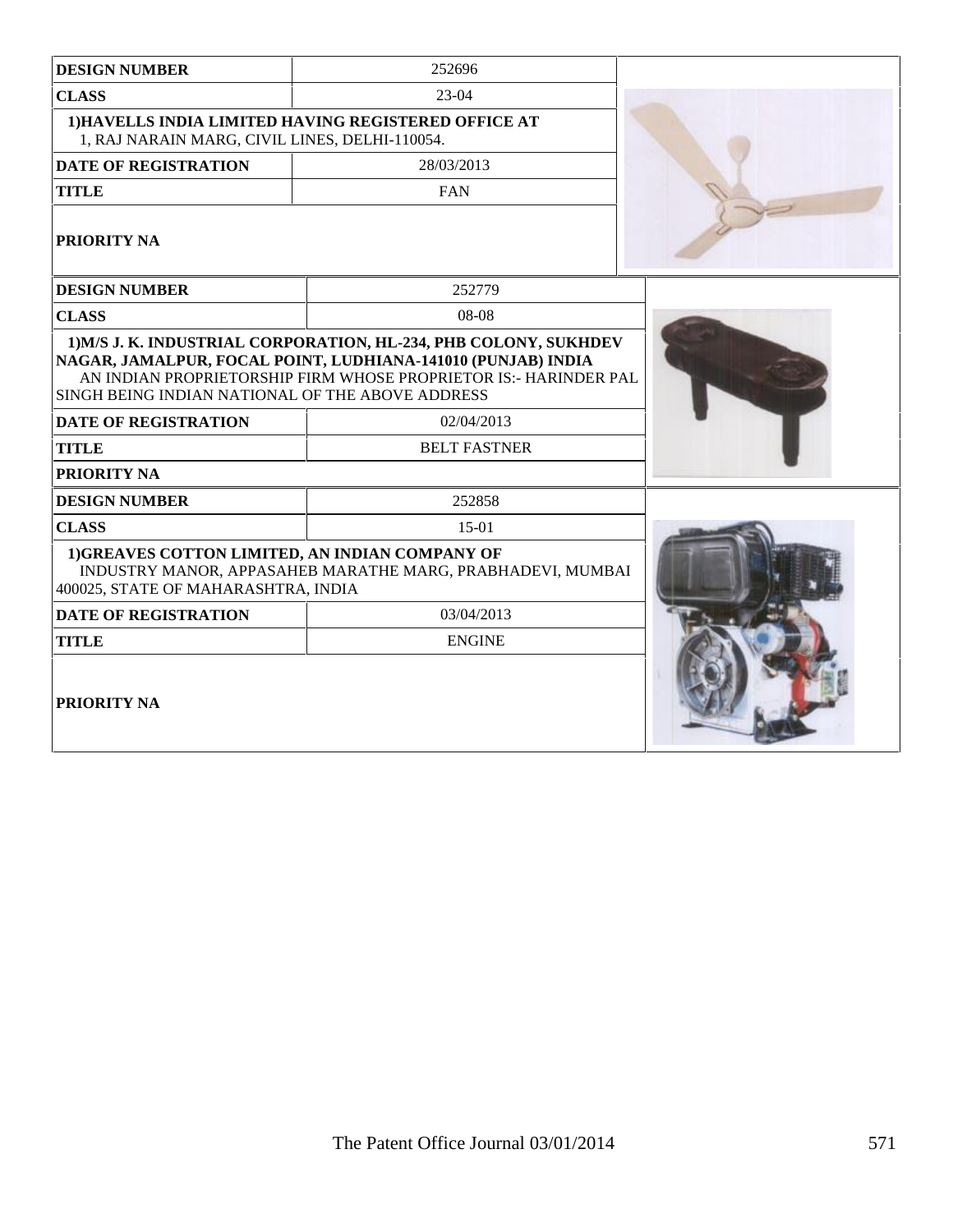| <b>DESIGN NUMBER</b>                                                                                                                                                  |             | 248324                           |  |
|-----------------------------------------------------------------------------------------------------------------------------------------------------------------------|-------------|----------------------------------|--|
| <b>CLASS</b>                                                                                                                                                          |             | 09-01                            |  |
| 1) PEPSICO, INC., INCORPORATED IN NORTH CAROLINA<br>OF 700 ANDERSON HILL ROAD, PURCHASE, NEW YORK 10577, UNITED<br><b>STATES OF AMERICA</b>                           |             |                                  |  |
| DATE OF REGISTRATION                                                                                                                                                  |             | 03/10/2012                       |  |
| <b>TITLE</b>                                                                                                                                                          |             | CARTRIDGE FOR BEVERAGE DISPENSER |  |
| <b>PRIORITY</b>                                                                                                                                                       |             |                                  |  |
| PRIORITY NUMBER                                                                                                                                                       | <b>DATE</b> | <b>COUNTRY</b>                   |  |
| 29/417, 436                                                                                                                                                           | 03/04/2012  | U.S.A.                           |  |
|                                                                                                                                                                       |             |                                  |  |
| <b>DESIGN NUMBER</b>                                                                                                                                                  |             | 252018                           |  |
| <b>CLASS</b>                                                                                                                                                          |             | 23-02                            |  |
| 1) HSIL LIMITED<br>BAHADURGARH-124507, DT: JHAJJAR, HARYANA, INDIA, AN INDIAN<br><b>COMPANY</b>                                                                       |             |                                  |  |
| DATE OF REGISTRATION                                                                                                                                                  | 04/03/2013  |                                  |  |
| <b>TITLE</b>                                                                                                                                                          |             | <b>TOILET PAN</b>                |  |
| PRIORITY NA                                                                                                                                                           |             |                                  |  |
| <b>DESIGN NUMBER</b>                                                                                                                                                  |             | 252097                           |  |
| <b>CLASS</b>                                                                                                                                                          | 28-02       |                                  |  |
| 1) DINESH BASTIMAL JAIN (AN INDIAN NATIONAL)<br>203/204 RAJ MADHUR CHS. DEVIDAS LANE, NR. CLUB AQUERIA, BORIVALI<br>(WEST) MUMBAI 400103, STATE OF MAHARASHTRA, INDIA |             |                                  |  |
| DATE OF REGISTRATION                                                                                                                                                  | 05/03/2013  |                                  |  |
| <b>TITLE</b>                                                                                                                                                          |             | <b>EYE MASCARA</b>               |  |
| <b>PRIORITY NA</b>                                                                                                                                                    |             |                                  |  |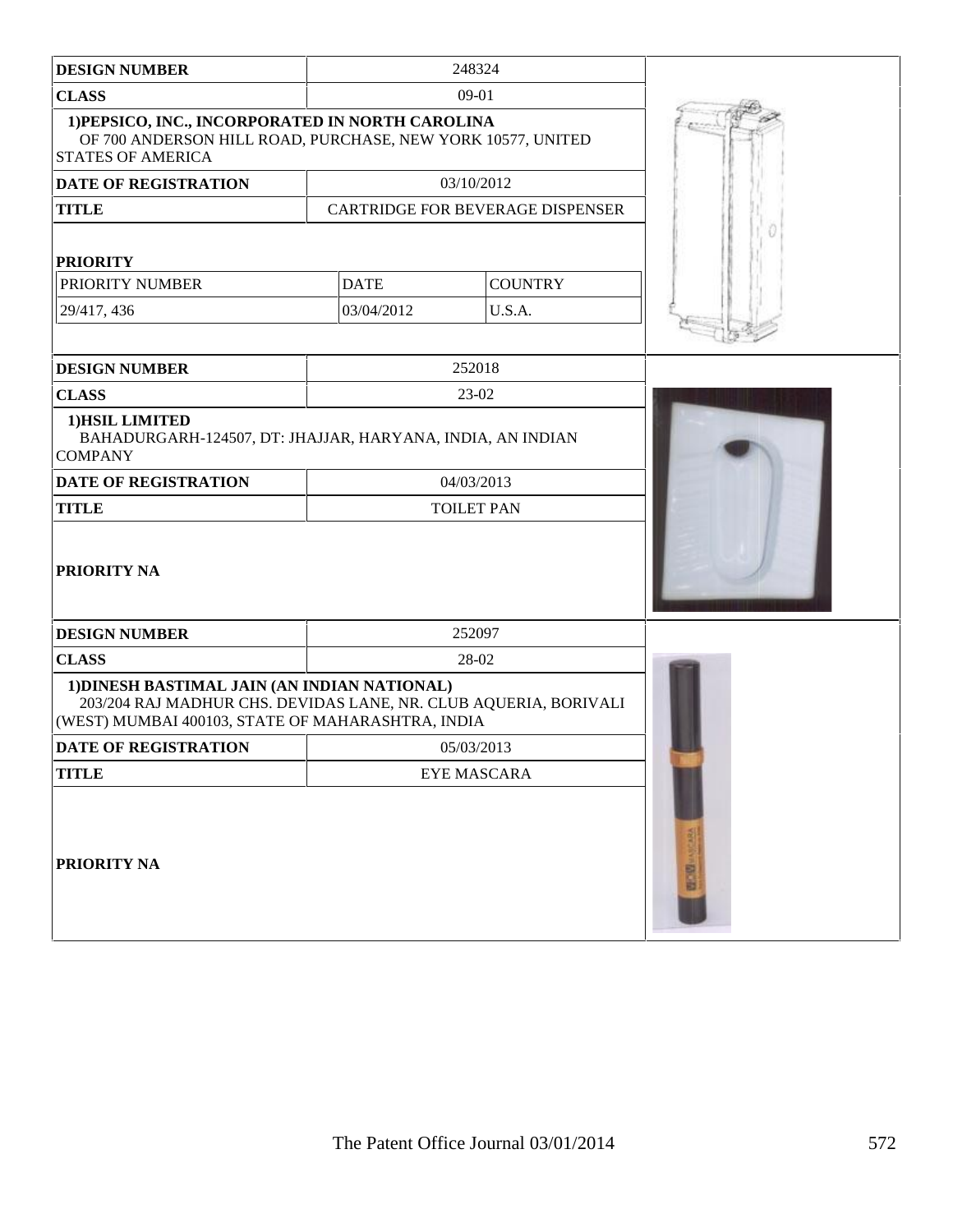| <b>DESIGN NUMBER</b>                                                                                                                                                                                                                                | 252183                                                |                                |  |  |
|-----------------------------------------------------------------------------------------------------------------------------------------------------------------------------------------------------------------------------------------------------|-------------------------------------------------------|--------------------------------|--|--|
| <b>CLASS</b>                                                                                                                                                                                                                                        | 09-07                                                 |                                |  |  |
| 1) SANTEN PHARMACEUTICAL CO., LTD., OF<br>9-19, SHIMOSHINJO 3-CHOME, HIGASHIYODOGAWA-KU, OSAKA-SHI, OSAKA<br>5338651, JAPAN, A JAPANESE CORPORATION.                                                                                                |                                                       |                                |  |  |
| DATE OF REGISTRATION                                                                                                                                                                                                                                |                                                       | 07/03/2013                     |  |  |
| <b>TITLE</b>                                                                                                                                                                                                                                        | CAP FOR PACKAGING CONTAINER                           |                                |  |  |
| <b>PRIORITY</b><br>PRIORITY NUMBER<br>2012-021764                                                                                                                                                                                                   | <b>DATE</b><br>10/09/2012                             | <b>COUNTRY</b><br><b>JAPAN</b> |  |  |
| <b>DESIGN NUMBER</b>                                                                                                                                                                                                                                | 251062                                                |                                |  |  |
| <b>CLASS</b>                                                                                                                                                                                                                                        | $12-05$                                               |                                |  |  |
| 1) M/S ESCORTS LTD., (A COMPANY INCORPORATED<br>UNDER INDIAN COMPANIES ACT, 1956),<br>15/5, MATHURA ROAD, FARIDABAD-121003, HARYANA.,<br>(INDIA)                                                                                                    |                                                       |                                |  |  |
| <b>DATE OF</b><br><b>REGISTRATION</b>                                                                                                                                                                                                               | 21/01/2013                                            |                                |  |  |
| <b>TITLE</b>                                                                                                                                                                                                                                        | <b>EXTENDABLE DIPPER FOR</b><br><b>BACKHOE LOADER</b> |                                |  |  |
| <b>PRIORITY NA</b>                                                                                                                                                                                                                                  |                                                       |                                |  |  |
| <b>DESIGN NUMBER</b>                                                                                                                                                                                                                                |                                                       | 251828                         |  |  |
| <b>CLASS</b>                                                                                                                                                                                                                                        |                                                       | 23-02                          |  |  |
| 1) EURO-ANCHOR SANITARYWARE INDUSTRIES PVT LTD, A COMPANY<br>INCORPORATED UNDER THE INDIAN COMPANIES ACT, HAVING ITS<br><b>REGISTERED OFFICE AT</b><br>OPP. JAMVALI BUS STOP, CHOTILA ROAD, THANGADH 363530, DIST:<br>SURENDRANAGAR, GUJARAT, INDIA |                                                       |                                |  |  |
| <b>DATE OF REGISTRATION</b>                                                                                                                                                                                                                         |                                                       | 22/02/2013                     |  |  |
| <b>TITLE</b>                                                                                                                                                                                                                                        | <b>WATER CLOSET</b>                                   |                                |  |  |
| <b>PRIORITY NA</b>                                                                                                                                                                                                                                  |                                                       |                                |  |  |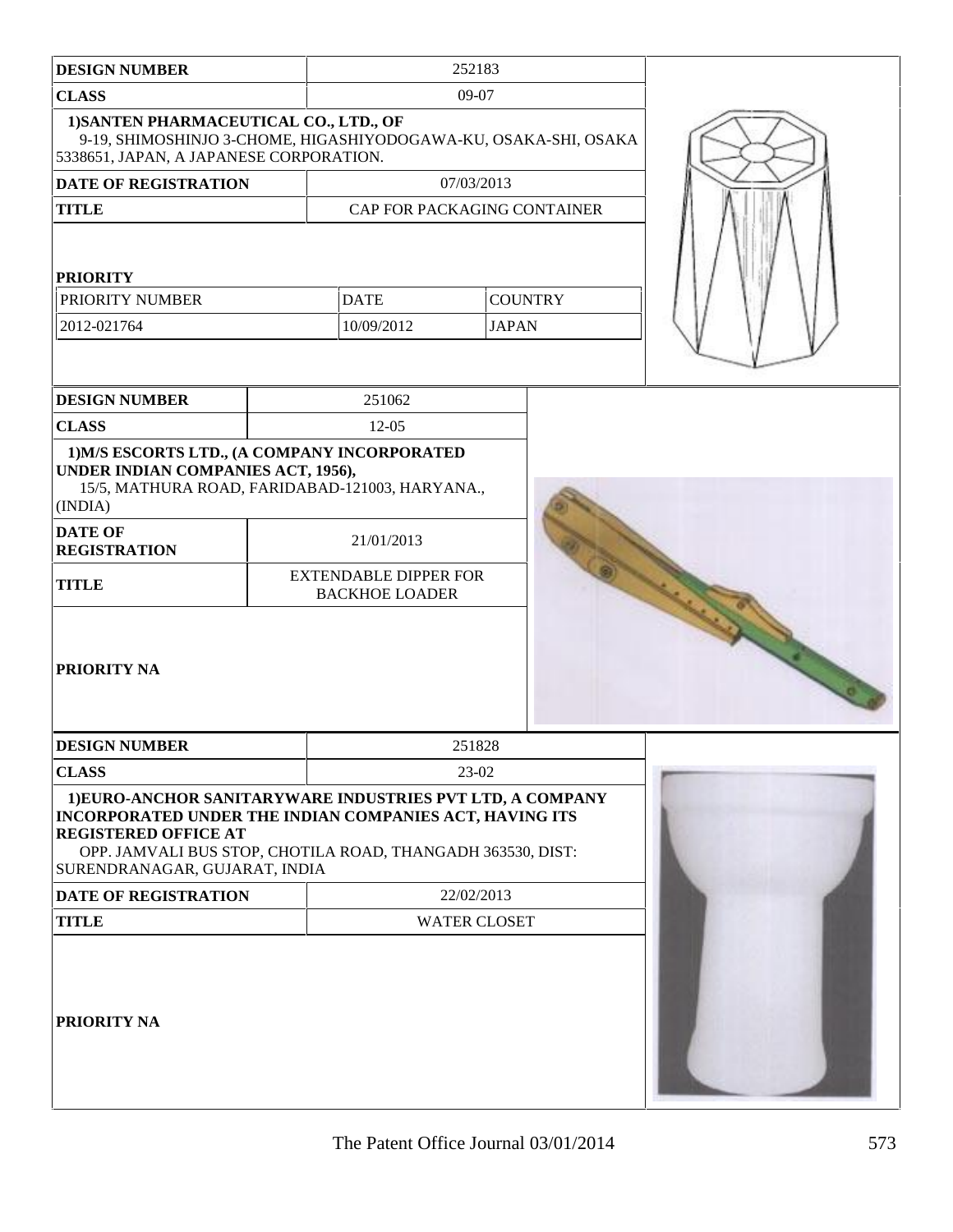| <b>DESIGN NUMBER</b>                                                | 253248                                                                                                                                                                                                                                                                                                  |                                      |
|---------------------------------------------------------------------|---------------------------------------------------------------------------------------------------------------------------------------------------------------------------------------------------------------------------------------------------------------------------------------------------------|--------------------------------------|
| <b>CLASS</b>                                                        | $19-06$                                                                                                                                                                                                                                                                                                 |                                      |
| <b>MAHARASHTRA INDIA, /</b><br><b>COMPANIES ACT., ABOVE ADDRESS</b> | 1) ANCHOR ENTERPRISES PVT. LTD INNOVA 'C' WING, MARATHON<br>NEXTGEN, OFF.G.K.MARG, LOWER PAREL (W), MUMBAI-400013 STATE OF<br>A PRIVATE LIMITED COMPANY INCORPORATED UNDER INDIAN                                                                                                                       |                                      |
| <b>DATE OF REGISTRATION</b>                                         | 19/04/2013                                                                                                                                                                                                                                                                                              |                                      |
| <b>TITLE</b>                                                        | <b>BALL POINT PEN</b>                                                                                                                                                                                                                                                                                   |                                      |
| <b>PRIORITY NA</b>                                                  |                                                                                                                                                                                                                                                                                                         |                                      |
| <b>DESIGN NUMBER</b>                                                | 252548                                                                                                                                                                                                                                                                                                  |                                      |
| <b>CLASS</b>                                                        | $02-03$                                                                                                                                                                                                                                                                                                 | <b>ALCOHOL: A RUBBER INFORMATION</b> |
| 1) JSP LTD, A UK CORPORATION,                                       | WORSHAM MILL, MINSTER LOVELL, OXFORD, OX29 0TA, UNITED KINGDOM                                                                                                                                                                                                                                          |                                      |
| <b>DATE OF REGISTRATION</b>                                         | 20/03/2013                                                                                                                                                                                                                                                                                              |                                      |
| <b>TITLE</b>                                                        | <b>SAFETY HELMET</b>                                                                                                                                                                                                                                                                                    |                                      |
| <b>PRIORITY NA</b>                                                  |                                                                                                                                                                                                                                                                                                         |                                      |
| <b>DESIGN NUMBER</b>                                                | 255570                                                                                                                                                                                                                                                                                                  |                                      |
| <b>CLASS</b>                                                        | $19-06$                                                                                                                                                                                                                                                                                                 |                                      |
| ALL INDIANS OF THE ABOVE ADDRESS                                    | 1) FLAIR PENS AND STATIONERY INDUSTRIES, AN INDIAN<br>PARTNERSHIP FIRM OF 63, B/C, GOVT. INDUSTRIAL ESTATE,<br>CHARKOP, KANDIVALI (W), MUMBAI - 400067, [MAHARASHTRA], INDIA;<br>WHOSE PARTNERS ARE KHUBILAL J. RATHOD, RAJESH K. RATHOD,<br>VIMALCHAND J. RATHOD, MOHIT K. RATHOD AND SUMIT V. RATHOD; |                                      |
| <b>DATE OF REGISTRATION</b>                                         | 31/07/2013                                                                                                                                                                                                                                                                                              |                                      |
| <b>TITLE</b>                                                        | <b>PEN</b>                                                                                                                                                                                                                                                                                              |                                      |
| <b>PRIORITY NA</b>                                                  |                                                                                                                                                                                                                                                                                                         |                                      |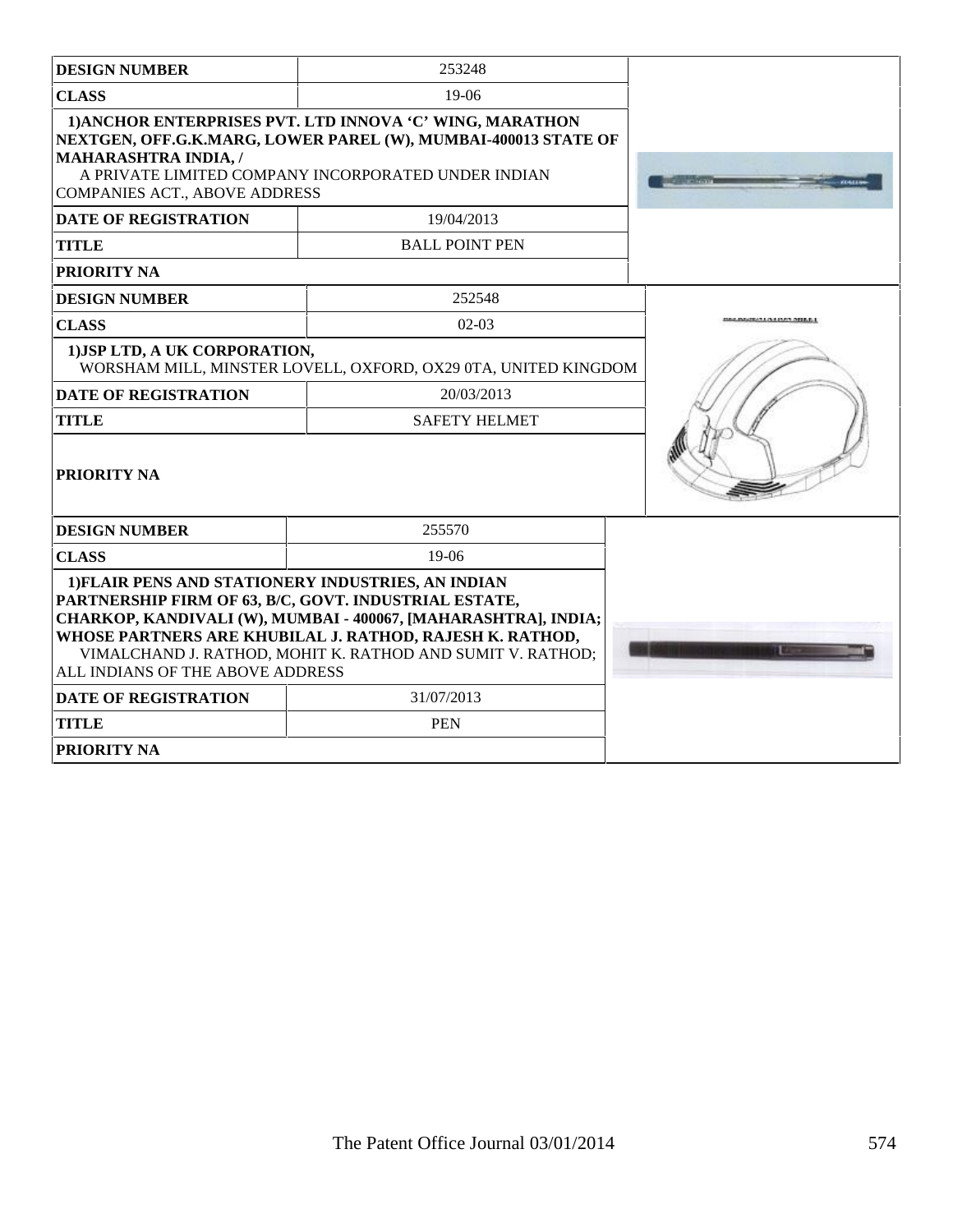| <b>DESIGN NUMBER</b>                                                                                                                                                    |                       | 252317                   |  |
|-------------------------------------------------------------------------------------------------------------------------------------------------------------------------|-----------------------|--------------------------|--|
| <b>CLASS</b>                                                                                                                                                            |                       | $15-06$                  |  |
| 1) SU-KAM POWER SYSTEMS LTD. OF<br>PLOT NO. WZ-1401/2, NANGAL RAYA, NEW DELHI-110 046, INDIA, AN INDIAN<br><b>COMPANY</b>                                               |                       |                          |  |
| <b>DATE OF REGISTRATION</b>                                                                                                                                             |                       | 14/03/2013               |  |
| <b>TITLE</b>                                                                                                                                                            |                       | <b>SPLIT TYPE BOBBIN</b> |  |
| <b>PRIORITY NA</b>                                                                                                                                                      |                       |                          |  |
| <b>DESIGN NUMBER</b>                                                                                                                                                    |                       | 252389                   |  |
| <b>CLASS</b>                                                                                                                                                            |                       | $12 - 15$                |  |
| 1) EUROTIRE INC., OF<br>200 SOUTH BISCAYNE BOULEVARD, 55TH FLOOR, MIAMI, FLORIDA 33131,<br>UNITED STATES OF AMERICA                                                     |                       |                          |  |
| <b>DATE OF REGISTRATION</b>                                                                                                                                             |                       | 18/03/2013               |  |
| <b>TITLE</b>                                                                                                                                                            |                       | <b>TIRE TREAD</b>        |  |
| <b>PRIORITY</b>                                                                                                                                                         |                       |                          |  |
| PRIORITY NUMBER                                                                                                                                                         | <b>DATE</b>           | <b>COUNTRY</b>           |  |
| 29/432,895                                                                                                                                                              | 21/09/2012            | U.S.A.                   |  |
| <b>DESIGN NUMBER</b>                                                                                                                                                    |                       | 250440                   |  |
| <b>CLASS</b>                                                                                                                                                            |                       | $14-03$                  |  |
| 1)BOSE CORPORATION, A CORPORATION OF THE STATE OF DELAWARE,<br><b>OF</b><br>THE MOUNTAIN, MS40 FRAMINGHAM, MASSACHUSETTS 01701-9168, UNITED<br><b>STATES OF AMERICA</b> |                       |                          |  |
| <b>DATE OF REGISTRATION</b>                                                                                                                                             |                       | 24/12/2012               |  |
| <b>TITLE</b>                                                                                                                                                            | <b>HEADPHONES SET</b> |                          |  |
| <b>PRIORITY</b>                                                                                                                                                         |                       |                          |  |
| PRIORITY NUMBER                                                                                                                                                         | <b>DATE</b>           | <b>COUNTRY</b>           |  |
| 29/426,761                                                                                                                                                              | 10/07/2012            | U.S.A.                   |  |
|                                                                                                                                                                         |                       |                          |  |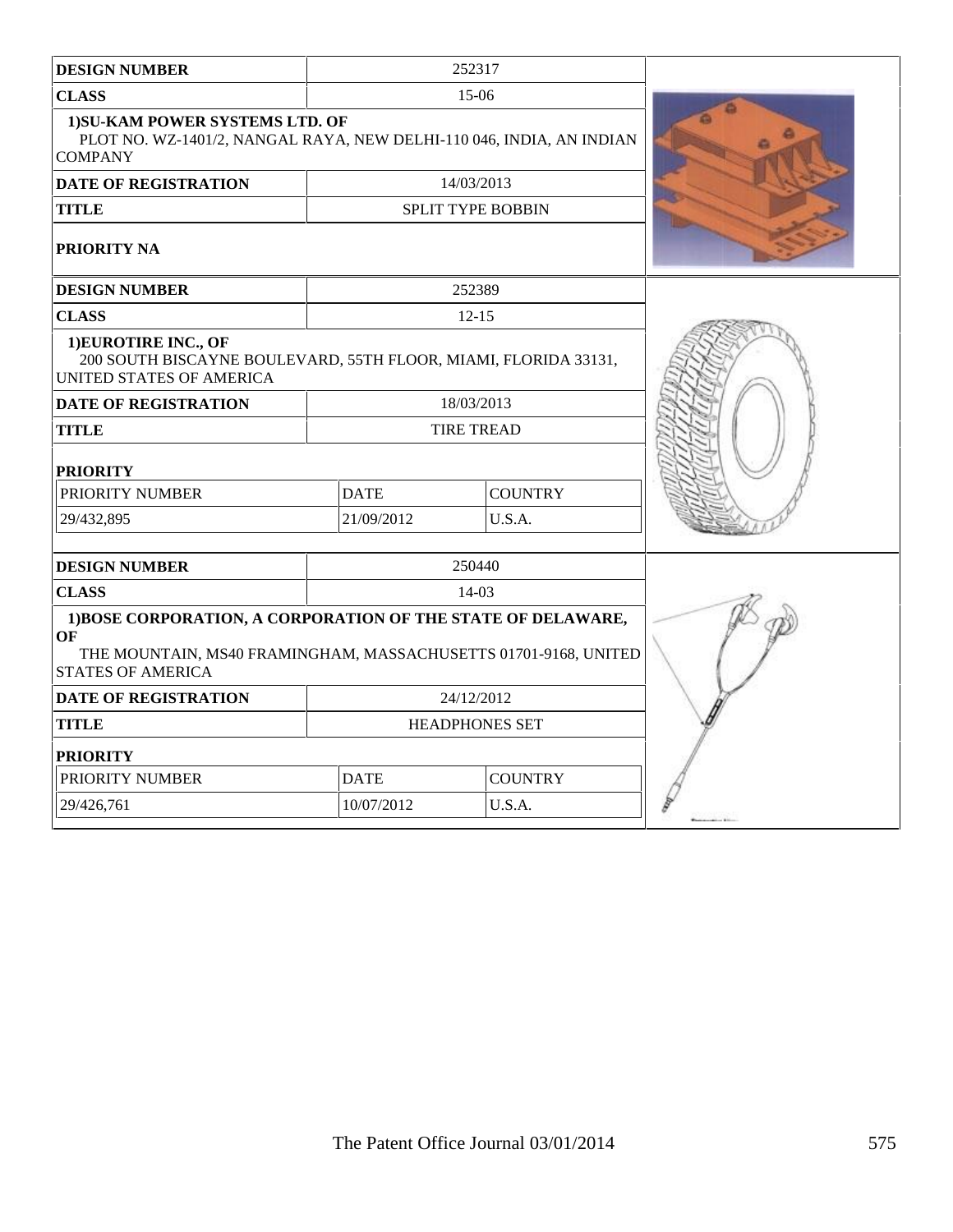| <b>DESIGN NUMBER</b>                                                                                 | 252017                                                           |  |  |
|------------------------------------------------------------------------------------------------------|------------------------------------------------------------------|--|--|
| <b>CLASS</b>                                                                                         | 23-02                                                            |  |  |
| 1) HSIL LIMITED<br><b>COMPANY</b>                                                                    | BAHADURGARH-124507, DT: JHAJJAR, HARYANA, INDIA, AN INDIAN       |  |  |
| <b>DATE OF REGISTRATION</b>                                                                          | 04/03/2013                                                       |  |  |
| <b>TITLE</b>                                                                                         | <b>TOILET PAN</b>                                                |  |  |
| PRIORITY NA                                                                                          |                                                                  |  |  |
| <b>DESIGN NUMBER</b>                                                                                 | 252088                                                           |  |  |
| <b>CLASS</b>                                                                                         | 28-02                                                            |  |  |
| 1) DINESH BASTIMAL JAIN (AN INDIAN NATIONAL) AT<br>(WEST) MUMBAI 400103, STATE OF MAHARASHTRA, INDIA | 203/204 RAJ MADHUR CHS. DEVIDAS LANE, NR. CLUB AQUERIA, BORIVALI |  |  |
| <b>DATE OF REGISTRATION</b>                                                                          | 05/03/2013                                                       |  |  |
| <b>TITLE</b>                                                                                         | <b>BOTTLE FOR EYE LINEAR</b>                                     |  |  |
| PRIORITY NA                                                                                          |                                                                  |  |  |
| <b>DESIGN NUMBER</b>                                                                                 | 252855                                                           |  |  |
| <b>CLASS</b>                                                                                         | $10 - 01$                                                        |  |  |
| 1) AJANTA LIMITED, AN INDIAN COMPANY OF<br>STATE OF GUJARAT, INDIA                                   | ORPAT INDUSTRIAL ESTATE, RAJKOT-MORBI HIGHWAY, MORBI 363641,     |  |  |
| <b>DATE OF REGISTRATION</b>                                                                          | 03/04/2013                                                       |  |  |
| <b>TITLE</b>                                                                                         | <b>CLOCK</b>                                                     |  |  |
| PRIORITY NA                                                                                          |                                                                  |  |  |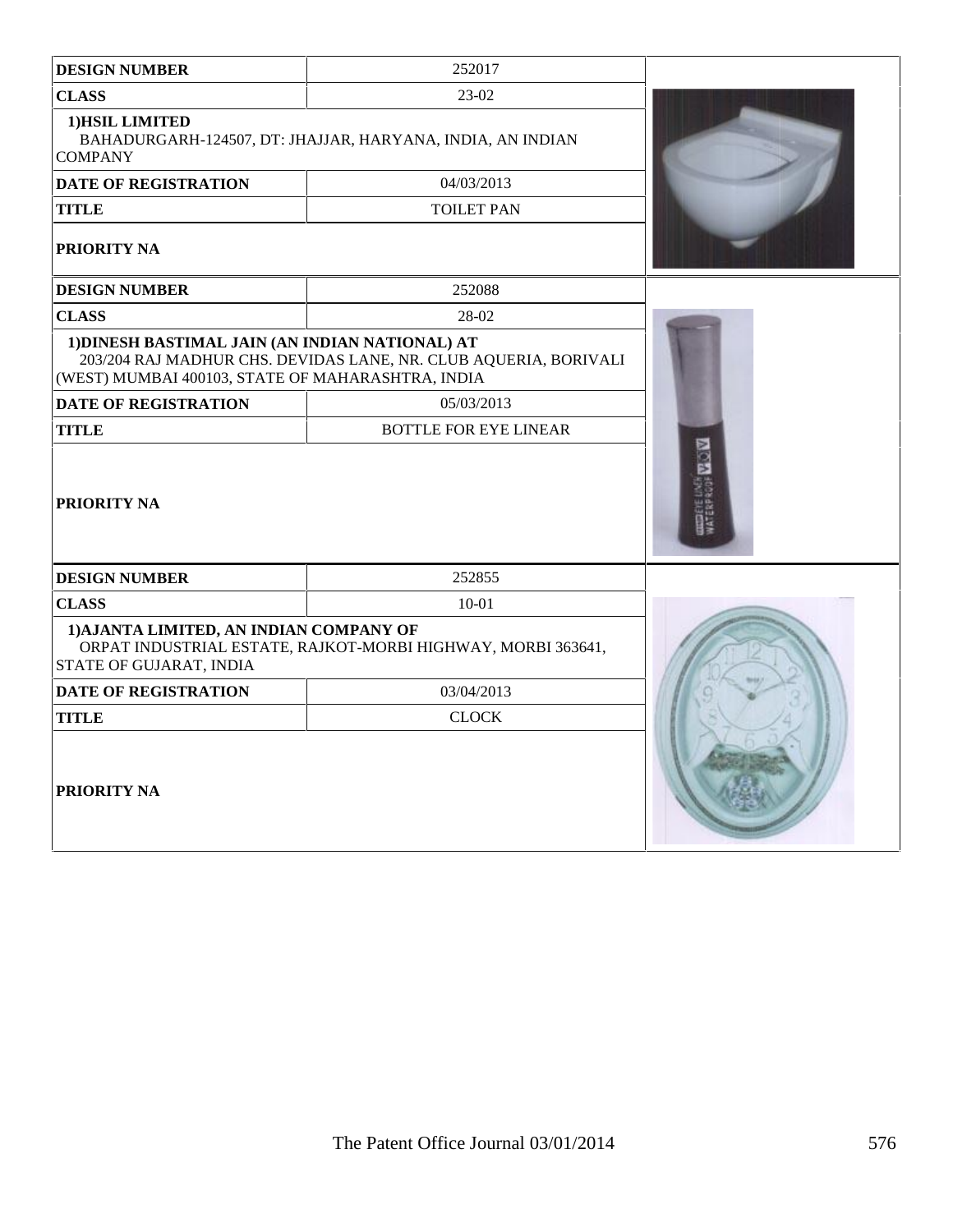| <b>DESIGN NUMBER</b>                                                                                                                                                                                    | 252867                                                   |                |  |
|---------------------------------------------------------------------------------------------------------------------------------------------------------------------------------------------------------|----------------------------------------------------------|----------------|--|
| <b>CLASS</b>                                                                                                                                                                                            | $10 - 01$                                                |                |  |
| 1) AJANTA LIMITED, AN INDIAN COMPANY OF<br>ORPAT INDUSTRIAL ESTATE, RAJKOT-MORBI HIGHWAY, MORBI 363641,<br>STATE OF GUJARAT, INDIA                                                                      |                                                          |                |  |
| <b>DATE OF REGISTRATION</b>                                                                                                                                                                             | 03/04/2013                                               |                |  |
| <b>TITLE</b>                                                                                                                                                                                            | <b>CLOCK</b>                                             |                |  |
| <b>PRIORITY NA</b>                                                                                                                                                                                      |                                                          |                |  |
| <b>DESIGN NUMBER</b>                                                                                                                                                                                    | 252904                                                   |                |  |
| <b>CLASS</b>                                                                                                                                                                                            | 13-03                                                    |                |  |
| 1) ANCHOR ELECTRICALS PRIVATE LIMITED, AN INDIAN COMPANY                                                                                                                                                |                                                          |                |  |
| OF<br>STEEL HOUSE, B WING, PLOT NO. 24, MAHAL INDUSTRIAL ESTATE,<br>MAHAKALI CAVES ROAD, NEAR PAPER BOX, ANDHERI (E), MUMBAI<br>400093, INDIA                                                           |                                                          |                |  |
| <b>DATE OF REGISTRATION</b>                                                                                                                                                                             | 04/04/2013                                               |                |  |
| <b>TITLE</b>                                                                                                                                                                                            | MINIATURE CIRCUIT BREAKER                                |                |  |
| <b>PRIORITY NA</b>                                                                                                                                                                                      |                                                          |                |  |
| <b>DESIGN NUMBER</b>                                                                                                                                                                                    |                                                          | 252927         |  |
| <b>CLASS</b>                                                                                                                                                                                            |                                                          | 13-03          |  |
| 1) OMRON CORPORATION, A CORPORATION ORGANIZED AND EXISTING<br>UNDER THE LAWS OF JAPAN, OF<br>801, MINAMIFUDODO-CHO, HORIKAWAHIGASHIIRU, SHIOKOJI-DORI,<br>SHIMOGYO-KU, KYOTO-SHI, KYOTO 600-8530, JAPAN |                                                          |                |  |
| <b>DATE OF REGISTRATION</b>                                                                                                                                                                             |                                                          | 05/04/2013     |  |
| <b>TITLE</b>                                                                                                                                                                                            | TERMINAL BLOCK FOR CONNECTING<br><b>ELECTRICAL WIRES</b> |                |  |
| <b>PRIORITY</b><br>PRIORITY NUMBER                                                                                                                                                                      | <b>DATE</b>                                              | <b>COUNTRY</b> |  |
|                                                                                                                                                                                                         |                                                          |                |  |
| 2012-24672                                                                                                                                                                                              | 10/10/2012                                               | <b>JAPAN</b>   |  |
|                                                                                                                                                                                                         |                                                          |                |  |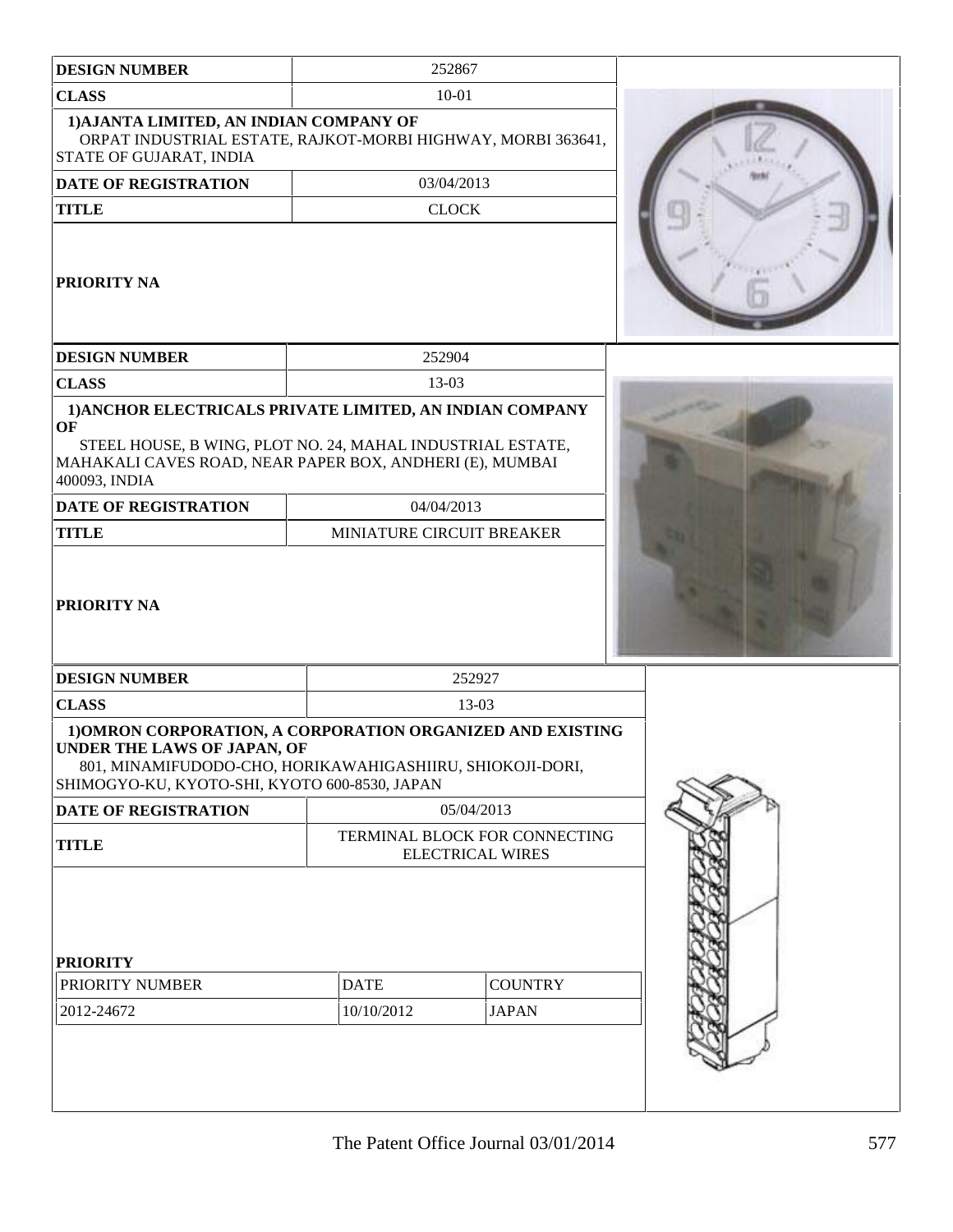| <b>DESIGN NUMBER</b>                                                                                                                                               |             | 252963                                                  |  |
|--------------------------------------------------------------------------------------------------------------------------------------------------------------------|-------------|---------------------------------------------------------|--|
| <b>CLASS</b>                                                                                                                                                       |             | 14-03                                                   |  |
| 1) KABUSHIKI KAISHA TOSHIBA, A JAPANESE CORPORATION,<br><b>MANUFACTURERS,</b><br>OF 1-1, SHIBAURA 1-CHOME, MINATO-KU, TOKYO, JAPAN                                 |             |                                                         |  |
| <b>DATE OF REGISTRATION</b>                                                                                                                                        |             | 09/04/2013                                              |  |
| <b>TITLE</b>                                                                                                                                                       |             | <b>TELEVISION</b>                                       |  |
| <b>PRIORITY NA</b>                                                                                                                                                 |             |                                                         |  |
| <b>DESIGN NUMBER</b>                                                                                                                                               |             | 253096                                                  |  |
| <b>CLASS</b>                                                                                                                                                       |             | 15-06                                                   |  |
| 1) MASCHINENFABRIK RIETER AG, A SWISS COMPANY OF<br>KLOSTERSTRASSE 20, CH-8406 WINTERTHUR, SWITZERLAND                                                             |             |                                                         |  |
| <b>DATE OF REGISTRATION</b>                                                                                                                                        |             | 11/04/2013                                              |  |
| <b>TITLE</b>                                                                                                                                                       |             | <b>CONDENSING MODULE FOR SPINNING</b><br><b>MACHINE</b> |  |
| <b>PRIORITY</b>                                                                                                                                                    |             |                                                         |  |
| PRIORITY NUMBER                                                                                                                                                    | <b>DATE</b> | <b>COUNTRY</b>                                          |  |
| 201230534461.9                                                                                                                                                     | 12/10/2012  | <b>CHINA</b>                                            |  |
| <b>DESIGN NUMBER</b>                                                                                                                                               |             | 254355                                                  |  |
| <b>CLASS</b>                                                                                                                                                       |             | $02-04$                                                 |  |
| 1) AMBIKA FOOTWEAR PVT. LTD. C-48/2, LAWRENCE ROAD INDUSTRIAL<br>AREA, DELHI-110035, INDIA<br>(AN INDIAN COMPANY DULY REGISTERED UNDER THE COMPANIES ACT,<br>1956) |             |                                                         |  |
| <b>DATE OF REGISTRATION</b>                                                                                                                                        |             | 06/06/2013                                              |  |
| <b>TITLE</b>                                                                                                                                                       |             | <b>FOOTWEAR</b>                                         |  |
| <b>PRIORITY NA</b>                                                                                                                                                 |             |                                                         |  |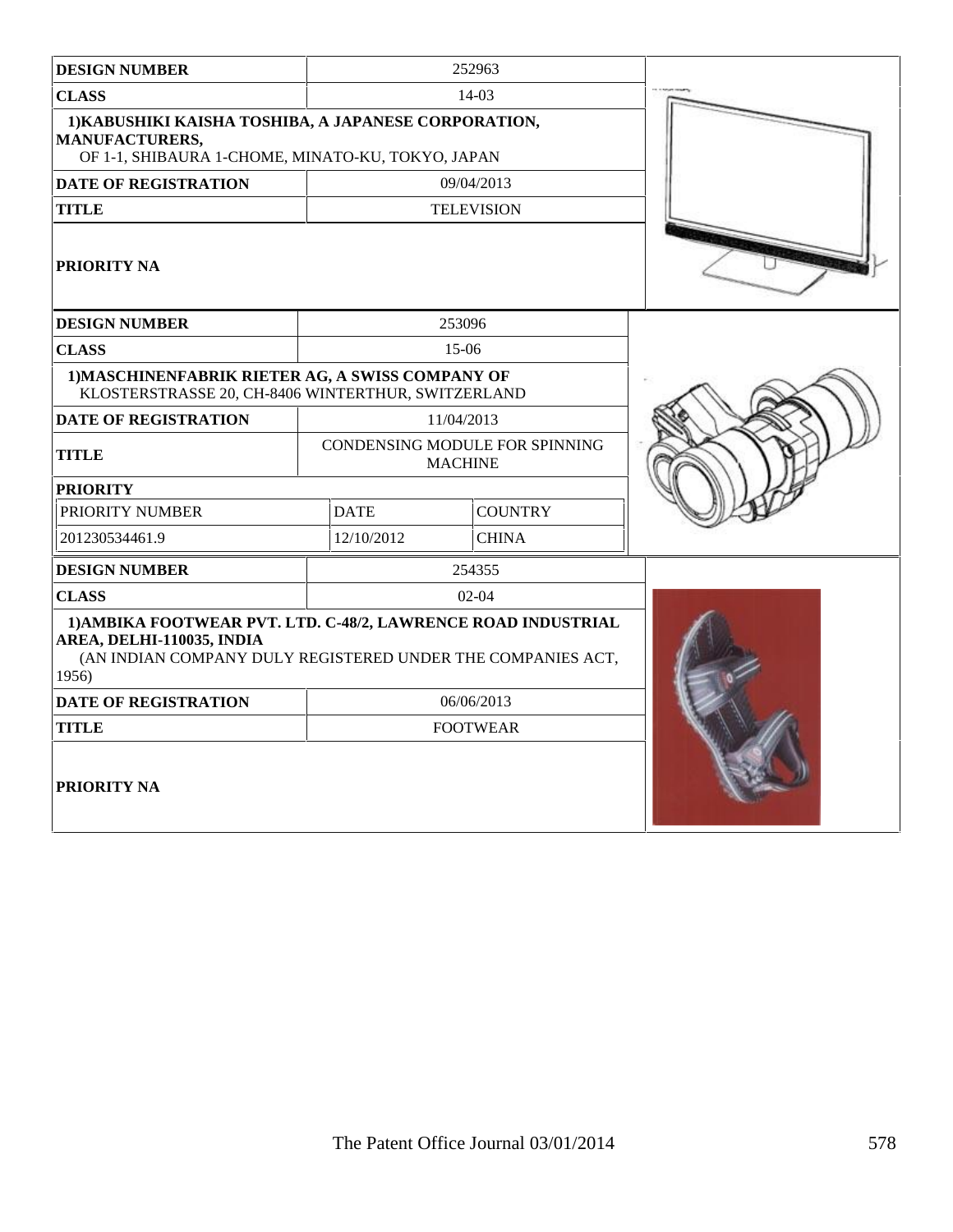| <b>DESIGN NUMBER</b>                                                                                           | 251793                                                        |  |
|----------------------------------------------------------------------------------------------------------------|---------------------------------------------------------------|--|
| <b>CLASS</b>                                                                                                   | 21-02                                                         |  |
| 1) MIRIK RAJENDRA GOGRI, INDIAN NATIONAL,<br>MAHARASHTRA, INDIA.                                               | 1401, ANTRIKSH TOWER, MURAR ROAD, MULUND (W), MUMBAI-400 080, |  |
| <b>DATE OF REGISTRATION</b>                                                                                    | 20/02/2013                                                    |  |
| <b>TITLE</b>                                                                                                   | <b>BAT</b>                                                    |  |
| PRIORITY NA                                                                                                    |                                                               |  |
| <b>DESIGN NUMBER</b>                                                                                           | 251885                                                        |  |
| <b>CLASS</b>                                                                                                   | 13-03                                                         |  |
| UNDER THE COMPANIES ACT, 1956 OF<br>L & T HOUSE, BALLARD ESTATE, MUMBAI 400001, STATE OF<br>MAHARASHTRA, INDIA | 1) LARSEN & TOUBRO LIMITED, AN INDIAN COMPANY INCORPORATED    |  |
| <b>DATE OF REGISTRATION</b>                                                                                    | 26/02/2013                                                    |  |
| <b>TITLE</b>                                                                                                   | MOULDED CASE CIRCUIT BREAKER                                  |  |
| PRIORITY NA                                                                                                    |                                                               |  |
| <b>DESIGN NUMBER</b>                                                                                           | 234785                                                        |  |
| <b>CLASS</b>                                                                                                   | 24-04                                                         |  |
| 1) WILLIAM THOMAS MISTLER<br>506 WILDFLOWER LANE, MEDIA, PENNSYLVANIA 19063, USA                               |                                                               |  |
| <b>DATE OF REGISTRATION</b>                                                                                    | 25/02/2011                                                    |  |
| <b>TITLE</b>                                                                                                   | FAMILY PLANNING DEVICE                                        |  |
| <b>PRIORITY NA</b>                                                                                             |                                                               |  |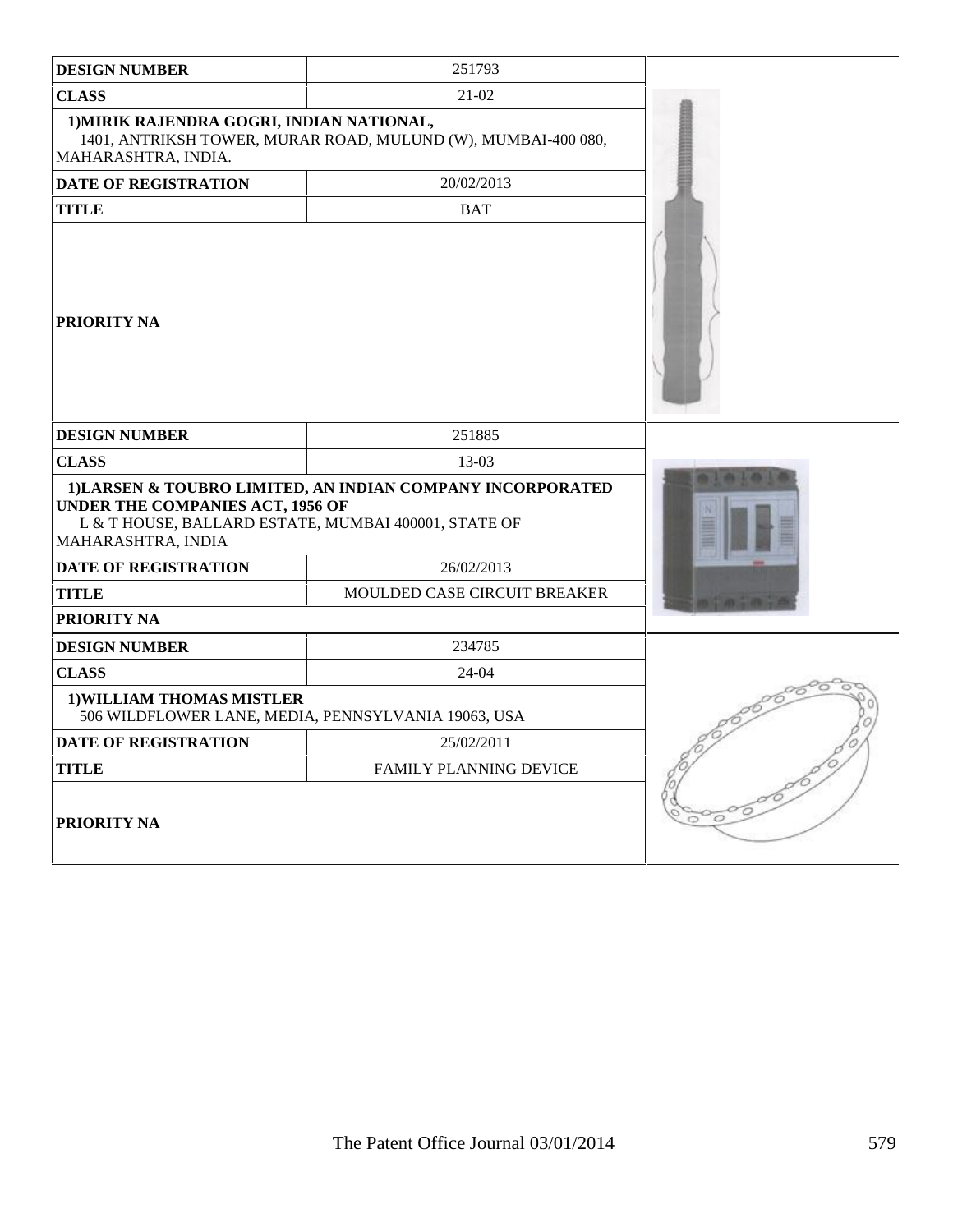| <b>DESIGN NUMBER</b>                                                                                                                                                                                                       |                       | 252621                                 |  |
|----------------------------------------------------------------------------------------------------------------------------------------------------------------------------------------------------------------------------|-----------------------|----------------------------------------|--|
| <b>CLASS</b>                                                                                                                                                                                                               |                       | 24-02                                  |  |
| 1) SCALPAL LLC, A DELAWARE CORPORATION, C/O MR. ELIYAHU<br>GITMAN,<br>BUILDING 66, APT. 1, RAMAT POLIN, JERUSALEM 97290, ISRAEL                                                                                            |                       |                                        |  |
| <b>DATE OF REGISTRATION</b>                                                                                                                                                                                                |                       | 22/03/2013                             |  |
| <b>TITLE</b>                                                                                                                                                                                                               |                       | <b>SCALPEL TIP</b>                     |  |
| <b>PRIORITY</b>                                                                                                                                                                                                            |                       |                                        |  |
| <b>DESIGN NUMBER</b>                                                                                                                                                                                                       |                       | 252665                                 |  |
| <b>CLASS</b>                                                                                                                                                                                                               |                       | 23-01                                  |  |
| 1) VICTAULIC COMPANY, A CORPORATION OF THE STATE OF NEW<br>JERSEY, HAVING A PLACE OF BUSINESS AT<br>4901 KESSLERSVILLE ROAD, EASTON, PENNSYLVANIA 18040, UNITED<br><b>STATES OF AMERICA</b><br><b>DATE OF REGISTRATION</b> |                       |                                        |  |
| <b>TITLE</b>                                                                                                                                                                                                               |                       | 26/03/2013                             |  |
|                                                                                                                                                                                                                            | PIPE COUPLING SEGMENT |                                        |  |
| <b>PRIORITY</b><br>PRIORITY NUMBER                                                                                                                                                                                         | <b>DATE</b>           | <b>COUNTRY</b>                         |  |
|                                                                                                                                                                                                                            |                       |                                        |  |
| 29/433,534                                                                                                                                                                                                                 | 01/10/2012            | U.S.A.                                 |  |
| <b>DESIGN NUMBER</b>                                                                                                                                                                                                       |                       | 251384                                 |  |
| <b>CLASS</b>                                                                                                                                                                                                               |                       | 08-08                                  |  |
| 1) OOPARTS, INC., NATIONALITY: JAPAN ADDRESS AT<br>1643-28, SHUKU, SOJA-SHI, OKAYAMA 719-1161 JAPAN                                                                                                                        |                       |                                        |  |
| <b>DATE OF REGISTRATION</b>                                                                                                                                                                                                |                       | 04/02/2013                             |  |
| <b>TITLE</b>                                                                                                                                                                                                               |                       | <b>BASE MEMBER OF FASTENING DEVICE</b> |  |
| PRIORITY NA                                                                                                                                                                                                                |                       |                                        |  |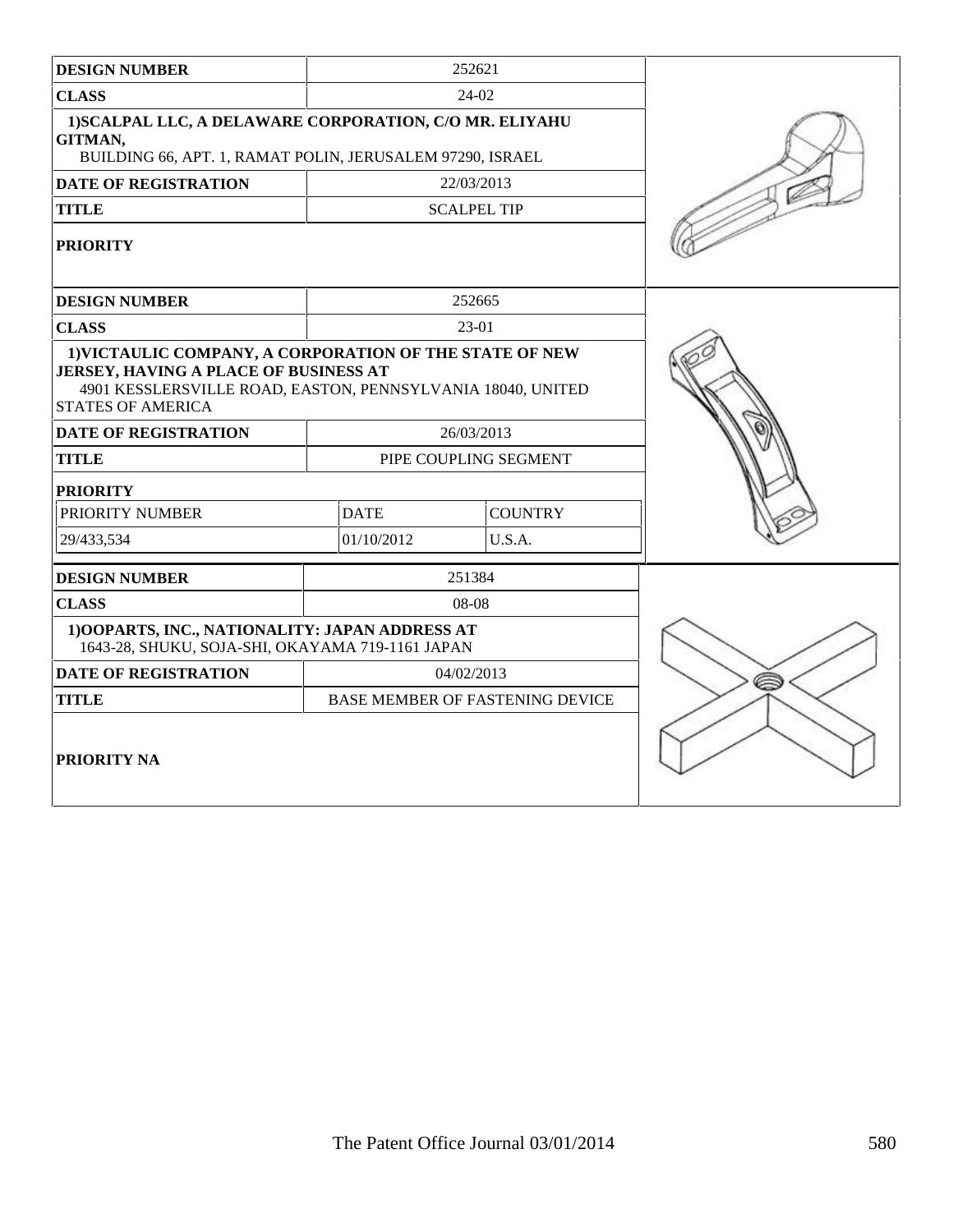| <b>DESIGN NUMBER</b>                                                                                                                                                                                                                               |             | 252012         |  |
|----------------------------------------------------------------------------------------------------------------------------------------------------------------------------------------------------------------------------------------------------|-------------|----------------|--|
| <b>CLASS</b>                                                                                                                                                                                                                                       |             | 26-02          |  |
| 1) KONINKLIJKE PHILIPS ELECTRONICS N.V., A COMPANY ORGANIZED<br>AND EXISTING UNDER THE LAWS OF THE KINGDOM OF THE<br>NETHERLANDS, RESIDING AT<br>EINDHOVEN, WHOSE POST-OFFICE ADDRESS IS HIGH TECH CAMPUS 5, 5656<br>AE EINDHOVEN, THE NETHERLANDS |             |                |  |
| <b>DATE OF REGISTRATION</b>                                                                                                                                                                                                                        |             | 04/03/2013     |  |
| <b>TITLE</b>                                                                                                                                                                                                                                       |             | PORTABLE LAMP  |  |
| <b>PRIORITY</b>                                                                                                                                                                                                                                    |             |                |  |
| PRIORITY NUMBER                                                                                                                                                                                                                                    | <b>DATE</b> | <b>COUNTRY</b> |  |
| 002096834-0001                                                                                                                                                                                                                                     | 04/09/2012  | <b>OHIM</b>    |  |
|                                                                                                                                                                                                                                                    |             |                |  |
| <b>DESIGN NUMBER</b>                                                                                                                                                                                                                               | 252172      |                |  |
| <b>CLASS</b>                                                                                                                                                                                                                                       | 12-08       |                |  |
| 1) DR. ING. H.C.F. PORSCHE AKTIENGESELLSCHAFT, A GERMAN<br><b>COMPANY OF</b><br>PORSCHEPLATZ 1, 70435 STUTTGART, GERMANY<br><b>DATE OF REGISTRATION</b>                                                                                            | 07/03/2013  |                |  |
| <b>TITLE</b>                                                                                                                                                                                                                                       | CAR         |                |  |
| PRIORITY NA                                                                                                                                                                                                                                        |             |                |  |
| <b>DESIGN NUMBER</b>                                                                                                                                                                                                                               |             | 238079         |  |
| <b>CLASS</b>                                                                                                                                                                                                                                       |             | $12 - 15$      |  |
| 1) SUMITOMO RUBBER INDUSTRIES LTD<br>6-9 WAKINOHAMA-CHO, 3-CHOME CHUO - KU KOBE - SHI HYOGO 651-0072<br>JAPAN,                                                                                                                                     |             |                |  |
| DATE OF REGISTRATION                                                                                                                                                                                                                               |             | 15/07/2011     |  |
| <b>TITLE</b>                                                                                                                                                                                                                                       |             | <b>TIRE</b>    |  |
| PRIORITY NA                                                                                                                                                                                                                                        |             |                |  |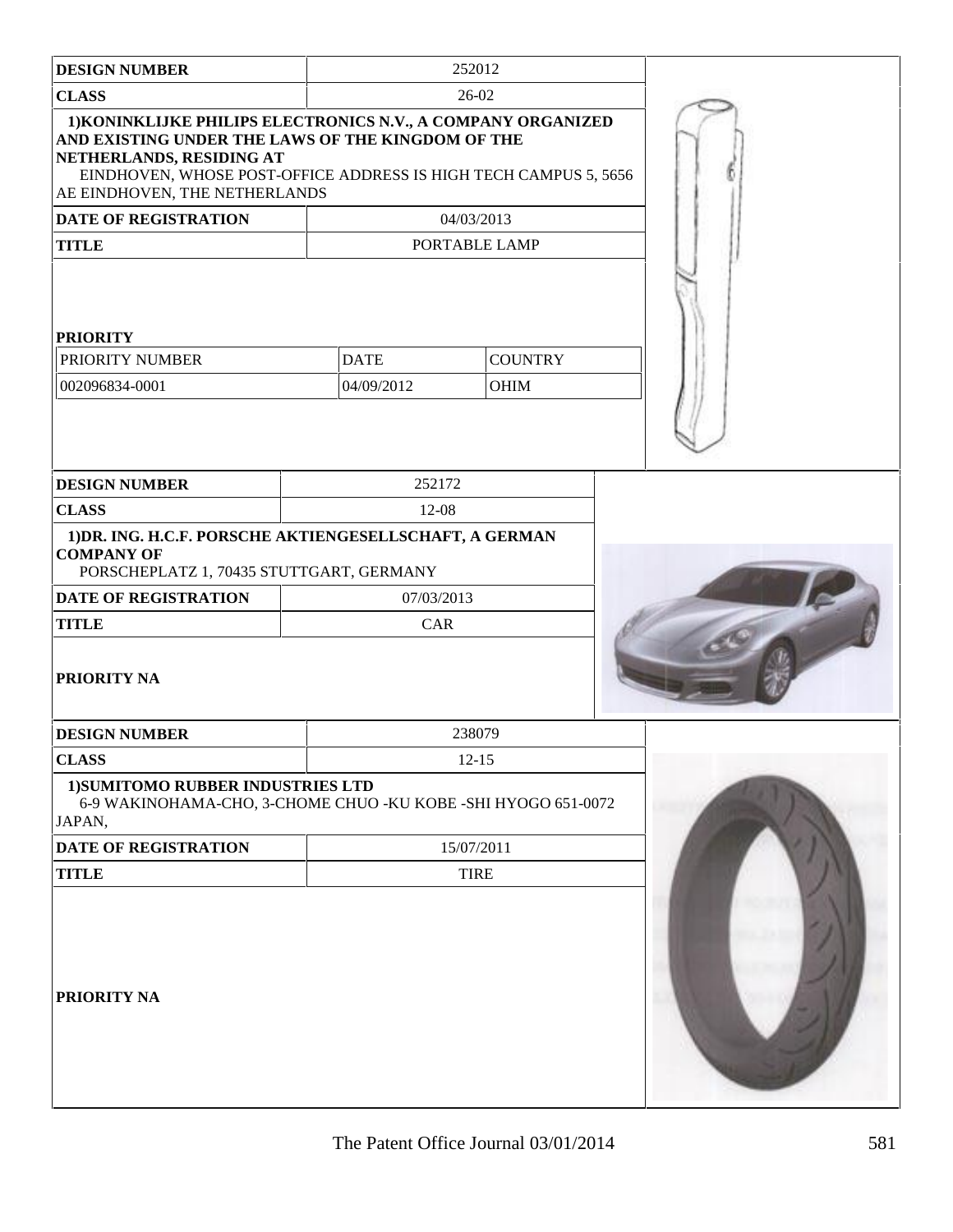| <b>DESIGN NUMBER</b>                                                                                                                                                                                 |                             | 252688                    |  |
|------------------------------------------------------------------------------------------------------------------------------------------------------------------------------------------------------|-----------------------------|---------------------------|--|
| <b>CLASS</b>                                                                                                                                                                                         |                             | 09-07                     |  |
| 1) APTARGROUP, INC.,<br>475 WEST TERRA COTTA, SUITE E, CRYSTAL LAKE, ILLINOIS 60014-9695,<br>UNITED STATES OF AMERICA, A DELAWARE CORPORATION                                                        |                             |                           |  |
| <b>DATE OF REGISTRATION</b>                                                                                                                                                                          |                             | 26/03/2013                |  |
| <b>TITLE</b>                                                                                                                                                                                         |                             | <b>DISPENSING CLOSURE</b> |  |
| <b>PRIORITY</b>                                                                                                                                                                                      |                             |                           |  |
| PRIORITY NUMBER                                                                                                                                                                                      | <b>DATE</b>                 | <b>COUNTRY</b>            |  |
| 29/433,219                                                                                                                                                                                           | 27/09/2012                  | U.S.A.                    |  |
| <b>DESIGN NUMBER</b>                                                                                                                                                                                 |                             | 252772                    |  |
| <b>CLASS</b>                                                                                                                                                                                         |                             | $09-03$                   |  |
| 1) WILLOWOOD CROP SCIENCES PVT. LTD., A COMPANY INCORPORATED<br>UNDER THE COMPANIES ACT, 1956 OF THE ADDRESS<br>409, FOURTH FLOOR, SALCON AURUM, DISTRICT CENTRE, JASOLA, NEW<br>DELHI-110025, INDIA |                             |                           |  |
| DATE OF REGISTRATION                                                                                                                                                                                 |                             | 02/04/2013                |  |
| <b>TITLE</b>                                                                                                                                                                                         | <b>CARTON FOR PACKAGING</b> |                           |  |
| <b>PRIORITY NA</b>                                                                                                                                                                                   |                             |                           |  |
| <b>DESIGN NUMBER</b>                                                                                                                                                                                 |                             | 252822                    |  |
| <b>CLASS</b>                                                                                                                                                                                         |                             | 15-09                     |  |
| 1) RELIANCE INDUSTRIES LIMITED, A COMPANY INCORPORATED UNDER<br>THE INDIAN COMPANIES ACT, AT<br>3RD FLOOR, MAKER CHAMBERS IV, 222, NARIMAN POINT, MUMBAI-400021,<br>MAHARASHTRA, INDIA               |                             |                           |  |
| DATE OF REGISTRATION                                                                                                                                                                                 | 03/04/2013                  |                           |  |
| <b>TITLE</b>                                                                                                                                                                                         | <b>STIRRER</b>              |                           |  |
| PRIORITY NA                                                                                                                                                                                          |                             |                           |  |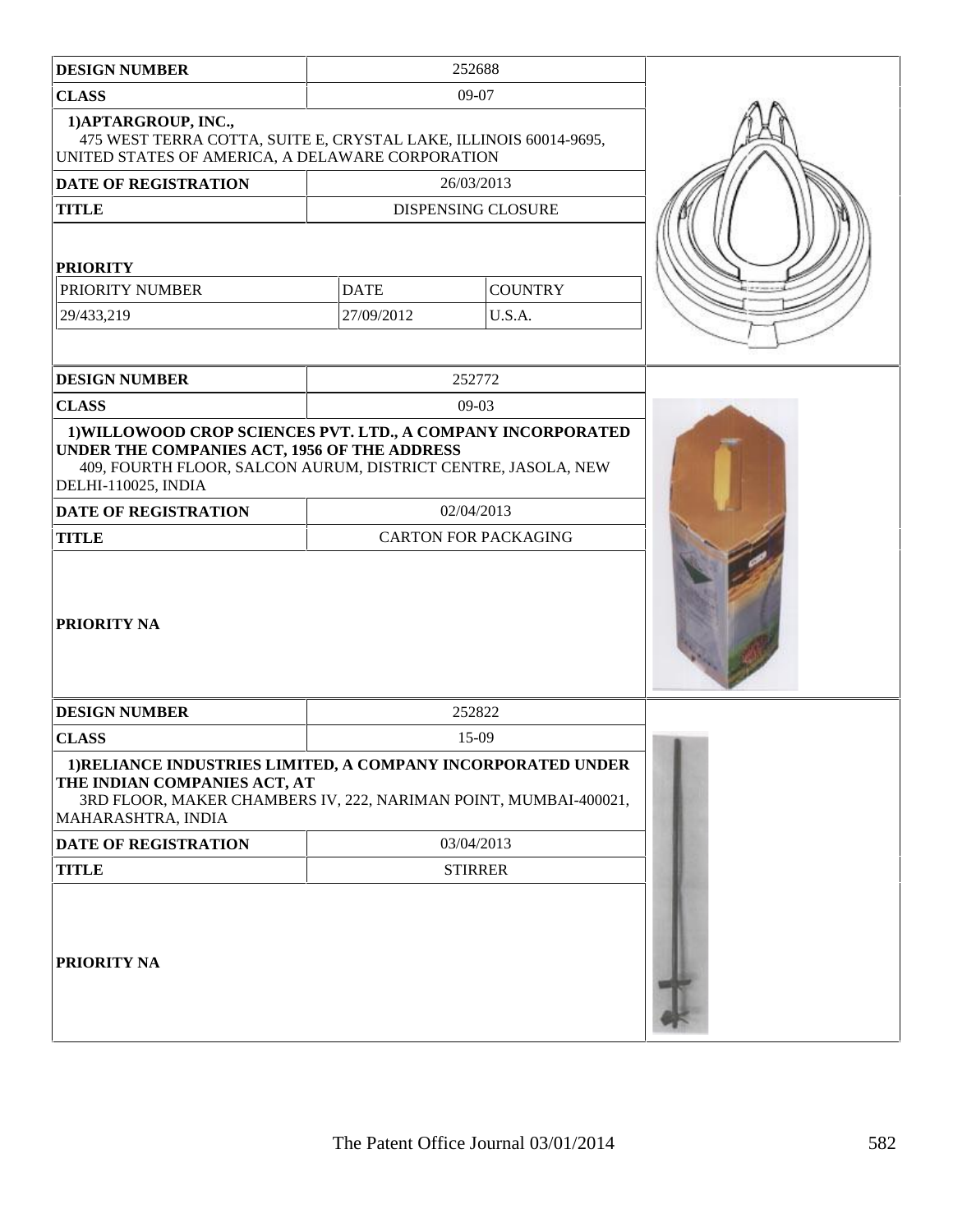| <b>DESIGN NUMBER</b>                                                                                                                    |                  | 252864                     |  |
|-----------------------------------------------------------------------------------------------------------------------------------------|------------------|----------------------------|--|
| <b>CLASS</b>                                                                                                                            |                  | $10 - 01$                  |  |
| 1) AJANTA LIMITED, AN INDIAN COMPANY OF<br>ORPAT INDUSTRIAL ESTATE, RAJKOT-MORBI HIGHWAY, MORBI 363641,<br>STATE OF GUJARAT, INDIA      |                  |                            |  |
| <b>DATE OF REGISTRATION</b>                                                                                                             |                  | 03/04/2013                 |  |
| <b>TITLE</b>                                                                                                                            |                  | <b>CLOCK</b>               |  |
| PRIORITY NA                                                                                                                             |                  |                            |  |
| <b>DESIGN NUMBER</b>                                                                                                                    |                  | 252896                     |  |
| <b>CLASS</b>                                                                                                                            |                  | 24-02                      |  |
| 1) POLY MEDICURE LIMITED, AN INDIAN COMPANY,<br>OF PLOT NO. 105, SECTOR 59, HSIIDC INDUSTRIAL AREA,<br>FARIDABAD, HARYANA-121004, INDIA |                  |                            |  |
| <b>DATE OF REGISTRATION</b>                                                                                                             | 04/04/2013       |                            |  |
| <b>TITLE</b>                                                                                                                            |                  | WING OF FISTULA NEEDLE SET |  |
| PRIORITY NA                                                                                                                             |                  |                            |  |
| <b>DESIGN NUMBER</b>                                                                                                                    |                  | 254474                     |  |
| <b>CLASS</b>                                                                                                                            |                  | $12-16$                    |  |
| 1) AUDI AG, A JOINT STOCK COMPANY ESTABLISHED UNDER<br><b>GERMAN LAW,</b><br>OF 85045 INGOLSTADT, GERMANY                               |                  |                            |  |
| <b>DATE OF REGISTRATION</b>                                                                                                             |                  | 13/06/2013                 |  |
| <b>TITLE</b>                                                                                                                            | <b>WHEEL RIM</b> |                            |  |
| <b>PRIORITY</b>                                                                                                                         |                  |                            |  |
| PRIORITY NUMBER                                                                                                                         | <b>DATE</b>      | <b>COUNTRY</b>             |  |
| 002153528-0002                                                                                                                          | 14/12/2012       | OHIM                       |  |
|                                                                                                                                         |                  |                            |  |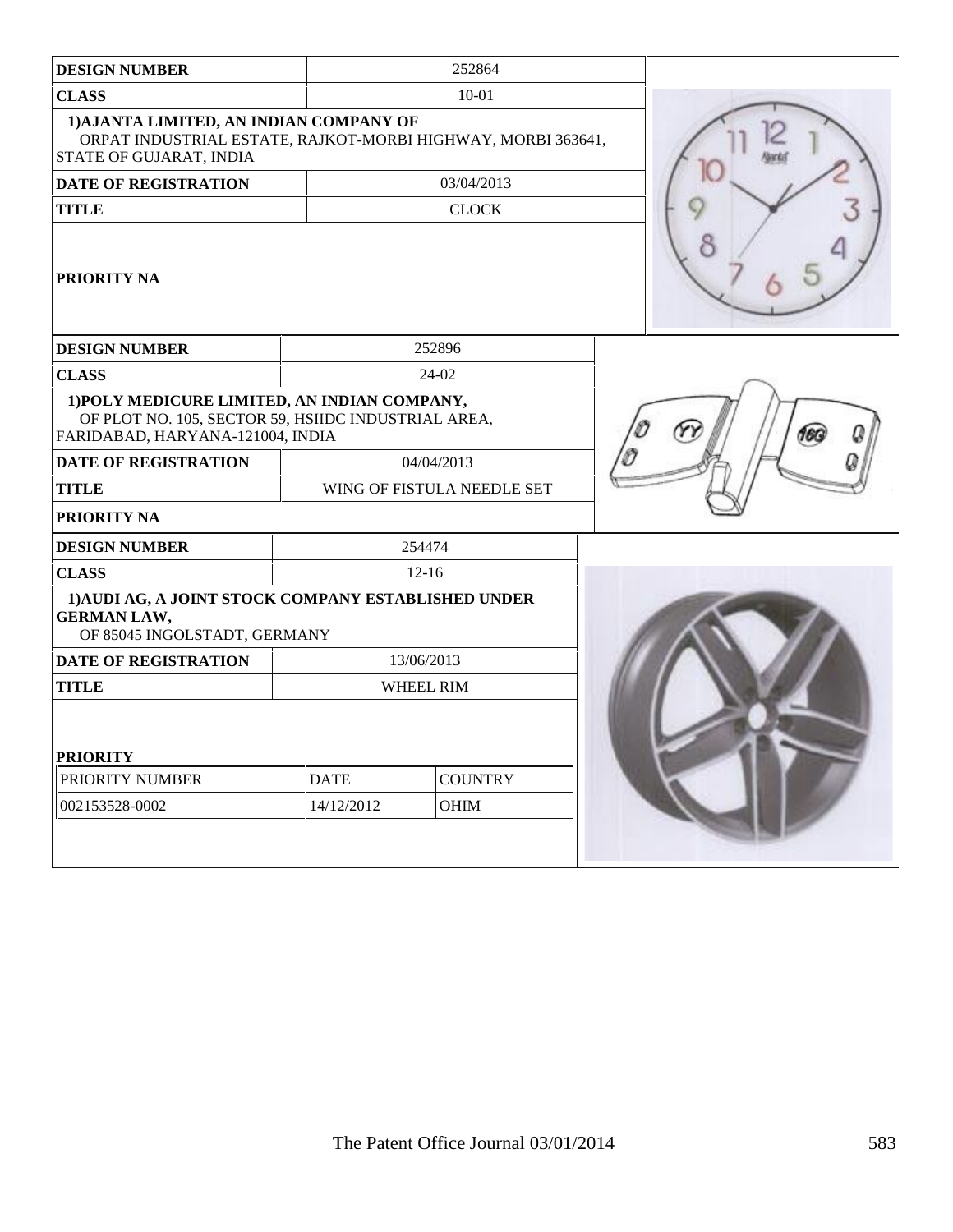| <b>DESIGN NUMBER</b>                                                                                                                                                                                                                              |                       | 250239                                                        |  |
|---------------------------------------------------------------------------------------------------------------------------------------------------------------------------------------------------------------------------------------------------|-----------------------|---------------------------------------------------------------|--|
| <b>CLASS</b>                                                                                                                                                                                                                                      |                       | 15-04                                                         |  |
| 1) M/S. CATERPILLAR INC.; AN AMERICAN CORPORATION, OF THE<br><b>ADDRESS</b><br>100 NE ADAMS STREET, PEORIA, IL 61269, UNITED STATES OF AMERICA                                                                                                    |                       |                                                               |  |
| DATE OF REGISTRATION                                                                                                                                                                                                                              |                       | 17/12/2012                                                    |  |
| <b>TITLE</b>                                                                                                                                                                                                                                      |                       | CHAIN OF TRACK LINKS FOR MOBILE<br><b>EARTHMOVING MACHINE</b> |  |
| <b>PRIORITY</b>                                                                                                                                                                                                                                   |                       |                                                               |  |
| PRIORITY NUMBER                                                                                                                                                                                                                                   | <b>DATE</b>           | <b>COUNTRY</b>                                                |  |
| 29/426,089                                                                                                                                                                                                                                        | 29/06/2012            | U.S.A.                                                        |  |
| <b>DESIGN NUMBER</b>                                                                                                                                                                                                                              |                       | 251909                                                        |  |
|                                                                                                                                                                                                                                                   |                       |                                                               |  |
| <b>CLASS</b><br>1) RECKITT & COLMAN (OVERSEAS) LIMITED, A BRITISH COMPANY OF<br>103-105 BATH ROAD, SLOUGH BERKSHIRE, SL1 3UH, UNITED KINGDOM                                                                                                      |                       | $23-04$                                                       |  |
| <b>DATE OF REGISTRATION</b>                                                                                                                                                                                                                       |                       | 27/02/2013                                                    |  |
| TITLE                                                                                                                                                                                                                                             |                       | <b>INSECT REPELLENT DEVICE</b>                                |  |
| <b>PRIORITY</b>                                                                                                                                                                                                                                   |                       |                                                               |  |
| PRIORITY NUMBER                                                                                                                                                                                                                                   | <b>DATE</b>           | <b>COUNTRY</b>                                                |  |
| 002093369-0001                                                                                                                                                                                                                                    | 28/08/2012            | <b>OHIM</b>                                                   |  |
| <b>DESIGN NUMBER</b>                                                                                                                                                                                                                              | 253334                |                                                               |  |
| <b>CLASS</b>                                                                                                                                                                                                                                      | 19-06                 |                                                               |  |
| 1) ANCHOR ENTERPRISES PVT. LTD INNOVA 'C' WING, MARATHON<br>NEXTGEN, OFF.G.K.MARG, LOWER PAREL (W), MUMBAI-400013<br>STATE OF MAHARASHTRA INDIA, /<br>A PRIVATE LIMITED COMPANY INCORPORATED UNDER INDIAN<br><b>COMPANIES ACT., ABOVE ADDRESS</b> |                       |                                                               |  |
| <b>DATE OF REGISTRATION</b>                                                                                                                                                                                                                       | 23/04/2013            |                                                               |  |
| <b>TITLE</b>                                                                                                                                                                                                                                      | <b>BALL POINT PEN</b> |                                                               |  |
| PRIORITY NA                                                                                                                                                                                                                                       |                       |                                                               |  |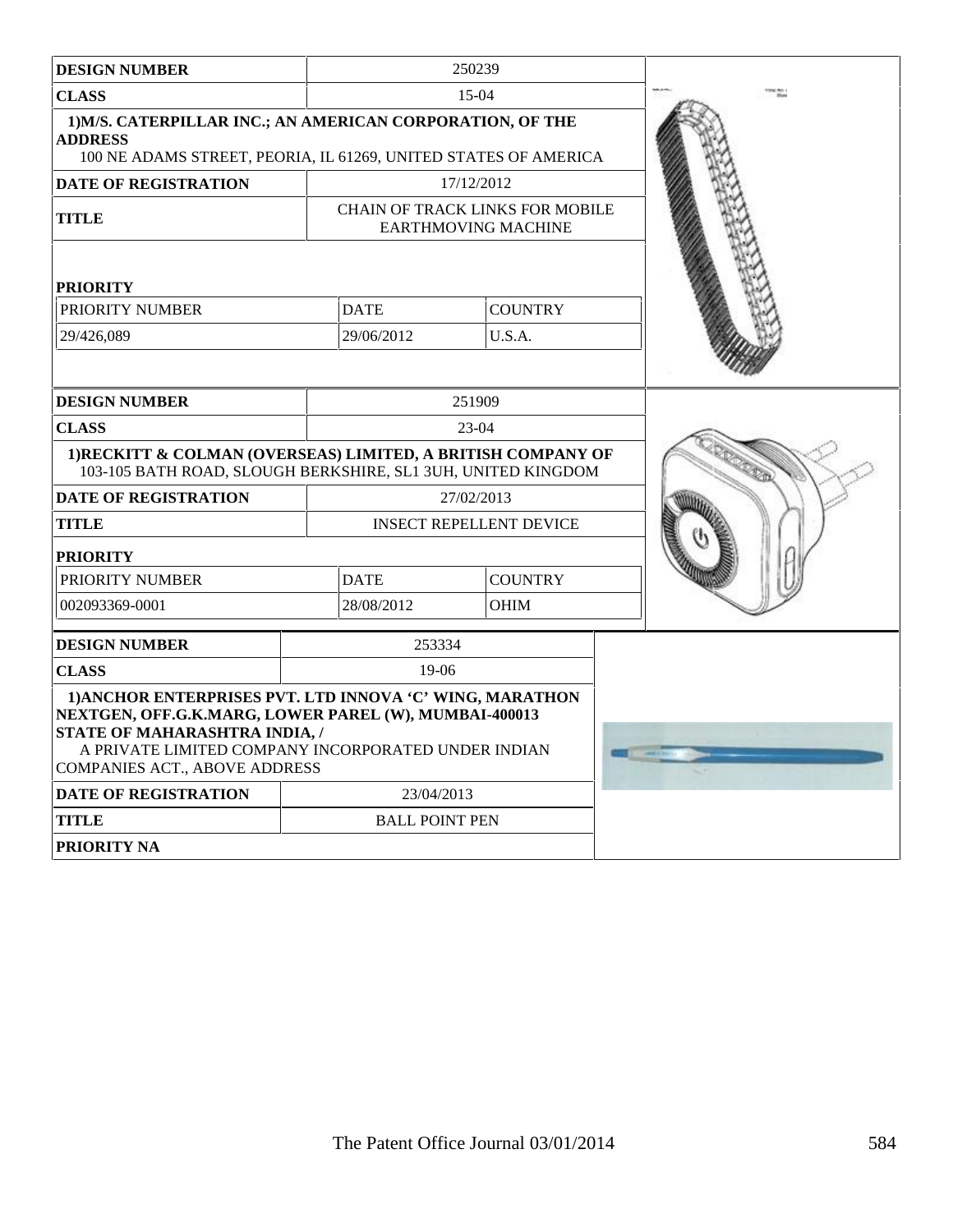| <b>DESIGN NUMBER</b>                                                                                                                                               |                           | 250067           |                                |  |
|--------------------------------------------------------------------------------------------------------------------------------------------------------------------|---------------------------|------------------|--------------------------------|--|
| <b>CLASS</b>                                                                                                                                                       |                           | 08-09            |                                |  |
| 1) RAUMPLUS BESITZ-UND ENTWICKLUNGS-GMBH & CO. KG,<br>DORTMUNDER STRASSE 35, 28199 BREMEN, GERMANY                                                                 |                           |                  |                                |  |
| <b>DATE OF REGISTRATION</b>                                                                                                                                        |                           | 11/12/2012       |                                |  |
| <b>TITLE</b>                                                                                                                                                       |                           | <b>FURNITURE</b> | FITTINGS FOR DOORS, WINDOWS OR |  |
| PRIORITY NA                                                                                                                                                        |                           |                  |                                |  |
| <b>DESIGN NUMBER</b>                                                                                                                                               |                           | 252616           |                                |  |
| <b>CLASS</b>                                                                                                                                                       |                           | 26-04            |                                |  |
| 1)LIGHTLAB SWEDEN AB, A SWEDISH COMPANY, OF<br>ÖSTERMALMSTORG 1, 114 42 STOCKHOLM, SWEDEN                                                                          |                           |                  |                                |  |
| DATE OF REGISTRATION                                                                                                                                               |                           | 22/03/2013       |                                |  |
| <b>TITLE</b>                                                                                                                                                       | FIELD EMISSION LAMP       |                  |                                |  |
| <b>PRIORITY</b><br>PRIORITY NUMBER<br>001344824                                                                                                                    | <b>DATE</b><br>26/09/2012 |                  | <b>COUNTRY</b><br>OHIM         |  |
|                                                                                                                                                                    |                           |                  |                                |  |
| <b>DESIGN NUMBER</b>                                                                                                                                               |                           | 251458           |                                |  |
| <b>CLASS</b>                                                                                                                                                       |                           | $07 - 01$        |                                |  |
| 1) DART INDUSTRIES INC., A CORPORATION FOUNDED UNDER THE<br>LAWS OF DELAWARE, U.S.A. OF<br>14901 SOUTH ORANGE BLOSSOM TRAIL, ORLANDO, FLORIDA 32837,<br><b>USA</b> |                           |                  |                                |  |
| DATE OF REGISTRATION                                                                                                                                               | 06/02/2013                |                  |                                |  |
| <b>TITLE</b>                                                                                                                                                       | <b>CUP WITH COVER</b>     |                  |                                |  |
| <b>PRIORITY</b>                                                                                                                                                    |                           |                  |                                |  |
| PRIORITY NUMBER                                                                                                                                                    | <b>DATE</b>               | <b>COUNTRY</b>   |                                |  |
| 29/421,658                                                                                                                                                         | 28/08/2012                | U.S.A.           |                                |  |
|                                                                                                                                                                    |                           |                  |                                |  |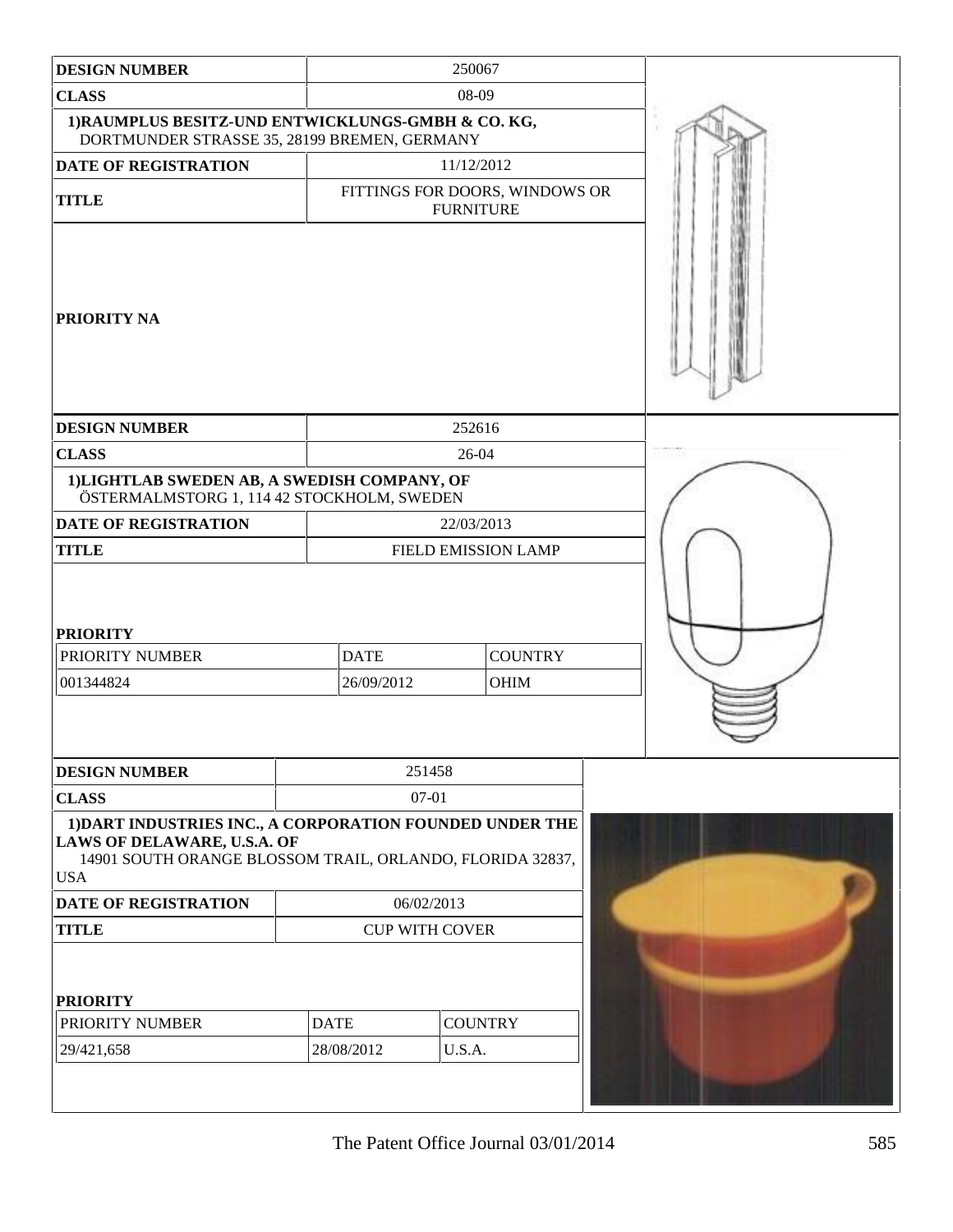| <b>DESIGN NUMBER</b>                                                                                                                                                                                                                 | 246664                                                |  |  |
|--------------------------------------------------------------------------------------------------------------------------------------------------------------------------------------------------------------------------------------|-------------------------------------------------------|--|--|
| <b>CLASS</b>                                                                                                                                                                                                                         | $12 - 16$                                             |  |  |
| 1) MITSUBA CORPORATION, A JAPANESE CORPORATION, WHOSE<br><b>ADDRESS IS</b><br>2681, HIROSAWACHO 1-CHOME, KIRYU-SHI, GUNMA 376-85555, JAPAN                                                                                           | $\sqrt{2}$                                            |  |  |
| <b>DATE OF REGISTRATION</b>                                                                                                                                                                                                          | 23/07/2012                                            |  |  |
| <b>TITLE</b>                                                                                                                                                                                                                         | WINDSHIELD WIPER FOR VEHICLE                          |  |  |
| PRIORITY NA                                                                                                                                                                                                                          |                                                       |  |  |
| <b>DESIGN NUMBER</b>                                                                                                                                                                                                                 | 249439                                                |  |  |
| <b>CLASS</b>                                                                                                                                                                                                                         | $12 - 16$                                             |  |  |
| 1) CONCENTRIC PUMPS PUNE PVT. LTD. A COMPANY REGISTERED UNDER<br><b>COMPANY ACT 1956 OF</b><br>GAT NO. 26/1, 27 & 28 (PART), OFF PUNE-NAGAR ROAD, VILLAGE LONIKAND,<br>P.O. LONIKAND, TALUKA HAVELI, PUNE-412216, MAHARASHTRA, INDIA |                                                       |  |  |
| <b>DATE OF REGISTRATION</b>                                                                                                                                                                                                          | 12/11/2012                                            |  |  |
| <b>TITLE</b>                                                                                                                                                                                                                         | LUBRICATING OIL PUMP USED IN<br><b>AUTOMOBILE</b>     |  |  |
| PRIORITY NA                                                                                                                                                                                                                          |                                                       |  |  |
| <b>DESIGN NUMBER</b><br>249497                                                                                                                                                                                                       |                                                       |  |  |
| <b>CLASS</b>                                                                                                                                                                                                                         | $13-03$                                               |  |  |
| 1) GE INTELLIGENT PLATFORMS, INC, A DELAWARE CORPORATION<br>ORGANIZED UNDER THE LAWS OF UNITED STATES OF AMERICA HAVING<br><b>ITS OFFICE AT</b><br>2500, AUSTIN DRIVE, CHARLOTTESVILLE VA 22911, UNITED STATES OF<br><b>AMERICA</b>  |                                                       |  |  |
| <b>DATE OF REGISTRATION</b>                                                                                                                                                                                                          | 15/11/2012                                            |  |  |
| <b>TITLE</b>                                                                                                                                                                                                                         | <b>ENCLOSURE FOR ELECTRONICS</b><br><b>COMPONENTS</b> |  |  |
| <b>PRIORITY</b>                                                                                                                                                                                                                      |                                                       |  |  |
| PRIORITY NUMBER                                                                                                                                                                                                                      | <b>DATE</b><br><b>COUNTRY</b>                         |  |  |
| 29/422,058                                                                                                                                                                                                                           | 16/05/2012<br>U.S.A.                                  |  |  |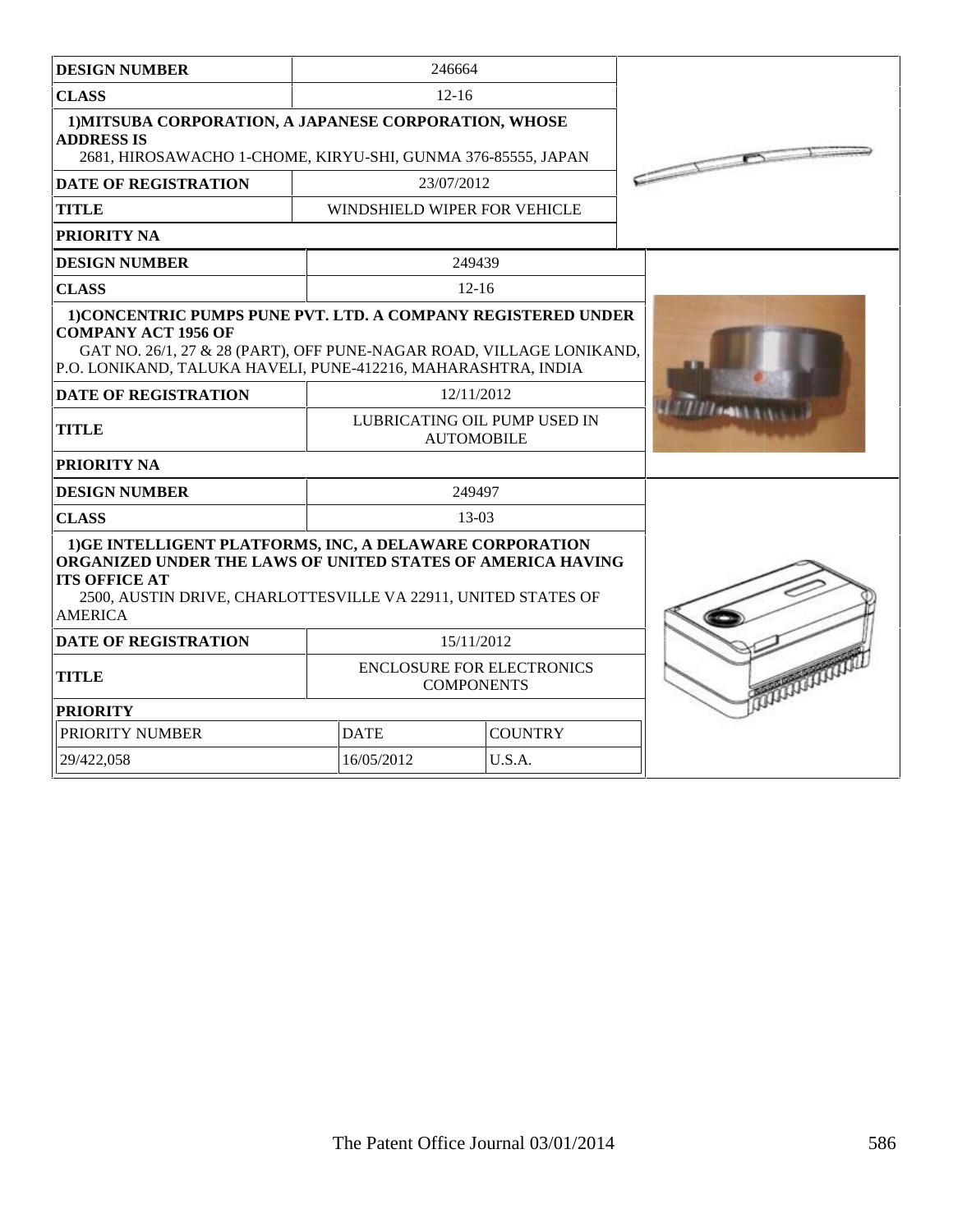| <b>DESIGN NUMBER</b>                                                                  | 252372                                                       |          |
|---------------------------------------------------------------------------------------|--------------------------------------------------------------|----------|
| <b>CLASS</b>                                                                          | $15-03$                                                      |          |
| 1) HMT LIMITED, TRACTOR DIVISION,<br>PINJORE-134101, DISTT: PANCHKULA (HARYANA) INDIA |                                                              |          |
| <b>DATE OF REGISTRATION</b>                                                           | 18/03/2013                                                   |          |
| <b>TITLE</b>                                                                          | <b>ROTAVATOR</b>                                             |          |
| PRIORITY NA                                                                           |                                                              |          |
| <b>DESIGN NUMBER</b>                                                                  | 252854                                                       |          |
| <b>CLASS</b>                                                                          | $10 - 01$                                                    |          |
| 1) AJANTA LIMITED, AN INDIAN COMPANY OF<br>STATE OF GUJARAT, INDIA                    | ORPAT INDUSTRIAL ESTATE, RAJKOT-MORBI HIGHWAY, MORBI 363641, | 12<br>10 |
| <b>DATE OF REGISTRATION</b>                                                           | 03/04/2013                                                   | 9<br>3   |
| <b>TITLE</b>                                                                          | <b>CLOCK</b>                                                 |          |
| PRIORITY NA                                                                           |                                                              | в        |
| <b>DESIGN NUMBER</b>                                                                  | 252866                                                       |          |
| <b>CLASS</b>                                                                          | $10 - 01$                                                    |          |
| 1) AJANTA LIMITED, AN INDIAN COMPANY OF<br>STATE OF GUJARAT, INDIA                    | ORPAT INDUSTRIAL ESTATE, RAJKOT-MORBI HIGHWAY, MORBI 363641, |          |
| <b>DATE OF REGISTRATION</b>                                                           | 03/04/2013                                                   |          |
| <b>TITLE</b>                                                                          | <b>CLOCK</b>                                                 |          |
| PRIORITY NA                                                                           |                                                              |          |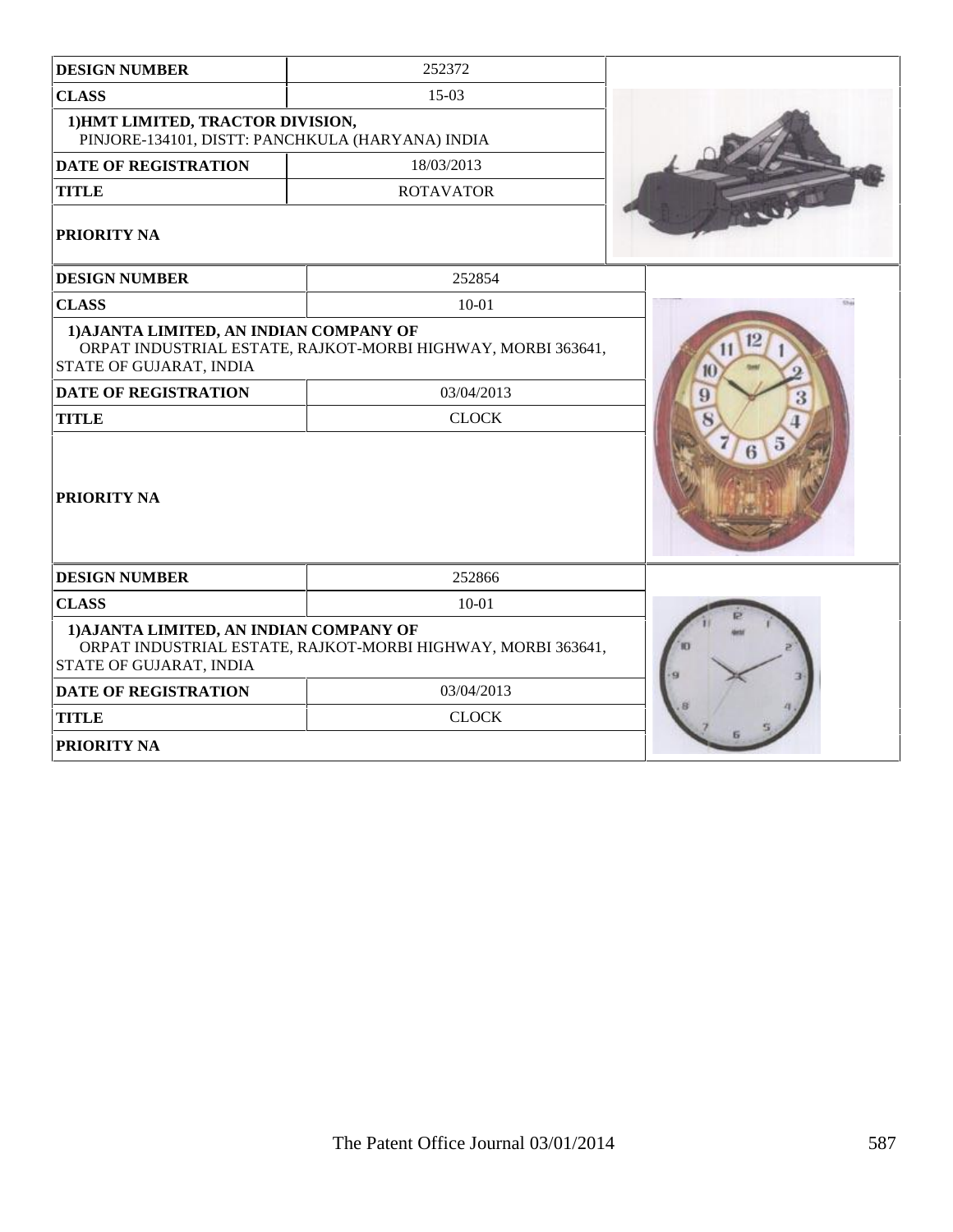| <b>DESIGN NUMBER</b>                           | 252903                                                                                                                                                                                                       |  |
|------------------------------------------------|--------------------------------------------------------------------------------------------------------------------------------------------------------------------------------------------------------------|--|
| <b>CLASS</b>                                   | $13-03$                                                                                                                                                                                                      |  |
| <b>INDIA</b><br><b>DATE OF REGISTRATION</b>    | 1) ANCHOR ELECTRICALS PRIVATE LIMITED, AN INDIAN COMPANY OF<br>STEEL HOUSE, B WING, PLOT NO. 24, MAHAL INDUSTRIAL ESTATE,<br>MAHAKALI CAVES ROAD, NEAR PAPER BOX, ANDHERI (E), MUMBAI 400 093,<br>04/04/2013 |  |
| TITLE                                          | <b>MINIATURE CIRCUIT BREAKER</b>                                                                                                                                                                             |  |
| PRIORITY NA                                    |                                                                                                                                                                                                              |  |
| <b>DESIGN NUMBER</b>                           | 252015                                                                                                                                                                                                       |  |
| <b>CLASS</b>                                   | 23-02                                                                                                                                                                                                        |  |
| 1) HSIL LIMITED<br><b>COMPANY</b>              | BAHADURGARH-124507, DT: JHAJJAR, HARYANA, INDIA, AN INDIAN                                                                                                                                                   |  |
| <b>DATE OF REGISTRATION</b>                    | 04/03/2013                                                                                                                                                                                                   |  |
| <b>TITLE</b>                                   | <b>URINAL POT</b>                                                                                                                                                                                            |  |
| <b>PRIORITY NA</b>                             |                                                                                                                                                                                                              |  |
| <b>DESIGN NUMBER</b>                           | 251110                                                                                                                                                                                                       |  |
| <b>CLASS</b>                                   | 28-03                                                                                                                                                                                                        |  |
| <b>REGISTERED OFFICE AT</b><br>PRADESH, INDIA. | 1) LASER SHAVING (INDIA) PRIVATE LIMITED, A COMPANY DULY<br>ORGANIZED UNDER THE INDIAN COMPANIES ACT, 1956 AND HAVING ITS<br>MALHOTRA HOUSE, 6-3-1186, BEGUMPET, HYDERABAD 500016, ANDHRA                    |  |
| <b>DATE OF REGISTRATION</b>                    | 22/01/2013                                                                                                                                                                                                   |  |
| <b>TITLE</b>                                   | <b>RAZOR HANDLE</b>                                                                                                                                                                                          |  |
| <b>PRIORITY NA</b>                             |                                                                                                                                                                                                              |  |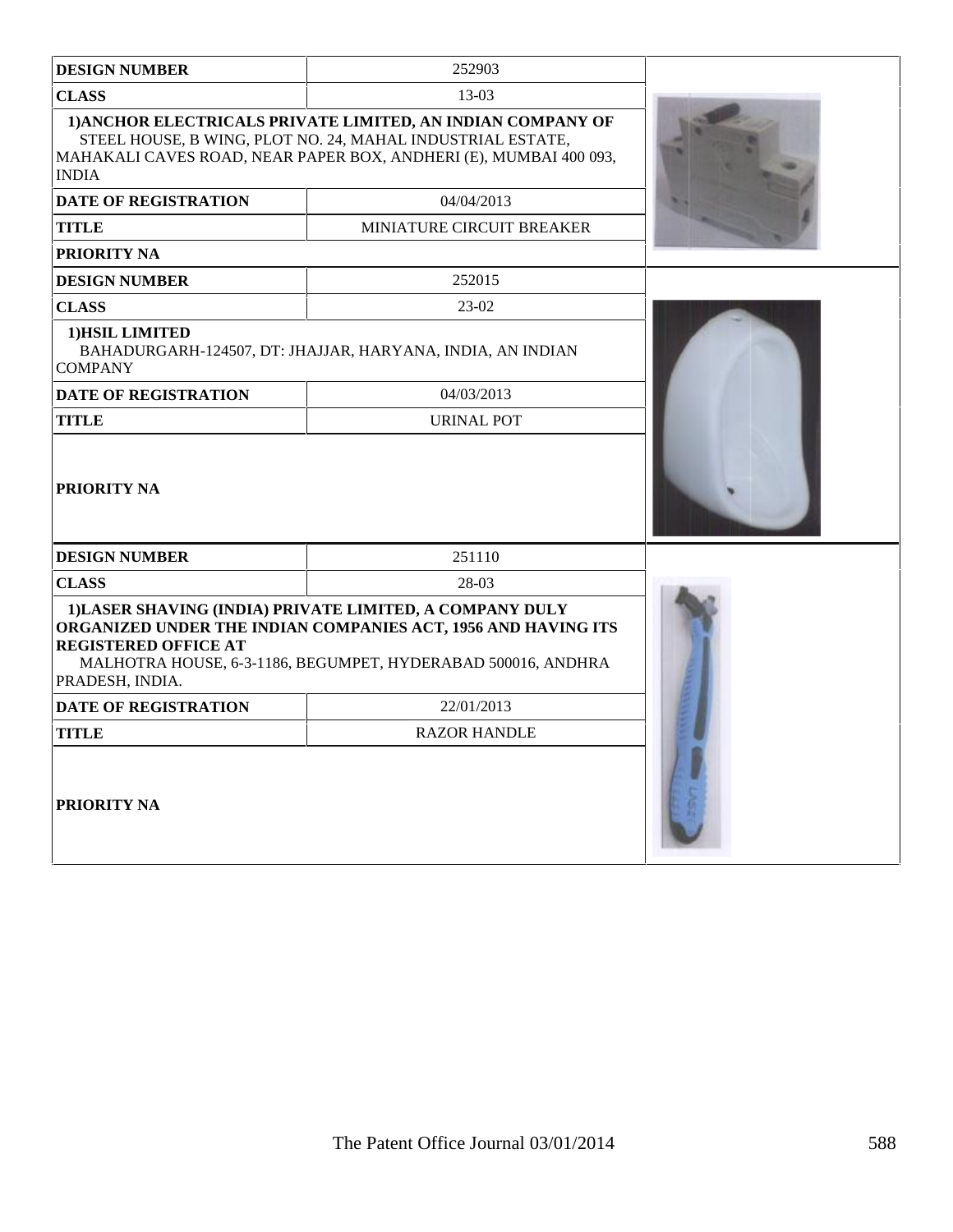| <b>DESIGN NUMBER</b>                                                                                                                                                                |                           | 254476                         |                                                                                                                                           |
|-------------------------------------------------------------------------------------------------------------------------------------------------------------------------------------|---------------------------|--------------------------------|-------------------------------------------------------------------------------------------------------------------------------------------|
| <b>CLASS</b>                                                                                                                                                                        |                           | $12-16$                        |                                                                                                                                           |
| 1) AUDI AG, A JOINT STOCK COMPANY ESTABLISHED UNDER<br><b>GERMAN LAW,</b><br>OF 85045 INGOLSTADT, GERMANY                                                                           |                           |                                |                                                                                                                                           |
| DATE OF REGISTRATION                                                                                                                                                                |                           | 13/06/2013                     |                                                                                                                                           |
| <b>TITLE</b>                                                                                                                                                                        |                           | WHEEL RIM                      |                                                                                                                                           |
| <b>PRIORITY</b><br>PRIORITY NUMBER                                                                                                                                                  | <b>DATE</b>               | <b>COUNTRY</b>                 |                                                                                                                                           |
| 002153528-0004                                                                                                                                                                      | 14/12/2012                | <b>OHIM</b>                    |                                                                                                                                           |
|                                                                                                                                                                                     |                           |                                |                                                                                                                                           |
| <b>DESIGN NUMBER</b>                                                                                                                                                                |                           | 250291                         |                                                                                                                                           |
| <b>CLASS</b>                                                                                                                                                                        |                           | $12 - 16$                      |                                                                                                                                           |
| 1) TREND EAST YUGEN KAISHA, OF<br>FAMILE NARIMASU GRANDAGE NO. 104, 32-22, ASAHICYO 3-<br>CHOME, NERIMA-KU, TOKYO, JAPAN, A JAPANESE COMPANY                                        |                           |                                |                                                                                                                                           |
| DATE OF REGISTRATION                                                                                                                                                                |                           | 18/12/2012                     |                                                                                                                                           |
| <b>TITLE</b>                                                                                                                                                                        |                           | WIPER FOR AUTOMOBILE           |                                                                                                                                           |
| <b>PRIORITY</b><br>PRIORITY NUMBER<br>15959/2012                                                                                                                                    | <b>DATE</b><br>05/07/2012 | <b>COUNTRY</b><br><b>JAPAN</b> | a dhe ann ann an 1970.<br>Chantara ann an 1970, ann an 1971 ann an 1971 ann an 1971 ann an 1971 ann an 1971 ann an 1971 ann an 1971 ann a |
| <b>DESIGN NUMBER</b>                                                                                                                                                                |                           | 251883                         |                                                                                                                                           |
| <b>CLASS</b>                                                                                                                                                                        |                           | 13-03                          |                                                                                                                                           |
| 1) LARSEN & TOUBRO LIMITED, AN INDIAN COMPANY<br><b>INCORPORATED UNDER THE COMPANIES ACT, 1956 OF</b><br>L & T HOUSE, BALLARD ESTATE, MUMBAI 400001, STATE OF<br>MAHARASHTRA, INDIA |                           |                                |                                                                                                                                           |
| <b>DATE OF REGISTRATION</b>                                                                                                                                                         |                           | 26/02/2013                     |                                                                                                                                           |
| <b>TITLE</b>                                                                                                                                                                        |                           | MOULDED CASE CIRCUIT BREAKER   | <b>The State</b><br><b>CONTRACT</b><br><b>COLOR</b>                                                                                       |
| PRIORITY NA                                                                                                                                                                         |                           |                                | سم<br><b>District</b><br><b>Barbara</b><br><b>Barbara</b>                                                                                 |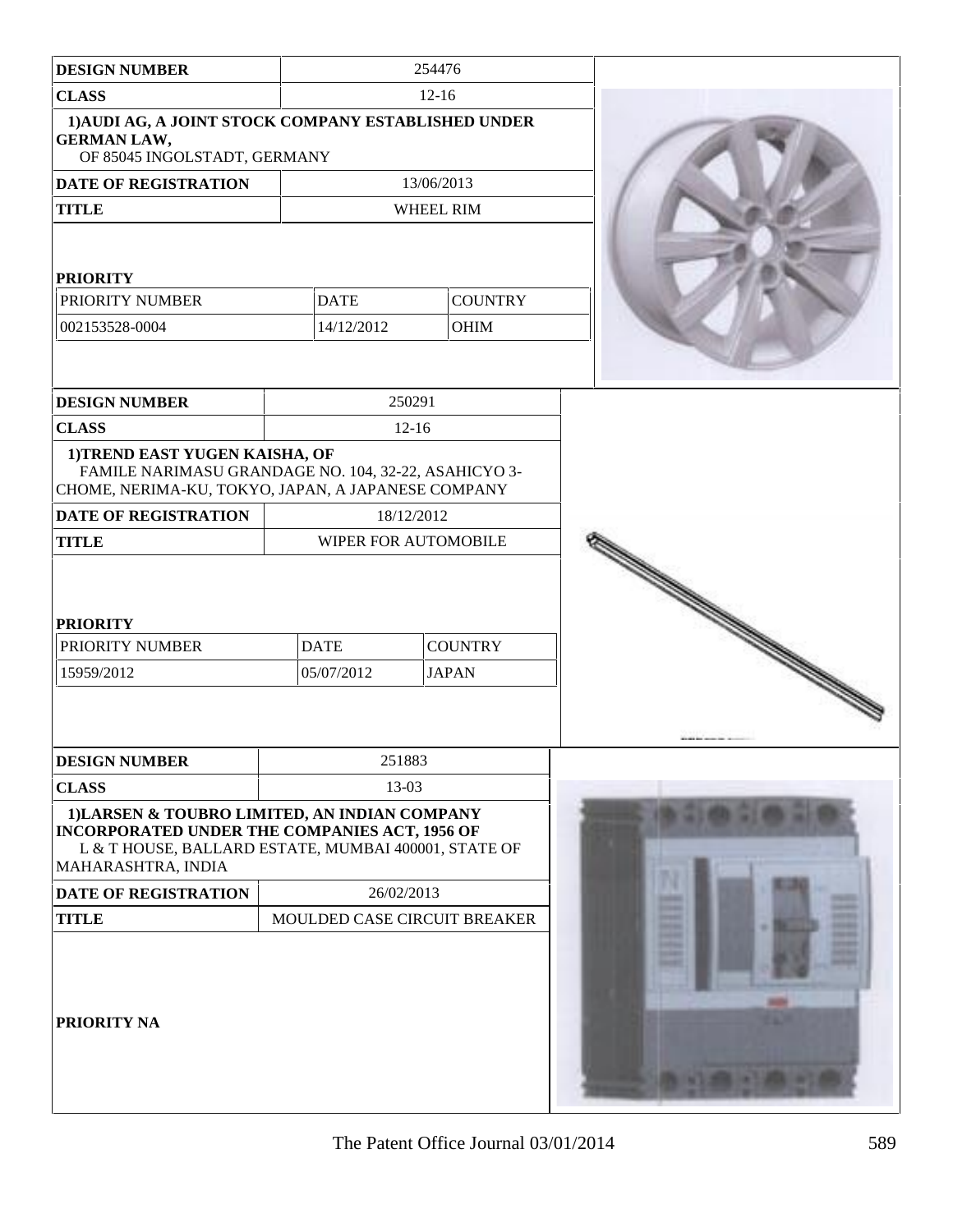| <b>DESIGN NUMBER</b>                                                                                                                                                          |             |                            |        | 252486              |  |
|-------------------------------------------------------------------------------------------------------------------------------------------------------------------------------|-------------|----------------------------|--------|---------------------|--|
| <b>CLASS</b>                                                                                                                                                                  |             | $15-02$                    |        |                     |  |
| 1) CROMPTON GREAVES LIMITED, (AN INDIAN COMPANY),<br>AVANTHA HOUSE, 6TH FLOOR, DR. ANNIE BESANT ROAD, WORLI, MUMBAI-<br>400030, MAHARASHTRA, INDIA                            |             |                            |        |                     |  |
| <b>DATE OF REGISTRATION</b>                                                                                                                                                   |             |                            |        | 20/03/2013          |  |
| <b>TITLE</b>                                                                                                                                                                  |             |                            |        | <b>MONOSET PUMP</b> |  |
| PRIORITY NA                                                                                                                                                                   |             |                            |        |                     |  |
| <b>DESIGN NUMBER</b>                                                                                                                                                          |             |                            |        | 249354              |  |
| <b>CLASS</b>                                                                                                                                                                  |             |                            |        | $23-01$             |  |
| 1) BEIJING KOHLER LTD., A CORPORATION ORGANIZED AND EXISTING<br>UNDER THE LAWS OF CHINA, OF<br>NO. 27 WEST GUO YUAN ROAD, BEIJING, MIYUN COUNTY 101500, CHINA P.R.            |             |                            |        |                     |  |
| <b>DATE OF REGISTRATION</b>                                                                                                                                                   |             |                            |        | 09/11/2012          |  |
| TITLE                                                                                                                                                                         |             |                            |        | <b>FAUCET</b>       |  |
| <b>PRIORITY</b>                                                                                                                                                               |             |                            |        |                     |  |
| PRIORITY NUMBER                                                                                                                                                               |             | <b>DATE</b>                |        | <b>COUNTRY</b>      |  |
| 201230180853.X                                                                                                                                                                |             | 11/05/2012                 |        | <b>CHINA</b>        |  |
|                                                                                                                                                                               |             |                            |        |                     |  |
| <b>DESIGN NUMBER</b>                                                                                                                                                          |             |                            | 252383 |                     |  |
| <b>CLASS</b>                                                                                                                                                                  |             | $14 - 03$                  |        |                     |  |
| 1)LG ELECTRONICS INC.,<br>20 YEOUIDO-DONG YEONGDEUNGPO - GU SEOUL, 150-721 REPUBLIC OF<br>KOREA, A CORPORATION INCORPORATED UNDER THE LAWS OF THE<br><b>REPUBLIC OF KOREA</b> |             |                            |        |                     |  |
| <b>DATE OF REGISTRATION</b>                                                                                                                                                   |             | 18/03/2013                 |        |                     |  |
| <b>TITLE</b>                                                                                                                                                                  |             | <b>TELEVISION RECEIVER</b> |        |                     |  |
| <b>PRIORITY</b>                                                                                                                                                               |             |                            |        |                     |  |
| PRIORITY NUMBER                                                                                                                                                               | <b>DATE</b> | <b>COUNTRY</b>             |        |                     |  |
| 30-2013-0009374                                                                                                                                                               | 22/02/2013  | <b>REPUBLIC OF KOREA</b>   |        |                     |  |
|                                                                                                                                                                               |             |                            |        |                     |  |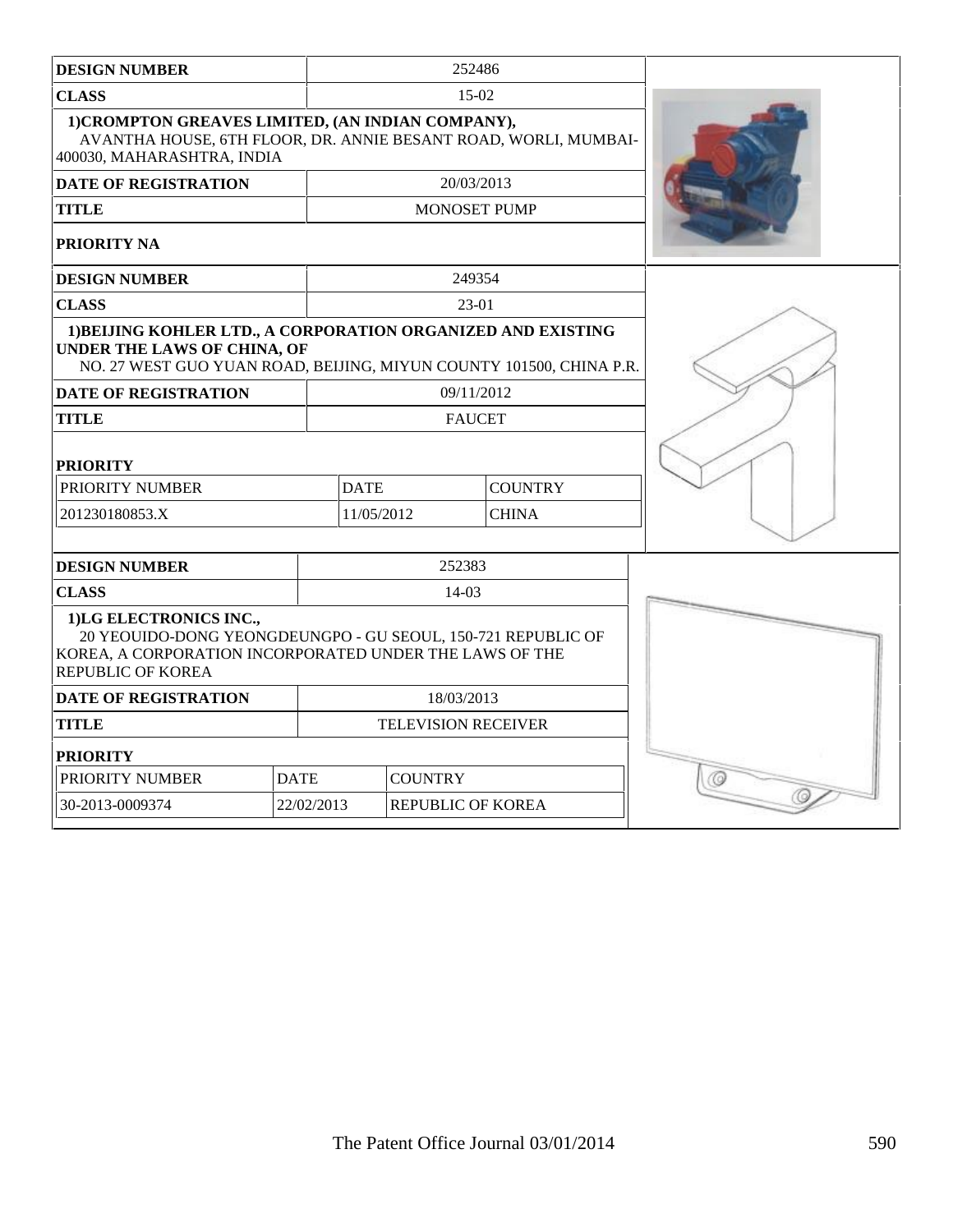| <b>DESIGN NUMBER</b>                                                                                                                                                                                  |             | 247236                       |                                                                                                                                                                                                                                                                                                                                                     |
|-------------------------------------------------------------------------------------------------------------------------------------------------------------------------------------------------------|-------------|------------------------------|-----------------------------------------------------------------------------------------------------------------------------------------------------------------------------------------------------------------------------------------------------------------------------------------------------------------------------------------------------|
| <b>CLASS</b>                                                                                                                                                                                          |             | 09-01                        |                                                                                                                                                                                                                                                                                                                                                     |
| 1) THE COCA-COLA COMPANY, A CORPORATION ORGANIZED AND<br><b>EXISTING UNDER THE LAWS OF THE STATE OF DELAWARE HAVING AN</b><br><b>OFFICE</b><br>AT ONE COCA-COLA PLAZA NW, ATLANTA, GEORGIA 30313, USA |             |                              |                                                                                                                                                                                                                                                                                                                                                     |
| DATE OF REGISTRATION                                                                                                                                                                                  |             | 17/08/2012                   |                                                                                                                                                                                                                                                                                                                                                     |
| <b>TITLE</b>                                                                                                                                                                                          |             | <b>BOTTLE</b>                |                                                                                                                                                                                                                                                                                                                                                     |
| <b>PRIORITY</b>                                                                                                                                                                                       |             |                              |                                                                                                                                                                                                                                                                                                                                                     |
| PRIORITY NUMBER                                                                                                                                                                                       | <b>DATE</b> | <b>COUNTRY</b>               |                                                                                                                                                                                                                                                                                                                                                     |
| 29/413,665                                                                                                                                                                                            | 17/02/2012  | U.S.A.                       |                                                                                                                                                                                                                                                                                                                                                     |
| <b>DESIGN NUMBER</b>                                                                                                                                                                                  |             | 250931                       |                                                                                                                                                                                                                                                                                                                                                     |
| <b>CLASS</b>                                                                                                                                                                                          |             | 23-01                        |                                                                                                                                                                                                                                                                                                                                                     |
| 1) A. N. POLYMERS PRIVATE LIMITED, INDIA. A COMPANY                                                                                                                                                   |             |                              |                                                                                                                                                                                                                                                                                                                                                     |
| A-54, NARAINA INDUSTRIAL AREA, PHASE-I, NEW DELHI-110028 (INDIA)                                                                                                                                      |             |                              |                                                                                                                                                                                                                                                                                                                                                     |
|                                                                                                                                                                                                       |             | 10/01/2013                   |                                                                                                                                                                                                                                                                                                                                                     |
|                                                                                                                                                                                                       |             | <b>WATER PURIFIER</b>        |                                                                                                                                                                                                                                                                                                                                                     |
|                                                                                                                                                                                                       |             | 252792                       |                                                                                                                                                                                                                                                                                                                                                     |
| <b>CLASS</b>                                                                                                                                                                                          |             | $12-16$                      |                                                                                                                                                                                                                                                                                                                                                     |
| 1) SCANIA CV AB,<br>SE-151 87, SÖDERTÄLJE, SWEDEN                                                                                                                                                     |             |                              |                                                                                                                                                                                                                                                                                                                                                     |
|                                                                                                                                                                                                       |             | 03/04/2013                   |                                                                                                                                                                                                                                                                                                                                                     |
| <b>TITLE</b>                                                                                                                                                                                          |             | <b>SUN VISOR FOR VEHICLE</b> |                                                                                                                                                                                                                                                                                                                                                     |
| INCORPORATED IN INDIA UNDER THE COMPANIES ACT, 1956 AT<br><b>DATE OF REGISTRATION</b><br><b>TITLE</b><br><b>PRIORITY NA</b><br><b>DESIGN NUMBER</b><br><b>DATE OF REGISTRATION</b><br><b>PRIORITY</b> |             |                              |                                                                                                                                                                                                                                                                                                                                                     |
| PRIORITY NUMBER                                                                                                                                                                                       | <b>DATE</b> | <b>COUNTRY</b>               | $\begin{picture}(20,20) \put(0,0){\line(1,0){10}} \put(15,0){\line(1,0){10}} \put(15,0){\line(1,0){10}} \put(15,0){\line(1,0){10}} \put(15,0){\line(1,0){10}} \put(15,0){\line(1,0){10}} \put(15,0){\line(1,0){10}} \put(15,0){\line(1,0){10}} \put(15,0){\line(1,0){10}} \put(15,0){\line(1,0){10}} \put(15,0){\line(1,0){10}} \put(15,0){\line(1$ |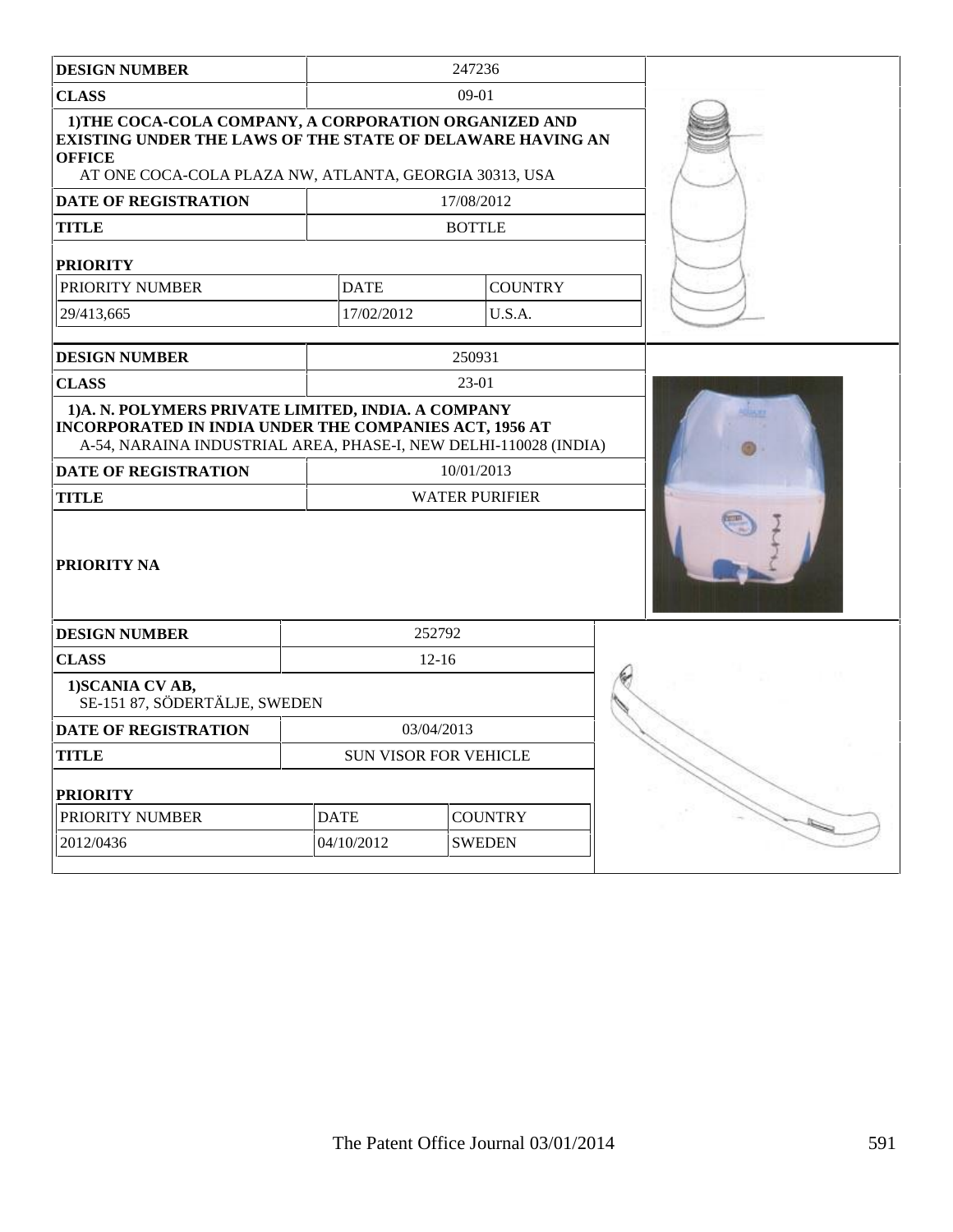| <b>DESIGN NUMBER</b>                                                                                                                                                                                                                                                                                                                | 252859                                                       |  |  |  |
|-------------------------------------------------------------------------------------------------------------------------------------------------------------------------------------------------------------------------------------------------------------------------------------------------------------------------------------|--------------------------------------------------------------|--|--|--|
| <b>CLASS</b>                                                                                                                                                                                                                                                                                                                        | $10-01$                                                      |  |  |  |
| 1) AJANTA LIMITED, AN INDIAN COMPANY OF<br><b>STATE OF GUJARAT, INDIA</b>                                                                                                                                                                                                                                                           | ORPAT INDUSTRIAL ESTATE, RAJKOT-MORBI HIGHWAY, MORBI 363641, |  |  |  |
| <b>DATE OF REGISTRATION</b>                                                                                                                                                                                                                                                                                                         | 03/04/2013                                                   |  |  |  |
| <b>TITLE</b>                                                                                                                                                                                                                                                                                                                        | <b>CLOCK</b>                                                 |  |  |  |
| <b>PRIORITY NA</b>                                                                                                                                                                                                                                                                                                                  |                                                              |  |  |  |
| <b>DESIGN NUMBER</b>                                                                                                                                                                                                                                                                                                                | 252883                                                       |  |  |  |
| <b>CLASS</b>                                                                                                                                                                                                                                                                                                                        | $15-01$                                                      |  |  |  |
| 1)GREAVES COTTON LIMITED, AN INDIAN COMPANY OF<br>400025, STATE OF MAHARASHTRA, INDIA                                                                                                                                                                                                                                               | INDUSTRY MANOR, APPASAHEB MARATHE MARG, PRABHADEVI, MUMBAI   |  |  |  |
| <b>DATE OF REGISTRATION</b>                                                                                                                                                                                                                                                                                                         | 03/04/2013                                                   |  |  |  |
| TITLE                                                                                                                                                                                                                                                                                                                               | <b>ENGINE</b>                                                |  |  |  |
| <b>PRIORITY NA</b>                                                                                                                                                                                                                                                                                                                  |                                                              |  |  |  |
| <b>DESIGN NUMBER</b>                                                                                                                                                                                                                                                                                                                | 251985                                                       |  |  |  |
| <b>CLASS</b>                                                                                                                                                                                                                                                                                                                        | $12 - 11$                                                    |  |  |  |
| 1) BAJAJ AUTO LIMITED, AN INDIAN COMPANY, INCORPORATED UNDER<br>THE COMPANIES ACT OF 1956, HAVING ITS PRINCIPAL PLACE OF BUSINESS<br>AT NEW 2ND & 3RD FLOOR, KHIVRAJ BUILDING, NO. 616, ANNASALAI,<br>CHENNAI - 600006, STATE OF TAMIL NADU, INDIA,<br>AND REGISTERED OFFICE AT AKURDI, PUNE-411035, STATE OF<br>MAHARASHTRA, INDIA |                                                              |  |  |  |
| <b>DATE OF REGISTRATION</b>                                                                                                                                                                                                                                                                                                         | 01/03/2013                                                   |  |  |  |
| <b>TITLE</b>                                                                                                                                                                                                                                                                                                                        | FAIRING ASSEMBLY FOR MOTORCYCLE                              |  |  |  |
| <b>PRIORITY NA</b>                                                                                                                                                                                                                                                                                                                  |                                                              |  |  |  |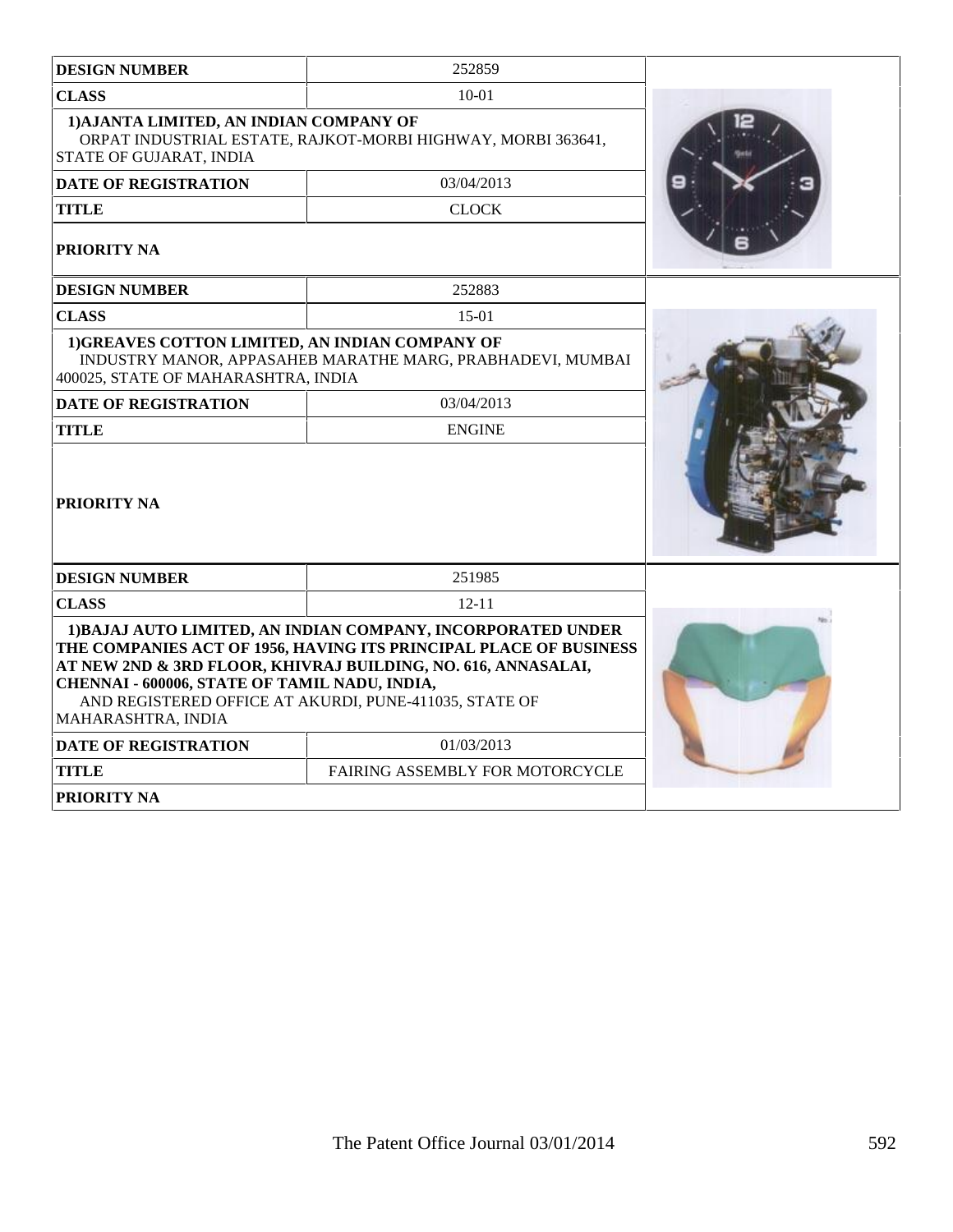| <b>DESIGN NUMBER</b>                                                                                                                                                      |                           | 252099                                 |                         |
|---------------------------------------------------------------------------------------------------------------------------------------------------------------------------|---------------------------|----------------------------------------|-------------------------|
| <b>CLASS</b>                                                                                                                                                              |                           | $09-01$                                |                         |
| 1) DINESH BASTIMAL JAIN (AN INDIAN NATIONAL) AT<br>203/204 RAJ MADHUR CHS. DEVIDAS LANE, NR. CLUB AQUERIA,<br>BORIVALI (WEST) MUMBAI 400103, STATE OF MAHARASHTRA, INDIA  |                           |                                        |                         |
| DATE OF REGISTRATION                                                                                                                                                      |                           | 05/03/2013                             |                         |
| <b>TITLE</b>                                                                                                                                                              |                           | PERFUME BOTTLE                         |                         |
| <b>PRIORITY NA</b>                                                                                                                                                        |                           |                                        |                         |
| <b>DESIGN NUMBER</b>                                                                                                                                                      |                           | 252190                                 |                         |
| <b>CLASS</b>                                                                                                                                                              |                           | 14-02                                  |                         |
| 1) APPLE INC.,<br>1 INFINITE LOOP, CUPERTINO, CA 95014, U.S.A. A CORPORATION<br>INCORPORATED IN THE STATE OF CALIFORNIA                                                   |                           |                                        |                         |
| <b>DATE OF REGISTRATION</b><br><b>TITLE</b>                                                                                                                               |                           | 07/03/2013<br>DESKTOP COMPUTER MONITOR |                         |
| <b>PRIORITY</b><br>PRIORITY NUMBER<br>29/431,443                                                                                                                          | <b>DATE</b><br>07/09/2012 | <b>COUNTRY</b><br>U.S.A.               |                         |
| <b>DESIGN NUMBER</b>                                                                                                                                                      | 251063                    |                                        |                         |
| <b>CLASS</b>                                                                                                                                                              | $12-05$                   |                                        | SETTLING NUA ULIN SPEEL |
| 1) M/S ESCORTS LTD., (A COMPANY INCORPORATED UNDER<br><b>INDIAN COMPANIES ACT, 1956),</b><br>15/5, MATHURA ROAD, FARIDABAD-121003, HARYANA.,<br>(INDIA)<br><b>DATE OF</b> | 21/01/2013                |                                        |                         |
| <b>REGISTRATION</b><br><b>TITLE</b>                                                                                                                                       | <b>CRANE</b>              |                                        |                         |
| PRIORITY NA                                                                                                                                                               |                           |                                        |                         |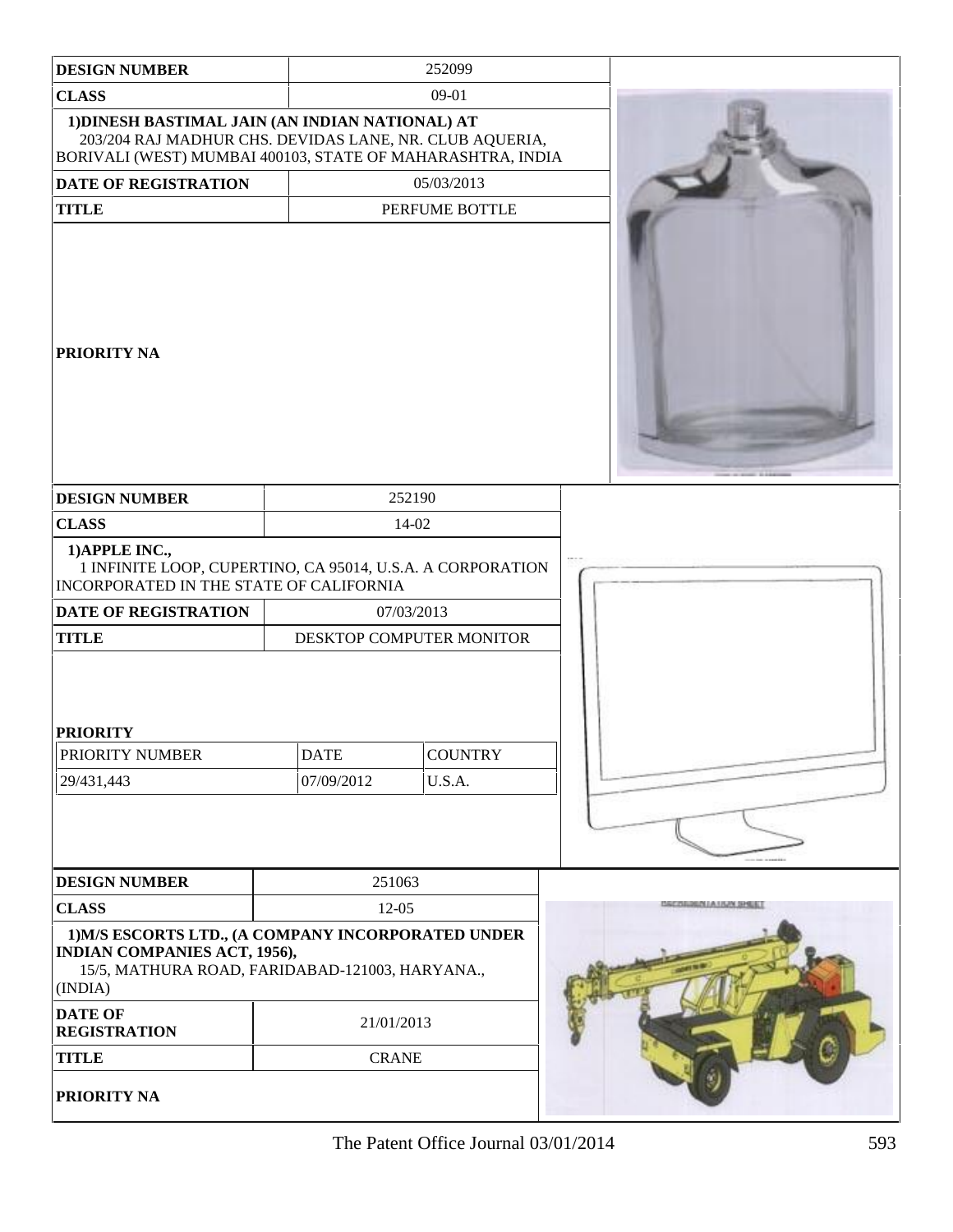| <b>DESIGN NUMBER</b>                                                                                                                                                                                           |                                                                    | 252930                                                           |  |
|----------------------------------------------------------------------------------------------------------------------------------------------------------------------------------------------------------------|--------------------------------------------------------------------|------------------------------------------------------------------|--|
| CLASS                                                                                                                                                                                                          |                                                                    | $10-0.5$                                                         |  |
| 1) OMRON CORPORATION, A CORPORATION ORGANIZED AND EXISTING<br><b>UNDER THE LAWS OF JAPAN, OF</b><br>801, MINAMIFUDODO-CHO, HORIKAWAHIGASHIIRU, SHIOKOJI-DORI,<br>SHIMOGYO-KU, KYOTO-SHI, KYOTO 600-8530, JAPAN |                                                                    |                                                                  |  |
| <b>DATE OF REGISTRATION</b>                                                                                                                                                                                    |                                                                    | 05/04/2013                                                       |  |
| <b>TITLE</b>                                                                                                                                                                                                   |                                                                    | <b>INPUT-OUTPUT UNIT FOR A</b><br>PROGRAMMABLE CONTROLLER SYSTEM |  |
| <b>PRIORITY</b>                                                                                                                                                                                                |                                                                    |                                                                  |  |
| PRIORITY NUMBER                                                                                                                                                                                                | <b>DATE</b><br><b>COUNTRY</b>                                      |                                                                  |  |
| 2012-24632                                                                                                                                                                                                     | 10/10/2012                                                         | <b>JAPAN</b>                                                     |  |
| <b>DESIGN NUMBER</b>                                                                                                                                                                                           |                                                                    | 254375                                                           |  |
| <b>CLASS</b>                                                                                                                                                                                                   |                                                                    | $10-04$                                                          |  |
| 1) KETT ELECTRIC LABORATORY, A JAPANESE COMPANY OF<br>1-8-1, MINAMI-MAGOME, OTA-KU, TOKYO 143-8507, JAPAN                                                                                                      |                                                                    |                                                                  |  |
| <b>DATE OF REGISTRATION</b>                                                                                                                                                                                    |                                                                    | 06/06/2013                                                       |  |
| <b>TITLE</b>                                                                                                                                                                                                   | <b>MOISTURE TESTER</b>                                             |                                                                  |  |
| <b>PRIORITY NA</b>                                                                                                                                                                                             |                                                                    |                                                                  |  |
| <b>DESIGN NUMBER</b>                                                                                                                                                                                           |                                                                    | 242240                                                           |  |
| <b>CLASS</b>                                                                                                                                                                                                   |                                                                    | $12 - 16$                                                        |  |
| 1) MR. SURESH RAMPRAKASH CHAWLA<br>KARISMA NEST, ROW HOUSE NO.-8, MORWADI, PIMPRI, PUNE - 411018,<br>MAHARASHTRA STATES, INDIA                                                                                 |                                                                    |                                                                  |  |
| <b>DATE OF REGISTRATION</b>                                                                                                                                                                                    |                                                                    | 13/01/2012                                                       |  |
| <b>TITLE</b>                                                                                                                                                                                                   | <b>BOTTOM MOUNTED SAFETY BOX IN SPARE</b><br>WHEEL USED IN VEHICLE |                                                                  |  |
| PRIORITY NA                                                                                                                                                                                                    |                                                                    |                                                                  |  |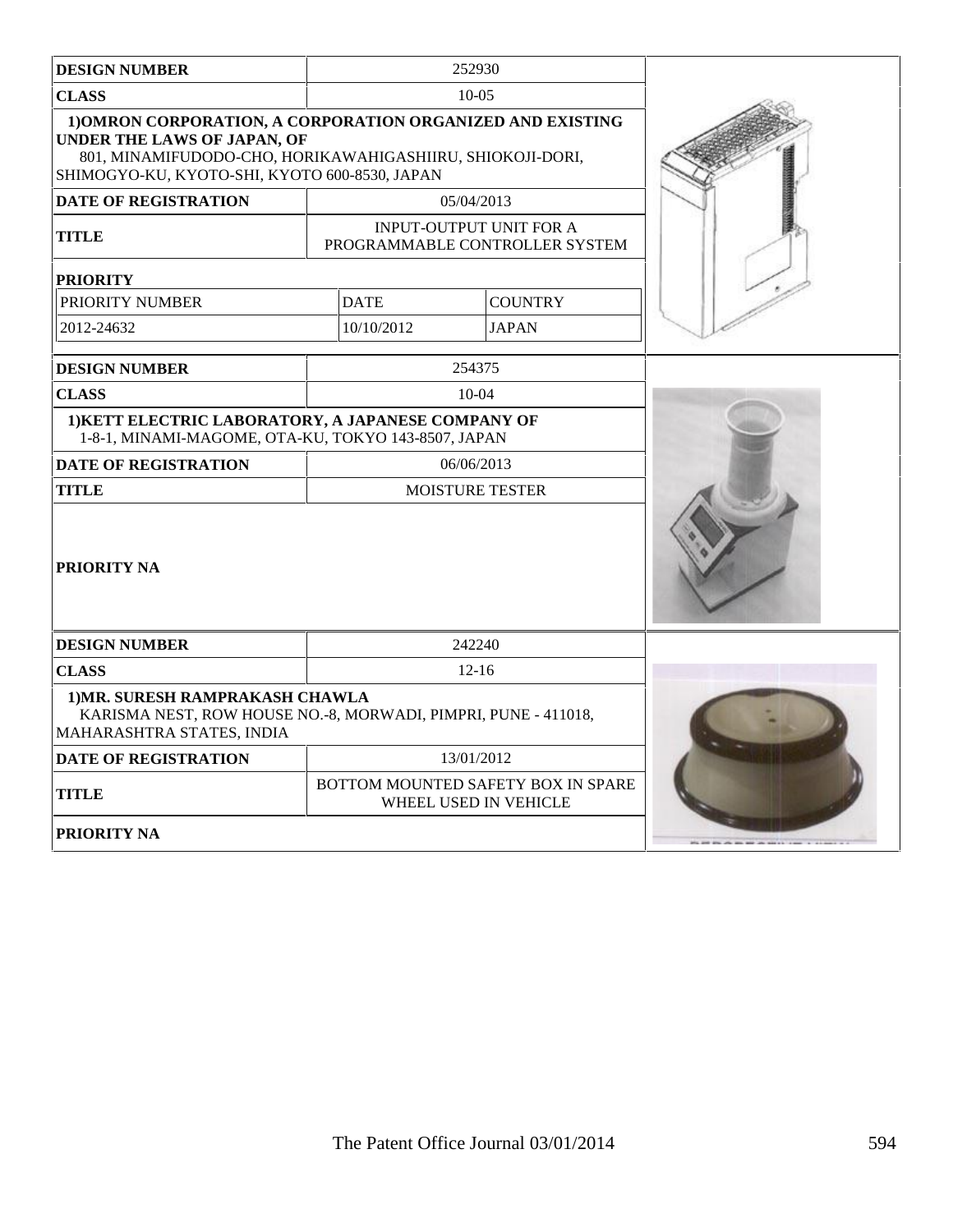| <b>DESIGN NUMBER</b>                                                                                                                                                                           | 251726                                                                                                                            |                  |  |  |
|------------------------------------------------------------------------------------------------------------------------------------------------------------------------------------------------|-----------------------------------------------------------------------------------------------------------------------------------|------------------|--|--|
| <b>CLASS</b>                                                                                                                                                                                   | $13-03$                                                                                                                           |                  |  |  |
| 1) LARSEN & TOUBRO LIMITED, AN INDIAN COMPANY INCORPORATED<br><b>UNDER THE COMPANIES ACT, 1956 OF</b><br>L & T HOUSE, BALLARD ESTATE, MUMBAI 400001, STATE OF<br>MAHARASHTRA, INDIA            |                                                                                                                                   |                  |  |  |
| <b>DATE OF REGISTRATION</b>                                                                                                                                                                    | 18/02/2013                                                                                                                        |                  |  |  |
| <b>TITLE</b>                                                                                                                                                                                   | <b>MOULDED CASE CIRCUIT BREAKER</b>                                                                                               |                  |  |  |
| <b>PRIORITY NA</b>                                                                                                                                                                             |                                                                                                                                   | Perspective view |  |  |
| <b>DESIGN NUMBER</b>                                                                                                                                                                           | 254839                                                                                                                            |                  |  |  |
| <b>CLASS</b>                                                                                                                                                                                   | $12 - 11$                                                                                                                         |                  |  |  |
| AT NEW 2ND & 3RD FLOOR, KHIVRAJ BUILDING, NO. 616, ANNASALAI,<br>CHENNAI - 600006, STATE OF TAMIL NADU, INDIA,<br>AND REGISTERED OFFICE AT AKURDI, PUNE-411035, STATE OF<br>MAHARASHTRA, INDIA | 1) BAJAJ AUTO LIMITED, AN INDIAN COMPANY, INCORPORATED UNDER<br>THE COMPANIES ACT OF 1956, HAVING ITS PRINCIPAL PLACE OF BUSINESS |                  |  |  |
| <b>DATE OF REGISTRATION</b>                                                                                                                                                                    |                                                                                                                                   |                  |  |  |
| <b>TITLE</b>                                                                                                                                                                                   | <b>HUGGER FOR MOTORCYCLE</b>                                                                                                      |                  |  |  |
| <b>PRIORITY NA</b>                                                                                                                                                                             |                                                                                                                                   |                  |  |  |
| <b>DESIGN NUMBER</b>                                                                                                                                                                           | 252553                                                                                                                            |                  |  |  |
| <b>CLASS</b>                                                                                                                                                                                   | $15-05$                                                                                                                           |                  |  |  |
| 1) SAMSUNG ELECTRONICS CO., LTD., A KOREAN COMPANY, OF<br><b>REPUBLIC OF KOREA</b>                                                                                                             | 129, SAMSUNG-RO, YEONGTONG-GU, SUWON-SI, GYEONGGI-DO, 443-742,                                                                    |                  |  |  |
| <b>DATE OF REGISTRATION</b>                                                                                                                                                                    | 20/03/2013                                                                                                                        |                  |  |  |
| <b>TITLE</b>                                                                                                                                                                                   | <b>WASHING MACHINE</b>                                                                                                            |                  |  |  |
| <b>PRIORITY</b><br>PRIORITY NUMBER<br><b>DATE</b><br>28/09/2012<br>30-2012-0046879                                                                                                             | <b>COUNTRY</b><br>REPUBLIC OF KOREA                                                                                               |                  |  |  |
|                                                                                                                                                                                                |                                                                                                                                   |                  |  |  |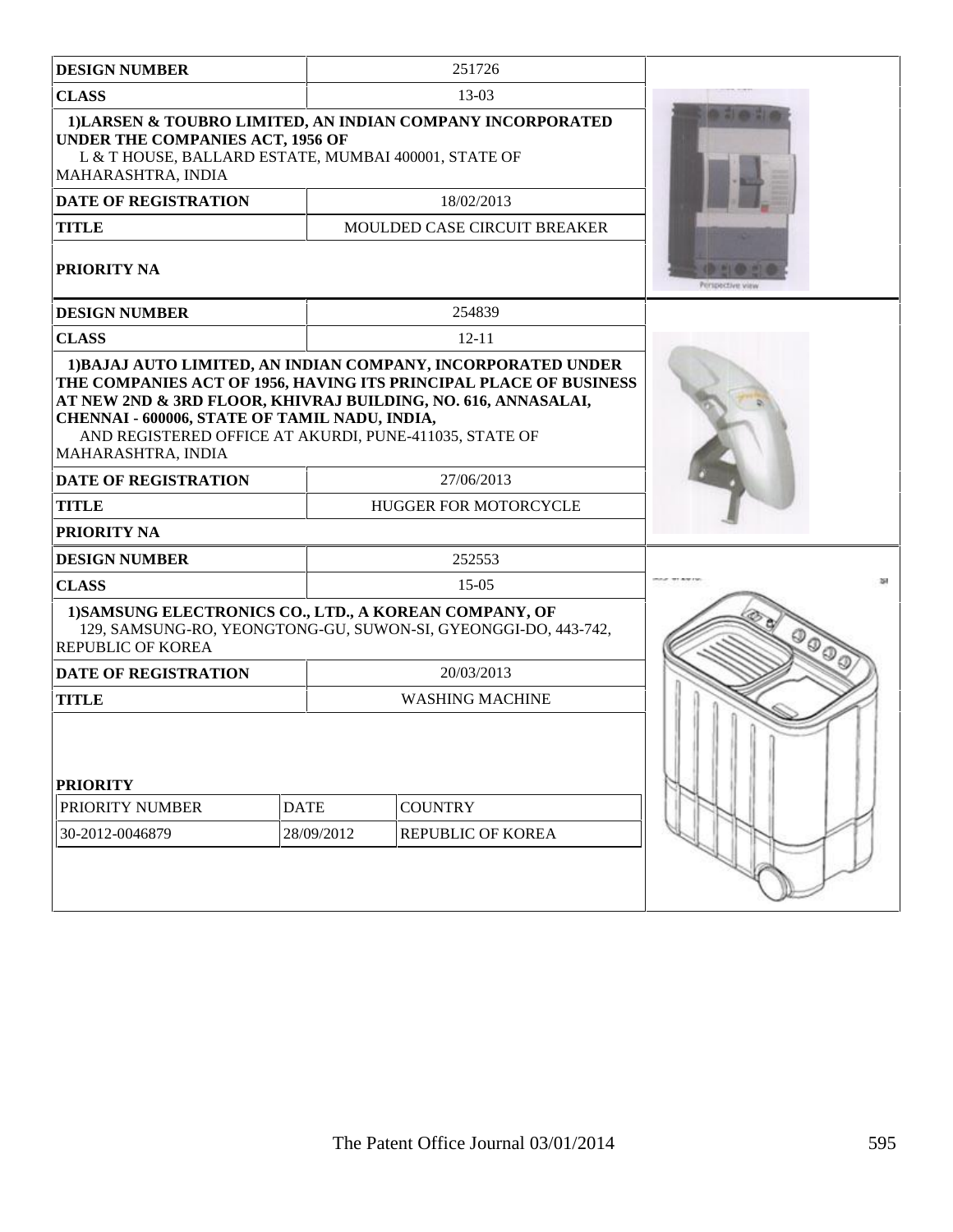| <b>DESIGN NUMBER</b>                                                                                                                                                                                                                                                                                                                                    |                               | 252575                           |                        |
|---------------------------------------------------------------------------------------------------------------------------------------------------------------------------------------------------------------------------------------------------------------------------------------------------------------------------------------------------------|-------------------------------|----------------------------------|------------------------|
| <b>CLASS</b>                                                                                                                                                                                                                                                                                                                                            |                               | 08-06                            |                        |
| 1)(1) PARESHBHAI V. BHALIYA (2) CHANDRIKABEN P. BHALIYA (3) RAJESH<br>O. KOTADIA (4) GHANSHYAM O. KOTADIA ALL INDIAN NATIONAL<br>PARTNERS OF MARUTI METALS AN INDIAN PARTNERSHIP FIRM HAVING<br>ITS PRINCIPAL PLACE OF BUSINESS AT<br>SOMNATH ESTATE, SHOP NO. 3, NEAR DWARKADHISH ESTATE, VIRANI<br>AGHAT, DHEBAR ROAD(SOUTH), RAJKOT-2, GUJARAT-INDIA |                               |                                  |                        |
| <b>DATE OF REGISTRATION</b>                                                                                                                                                                                                                                                                                                                             |                               | 21/03/2013                       |                        |
| <b>TITLE</b>                                                                                                                                                                                                                                                                                                                                            |                               | <b>HANDLE</b>                    |                        |
| PRIORITY NA                                                                                                                                                                                                                                                                                                                                             |                               |                                  |                        |
| <b>DESIGN NUMBER</b>                                                                                                                                                                                                                                                                                                                                    |                               | 250032                           |                        |
| <b>CLASS</b>                                                                                                                                                                                                                                                                                                                                            |                               | 15-09                            |                        |
| 1) SANDVIK INTELLECTUAL PROPERTY AB, OF<br>SE-811 81 SANDVIKEN, SWEDEN, A SWEDISH COMPANY                                                                                                                                                                                                                                                               |                               |                                  |                        |
| <b>DATE OF REGISTRATION</b>                                                                                                                                                                                                                                                                                                                             |                               | 07/12/2012                       |                        |
| TITLE                                                                                                                                                                                                                                                                                                                                                   |                               | <b>CRUSHING HEAD FOR CRUSHER</b> |                        |
| <b>PRIORITY</b>                                                                                                                                                                                                                                                                                                                                         |                               |                                  |                        |
| PRIORITY NUMBER                                                                                                                                                                                                                                                                                                                                         | <b>DATE</b><br><b>COUNTRY</b> |                                  |                        |
| 001333785-0001                                                                                                                                                                                                                                                                                                                                          | 09/07/2012                    | <b>OHIM</b>                      | <b>Wilson/Eve view</b> |
| <b>DESIGN NUMBER</b>                                                                                                                                                                                                                                                                                                                                    |                               | 251545                           |                        |
| <b>CLASS</b>                                                                                                                                                                                                                                                                                                                                            |                               | $26-02$                          |                        |
| 1) SABIC INNOVATIVE PLASTICS IP B.V., OF THE ADDRESS<br>PLASTICSLAAN 1, 4612 PX BERGEN OP ZOOM, THE NETHERLANDS                                                                                                                                                                                                                                         |                               |                                  |                        |
| <b>DATE OF REGISTRATION</b>                                                                                                                                                                                                                                                                                                                             |                               | 11/02/2013                       |                        |
| TITLE                                                                                                                                                                                                                                                                                                                                                   |                               | <b>ROAD BARRIER UNIT</b>         |                        |
| <b>PRIORITY</b><br>PRIORITY NUMBER<br>29/429,580                                                                                                                                                                                                                                                                                                        |                               |                                  |                        |
|                                                                                                                                                                                                                                                                                                                                                         |                               |                                  |                        |